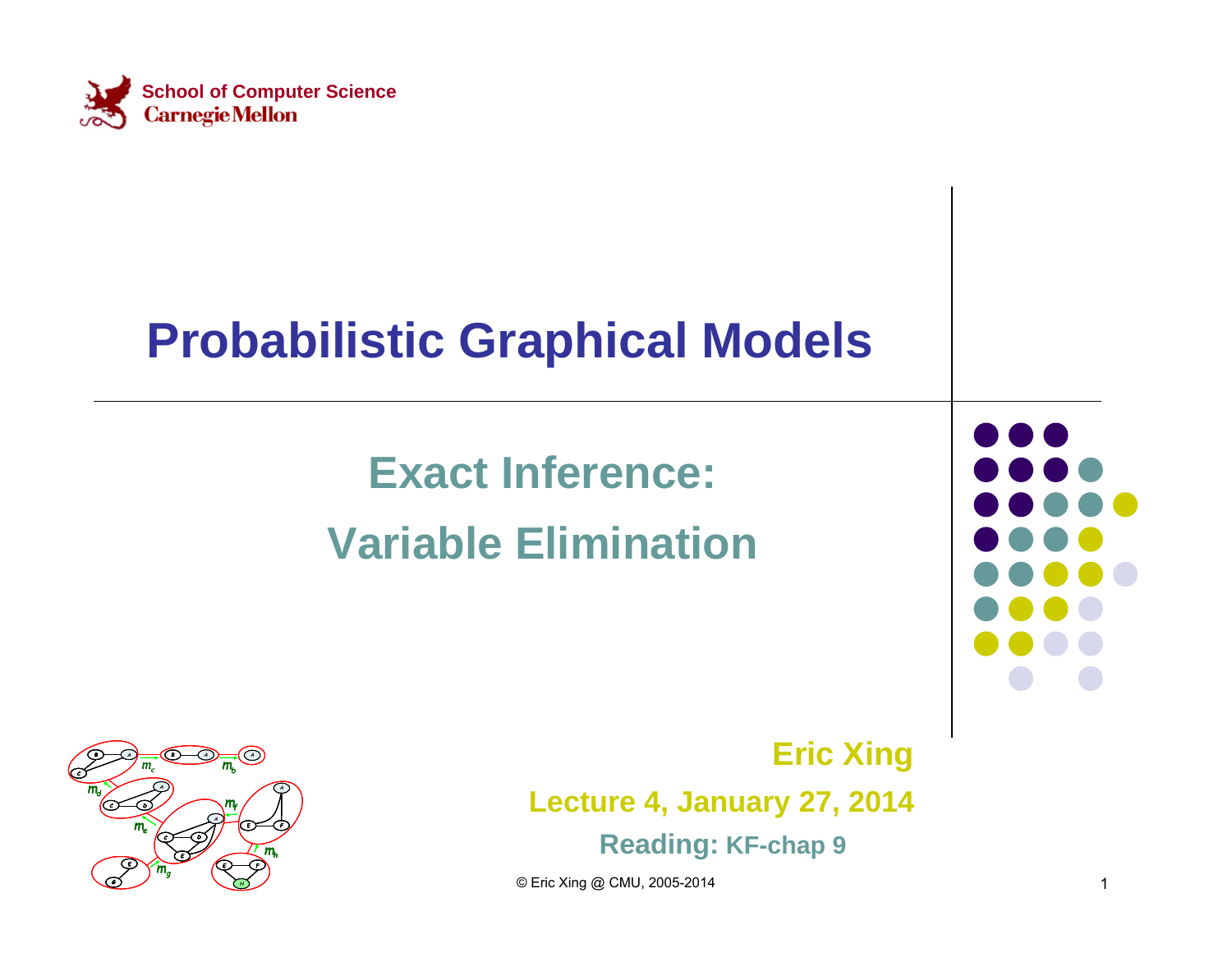



 Defn: A DAG *G* is a **perfect map** (P-map) for a distribution *P* if  $I(P)=I(G).$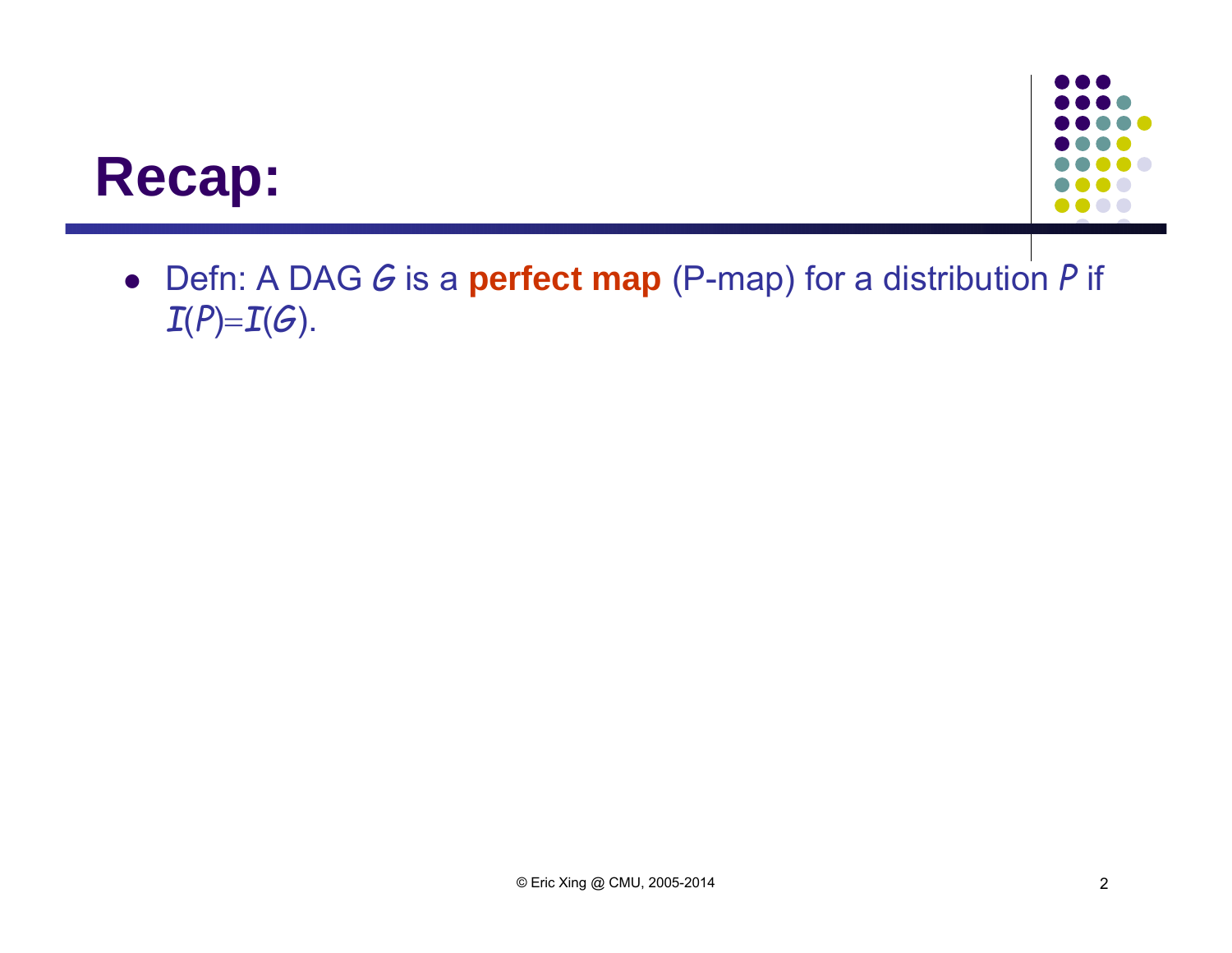### **Question: Is there a BN that is a perfect map for a given MN?**

 $\bullet$ The "diamond" MN

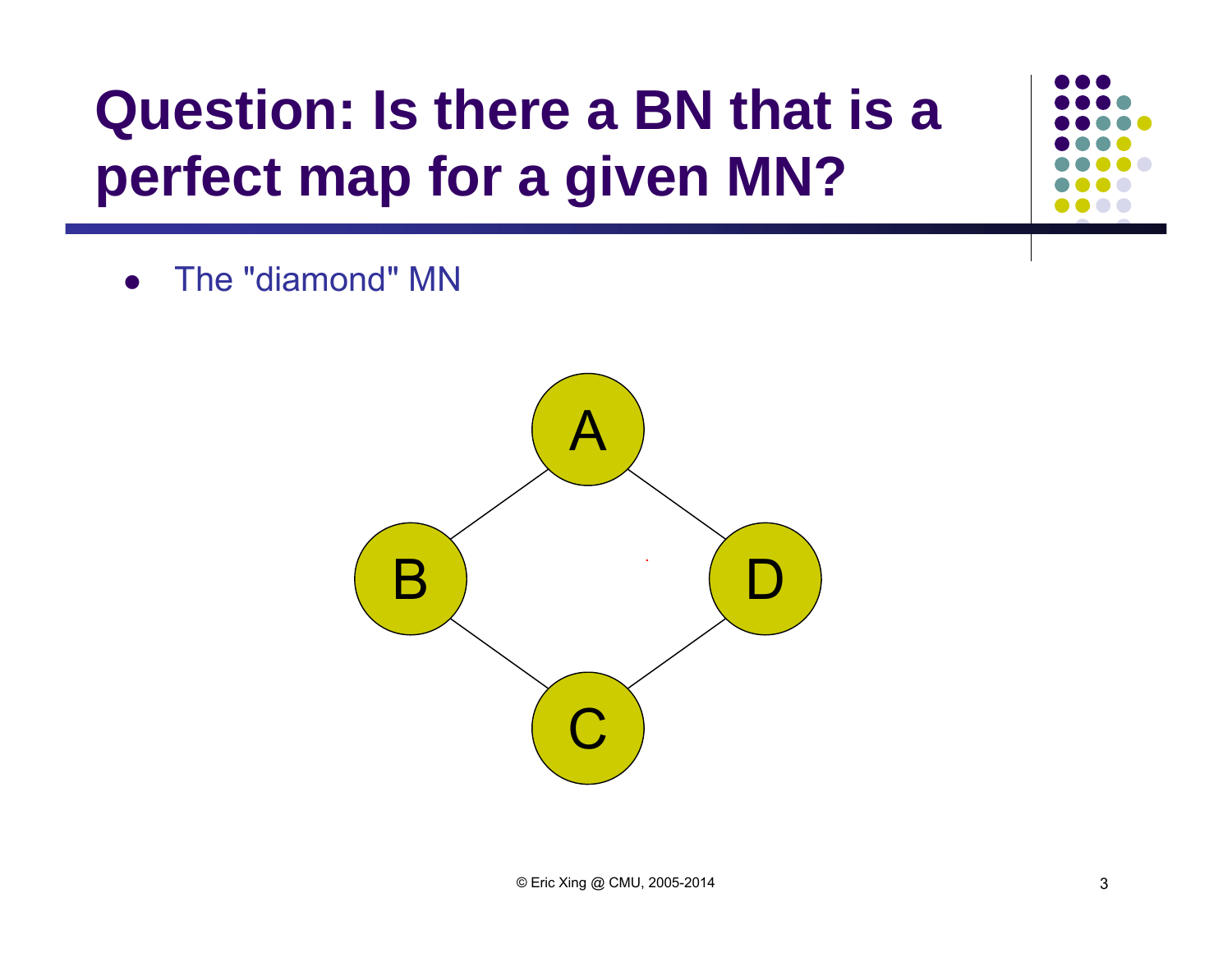# **Question: Is there a BN that is a perfect map for a given MN?**



This MN does not have a perfect I-map as BN!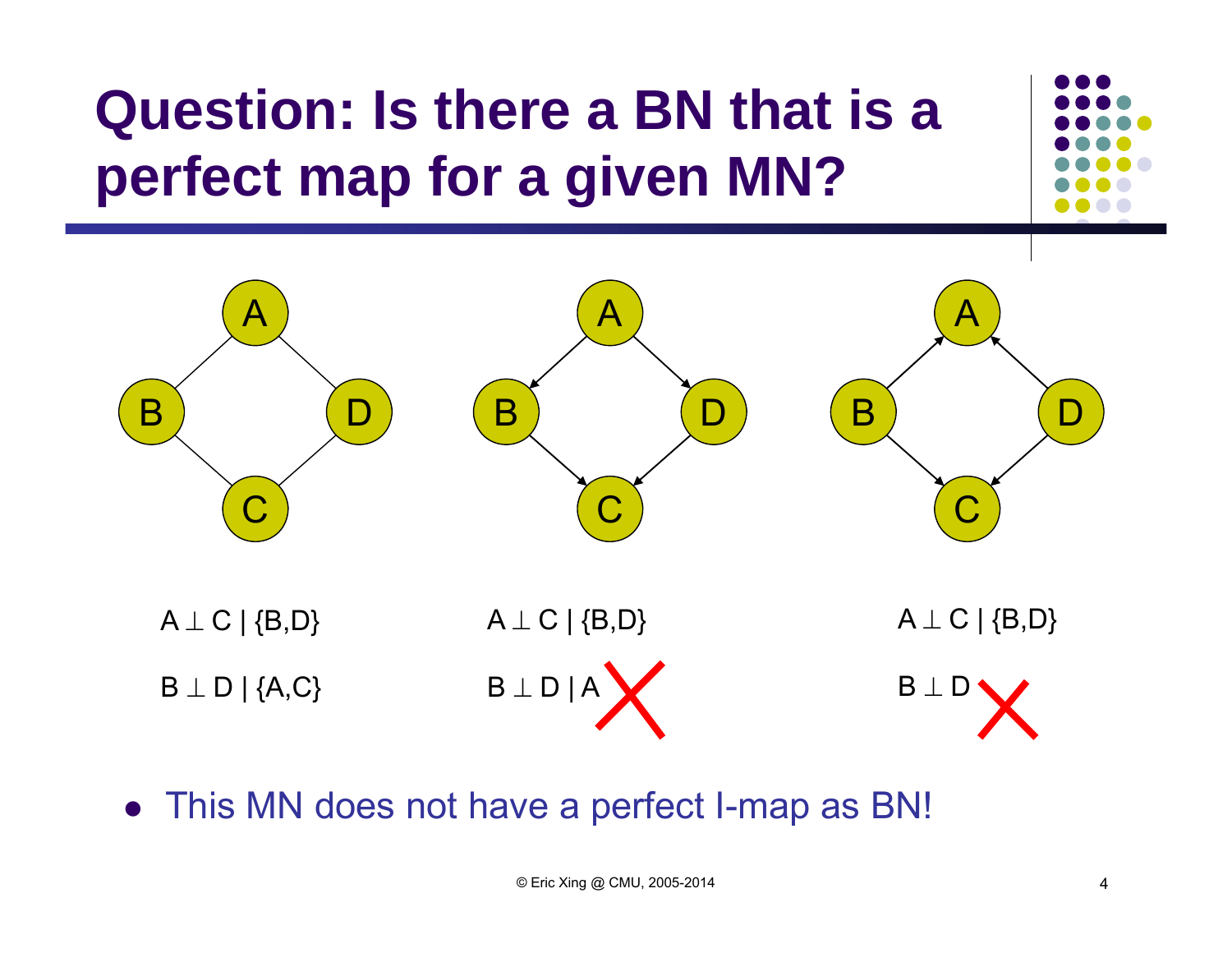## **Question: Is there an MN that is a perfect I-map to a given BN?**

V-structure example

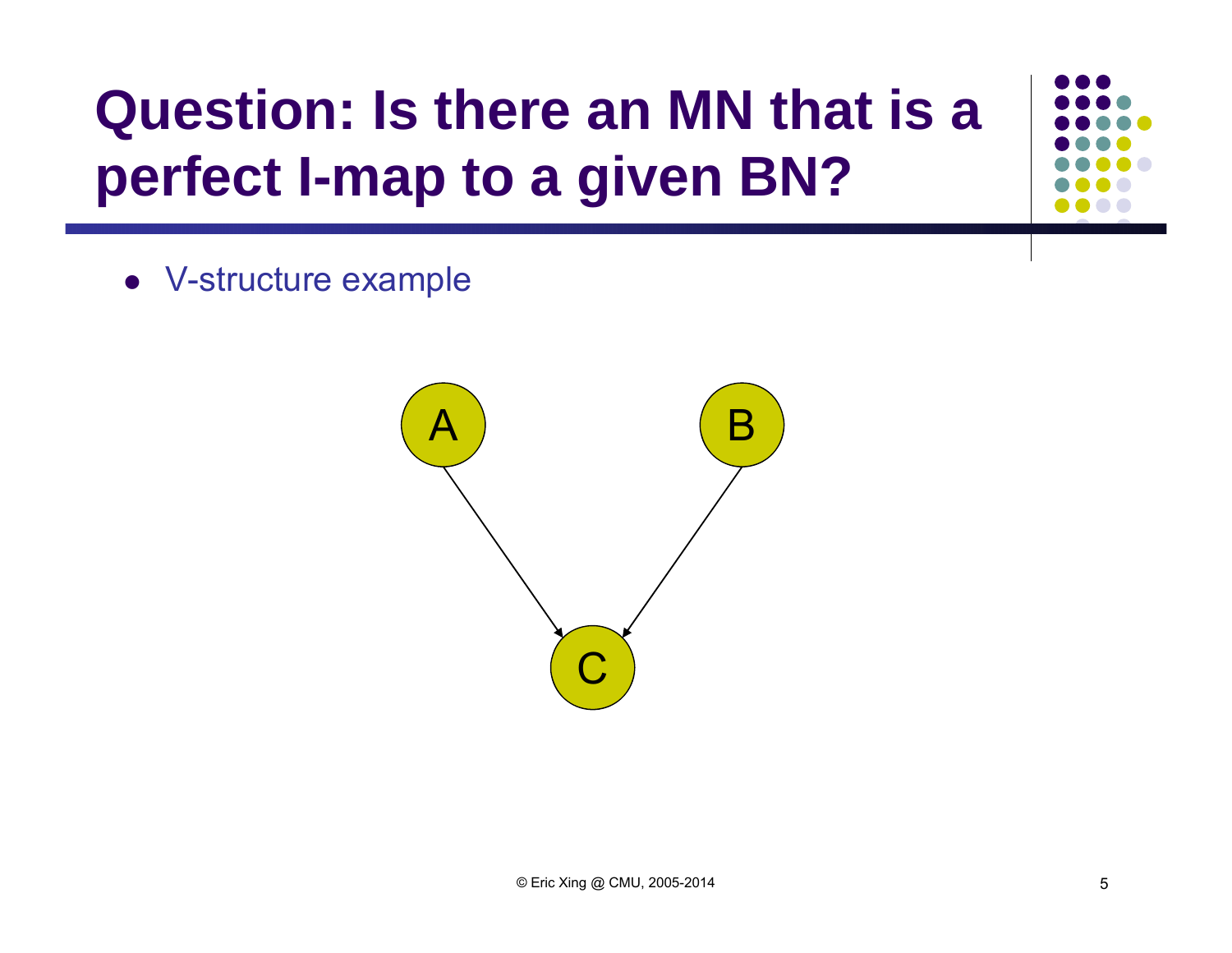## **Question: Is there an MN that is a perfect I-map to a given BN?**



V-structure has no equivalent in MNs!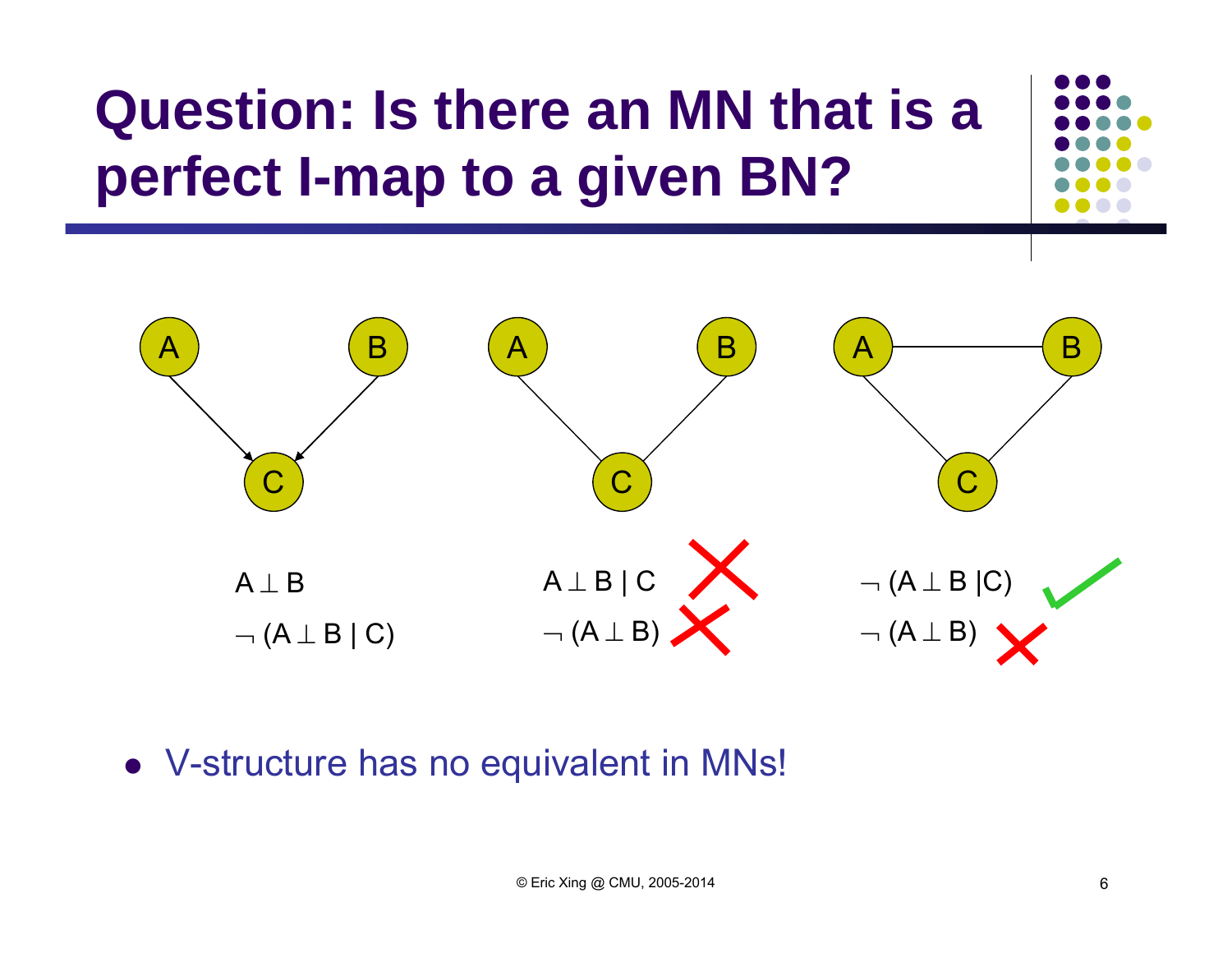### **Partially Directed Acyclic Graphs**

- $\bullet$ Also called chain graphs
- $\bullet$ Nodes can be disjointly partitioned into several chain components
- $\bullet$ An edge within the same chain component must be undirected
- $\bullet$  An edge between two nodes in different chain components must be directed



Chain components: {A}, {B}, {C,D,E},{F,G},{H}, {I}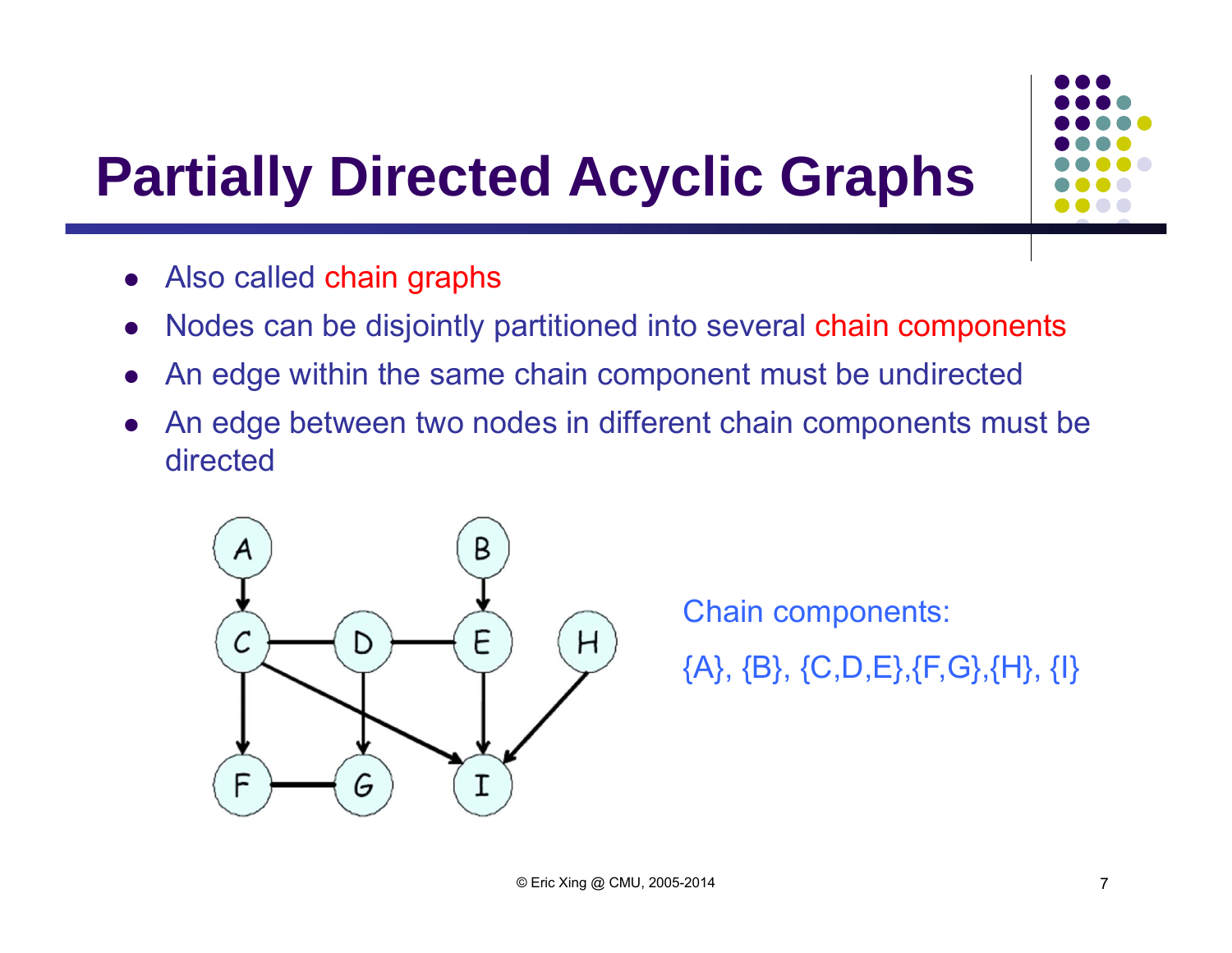### **Summary**



- $\bullet$  Investigated the relationship between BNs and MNs
	- $\bullet$ They represent different families of independence assumptions
- Not mentioned: Chain networks  $\rightarrow$  superset of both BNs and MNs

#### $\bullet$ Why we care about this:

- $\bullet$  BN and MN offer different semantics for designer to capture or expression (conditional) independences among variables
- $\bullet$ Under certain condition BN can be represented as an MN and vice versa
- $\bullet$  In the future, for certain operation (i.e., inference), we will be using a single representation as the "data structure" for which an algorithm can operate on.
- $\bullet$ This makes algorithm design, and analysis of the algorithms simpler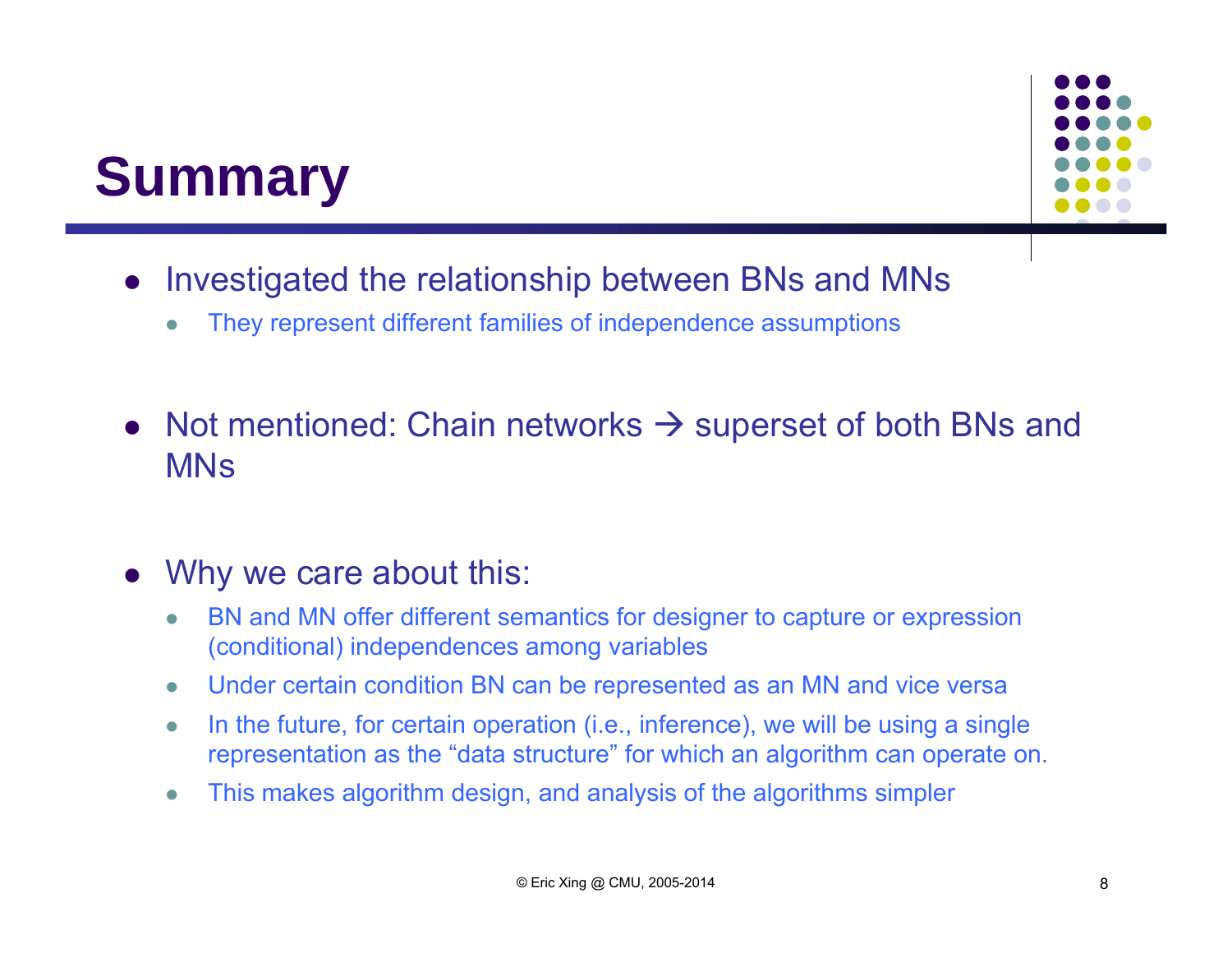## **Probabilistic Inference and Learning**



- 0 We now have compact representations of probability distributions: **Graphical Models**
- $\bullet$ A GM *M* describes a unique probability distribution *P*
- $\bullet$  Typical tasks:
	- $\bullet$ • Task 1: How do we answer queries about  $P_M$ , e.g.,  $P_M(X/Y)$ ?
		- 0 We use **inference** as a name for the process of computing answers to such queries
	- $\bullet$  Task 2: How do we estimate a **plausible model** *M* from data *D* ?
		- i.We use **learning** as a name for the process of obtaining point estimate of *M*.
		- ii.But for *Bayesian*, they seek *<sup>p</sup>*(*M* |*D*), which is actually an **inference** problem.
		- iii. When not all variables are observable, even computing point estimate of *M*  need to do **inference** to impute the *missing data*.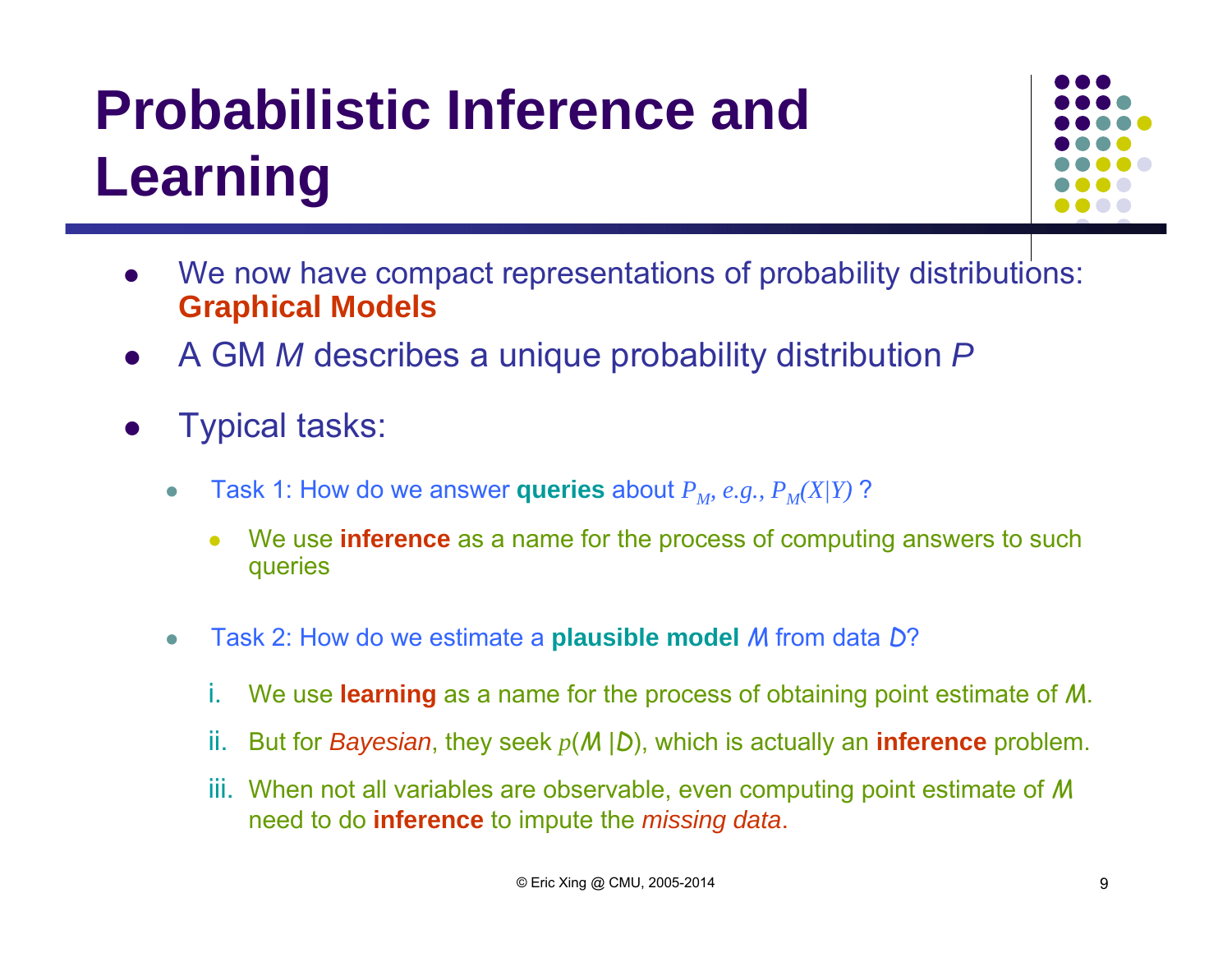### **Query 1: Likelihood**



- Most of the queries one may ask involve **evidence**
	- $\bullet$ Evidence **<sup>e</sup>** is an assignment of values to a set **E** variables in the domain
	- $\bullet$ Without loss of generality  $\mathbf{E} = \{X_{k+1}, ..., X_n\}$
- Simplest query: compute probability of evidence

$$
P(\mathbf{e}) = \sum_{x_1} \cdots \sum_{x_k} P(x_1, \ldots, x_k, \mathbf{e})
$$

 $\bullet$ this is often referred to as computing the **likelihood** of **<sup>e</sup>**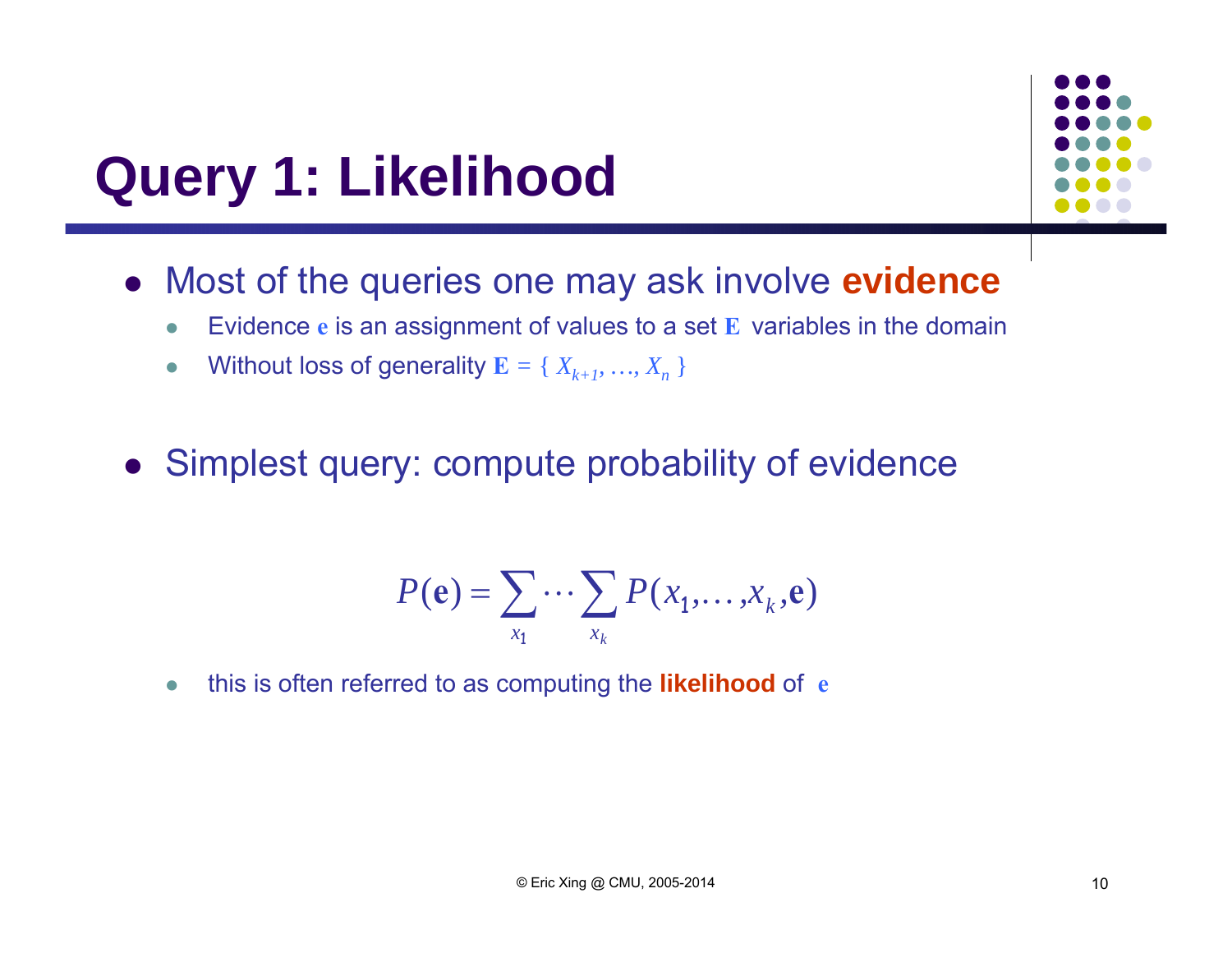### **Query 2: Conditional Probability**



$$
P(X \mid \mathbf{e}) = \frac{P(X, \mathbf{e})}{P(\mathbf{e})} = \frac{P(X, \mathbf{e})}{\sum_{x} P(X = x, \mathbf{e})}
$$

 $\bullet$ this is the *a posteriori* **belief** in *X*, given evidence **<sup>e</sup>**

 We usually query a subset **Y** of all domain variables **X***=*{**Y***,***Z**} and "don't care" about the remaining, **Z**:

$$
P(\mathbf{Y} \mid e) = \sum_{\mathbf{z}} P(\mathbf{Y}, \mathbf{Z} = \mathbf{z} \mid \mathbf{e})
$$

 $\bullet$  the process of summing out the "don't care" variables *<sup>z</sup>* is called **marginalization**, and the resulting *P*(*y*|*e*) is called a **marginal** prob.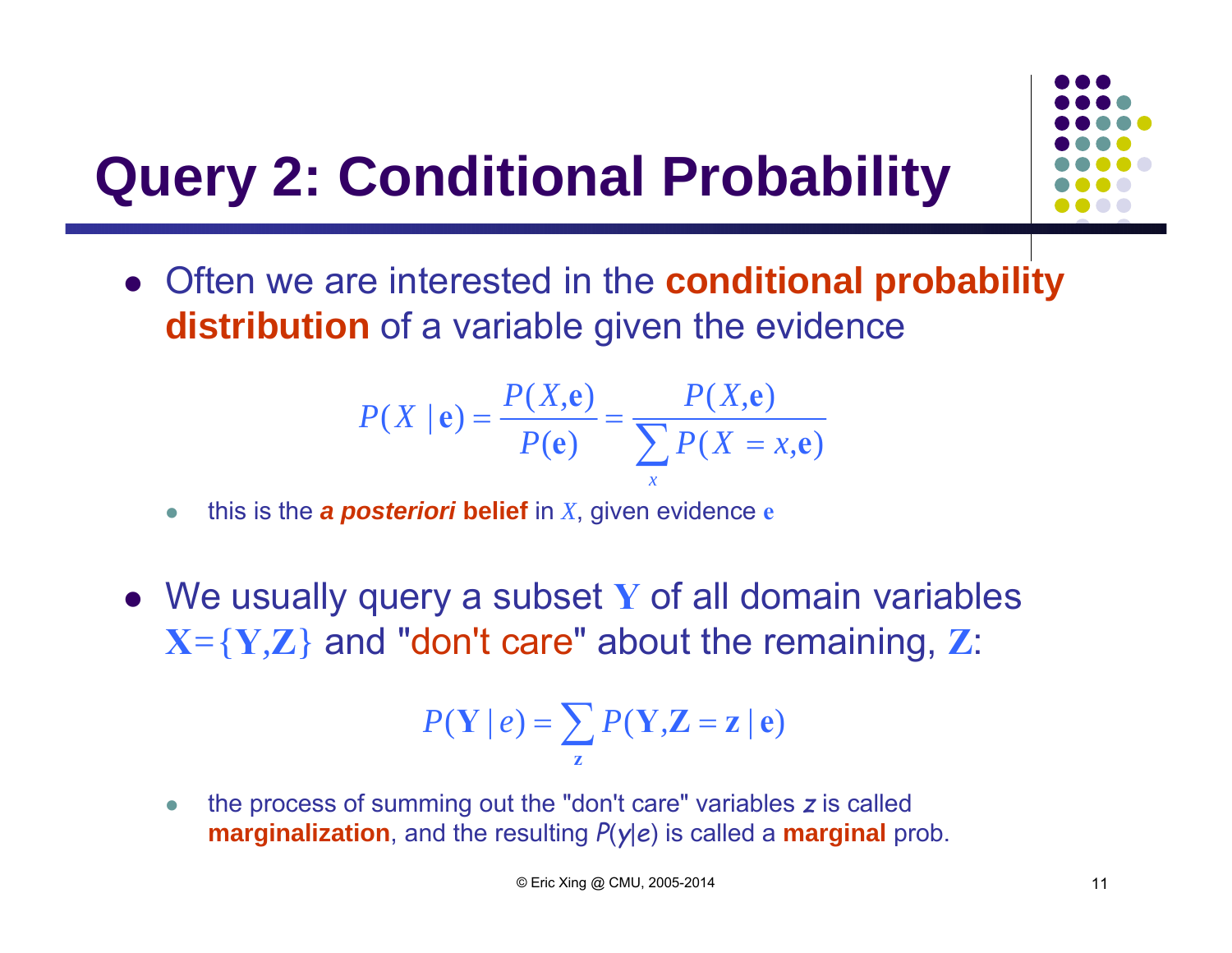## **Applications of a posteriori Belief**

- **?**0 **Prediction**: what is the probability of an outcome given the starting condition
	- $\bullet$ the query node is a descendent of the evidence

*A*

0 **Diagnosis**: what is the probability of disease/fault given symptoms



*B*  $\rightarrow$  *C C* 

- $\bullet$ the query node an ancestor of the evidence
- 0 **Learning** under partial observation
	- $\bullet$ fill in the unobserved values under an "EM" setting (more later)
- $\bullet$  The directionality of information flow between variables is not restricted by the directionality of the edges in a GM
	- $\bullet$ probabilistic inference can combine evidence form all parts of the network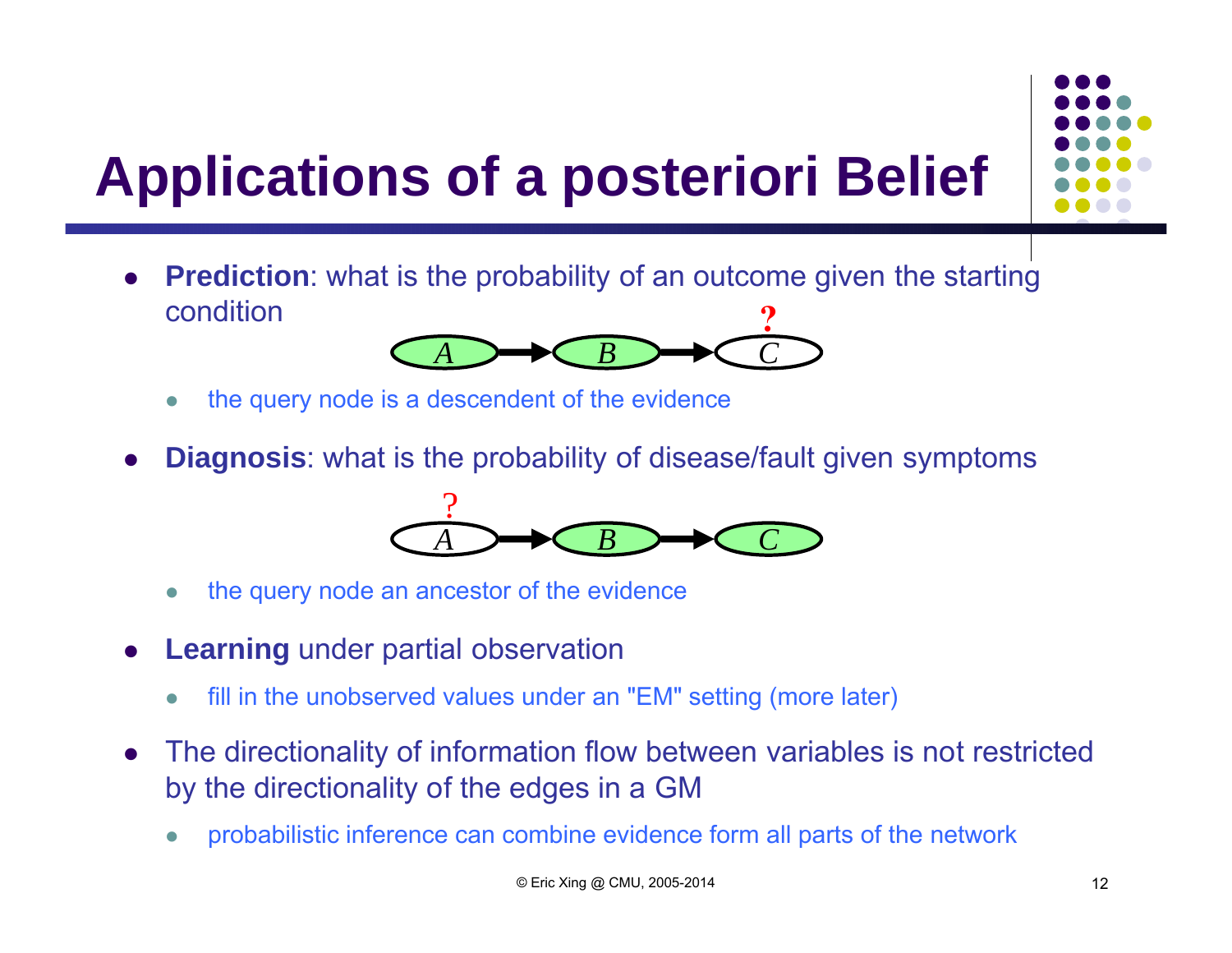### **Example: Deep Belief Network**

- $\bullet$  Deep Belief Network (DBN) [Hinton et al., 2006]
	- $\bullet$ Generative model with multiple hidden layers
	- $\bullet$  Successful applications
		- $\bullet$ Recognizing handwritten digits
		- $\bullet$ Learning motion capture data
		- $\bullet$ Collaborative filtering

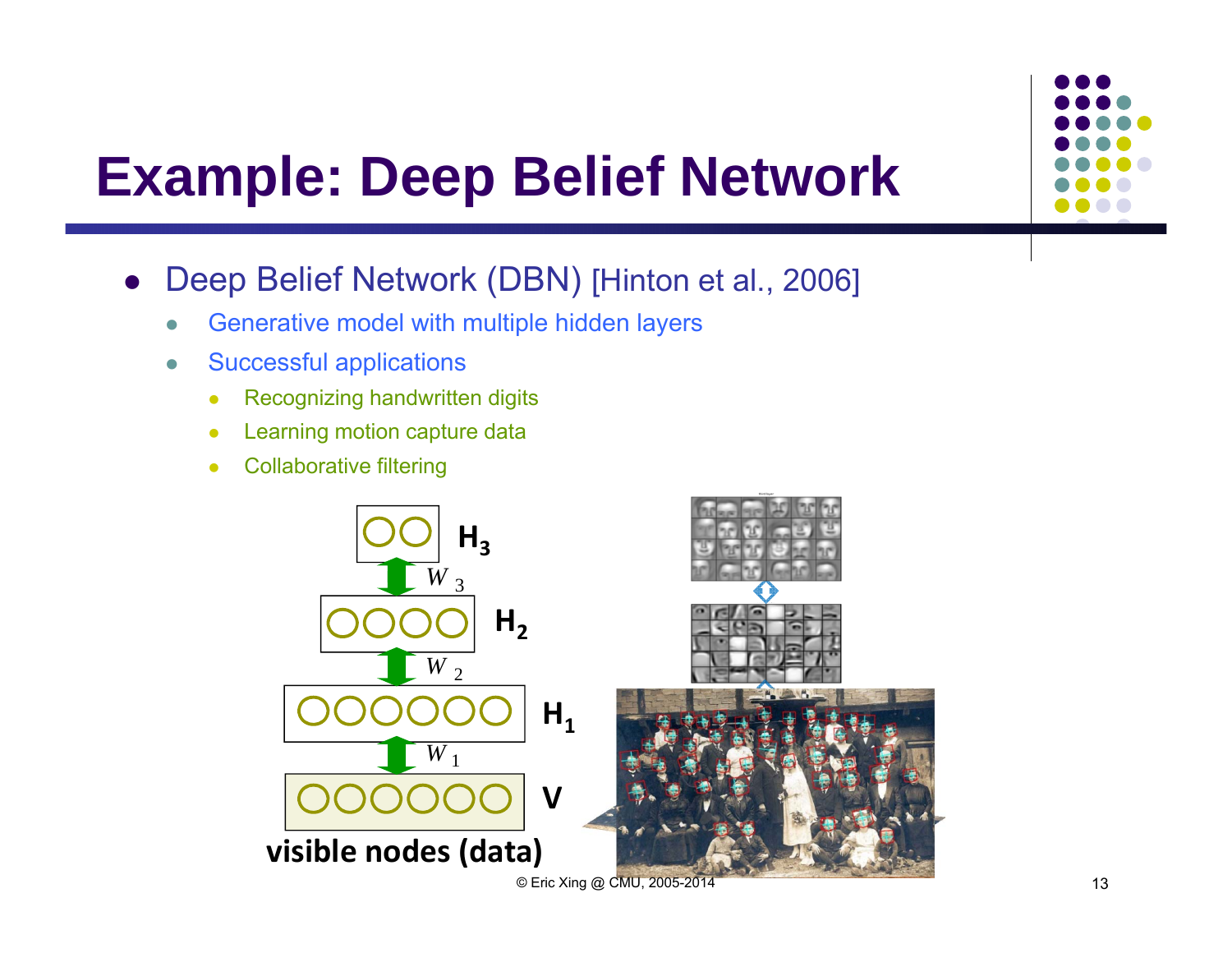### **Query 3: Most Probable Assignment**



- In this query we want to find the **most probable joint assignment** (MPA) for *some* variables of interest
- Such reasoning is usually performed under some given evidence **<sup>e</sup>**, and ignoring (the values of) other variables *z* :

$$
\text{MPA}(\mathbf{Y} \mid \mathbf{e}) = \arg \max_{\mathbf{y} \in \mathcal{Y}} P(\mathbf{y} \mid \mathbf{e}) = \arg \max_{\mathbf{y} \in \mathcal{Y}} \sum_{\mathbf{z}} P(\mathbf{y}, \mathbf{z} \mid \mathbf{e})
$$

 $\bullet$ this is the **maximum** *a posteriori* configuration of **y***.*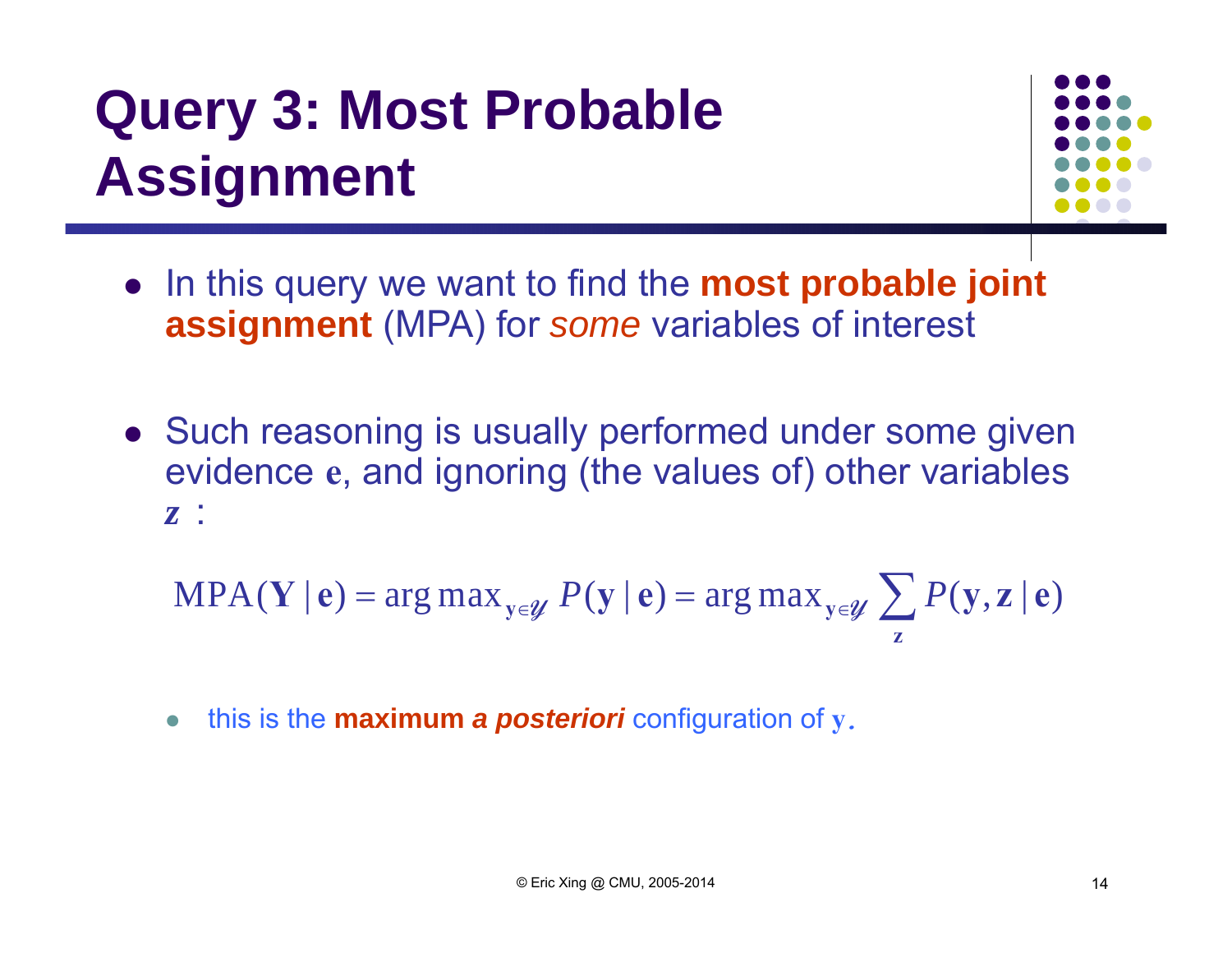## **Applications of MPA**

### **• Classification**

- $\bullet$ find most likely label, given the evidence
- **•** Explanation
	- $\bullet$ what is the most likely scenario, given the evidence

### Cautionary note:

- The MPA of a variable depends on its "context"---the set of variables been jointly queried
- Example:
	- $\bullet$ • MPA of  $Y_1$  ?
	- $\bullet$ • MPA of  $(Y_1, Y_2)$  ?

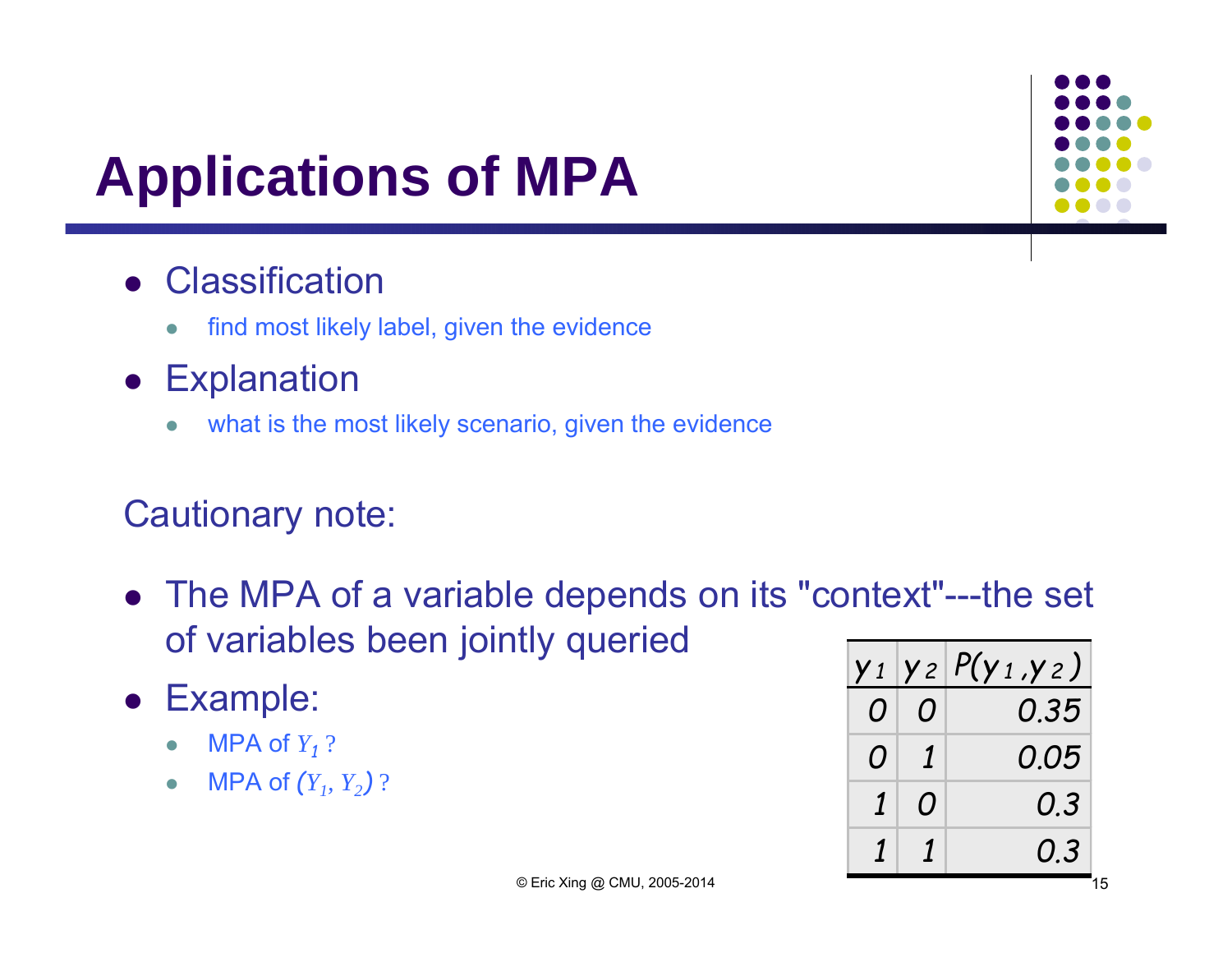### **Complexity of Inference**



### **Thm:**

Computing  $P(X = x | e)$  in a GM is NP-hard

### Hardness does not mean we cannot solve inference

- $\bullet$  It implies that we cannot find a general procedure that works efficiently for arbitrary GMs
- $\bullet$  For particular families of GMs, we can have provably efficient procedures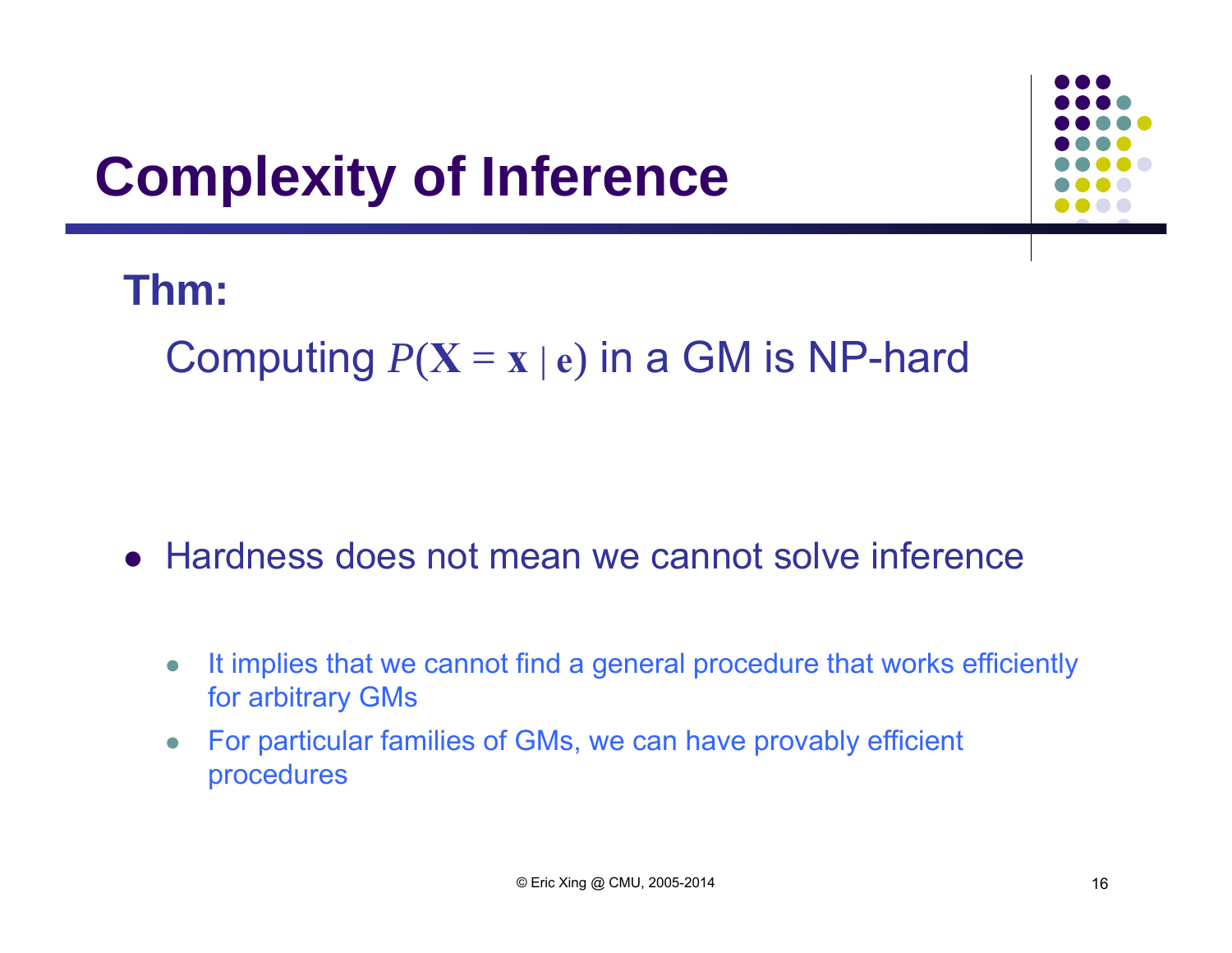### **Approaches to inference**

### Exact inference algorithms

- $\bullet$ The elimination algorithm
- $\bullet$ Message-passing algorithm (sum-product, belief propagation)
- $\bullet$ The junction tree algorithms

### Approximate inference techniques

- $\bullet$ Stochastic simulation / sampling methods
- $\bullet$ Markov chain Monte Carlo methods
- $\bullet$ Variational algorithms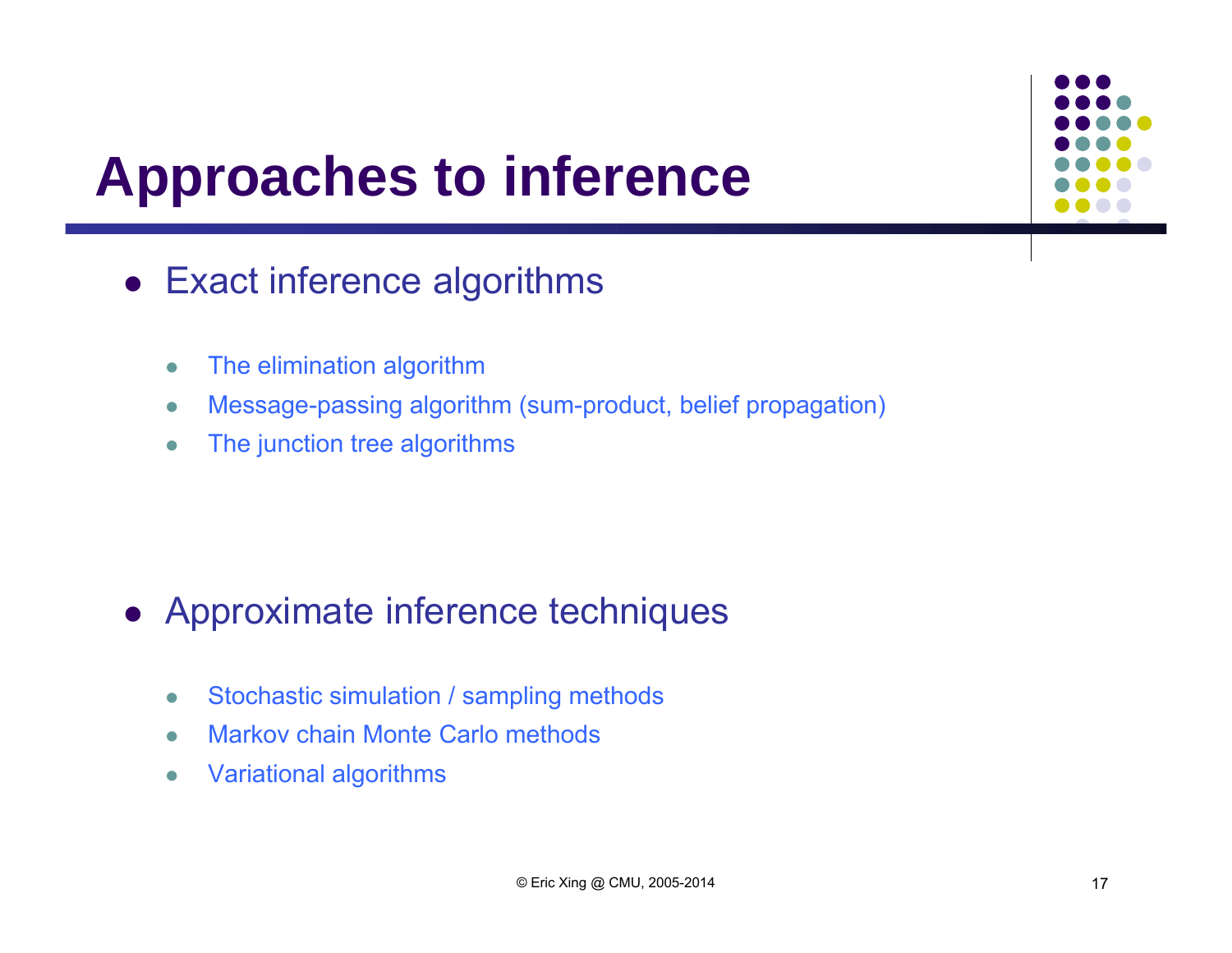### **Marginalization and Elimination**



By chain decomposition, we get

 $\bullet$ 

 $\sum\sum\sum\sum$  $P(A \mid c)P(b \mid a)P(c \mid b)P(d \mid c)P(e \mid d)$ *dcba*

exponential number of terms

 $© Eric Xing @ CMU, 2005-2014$  18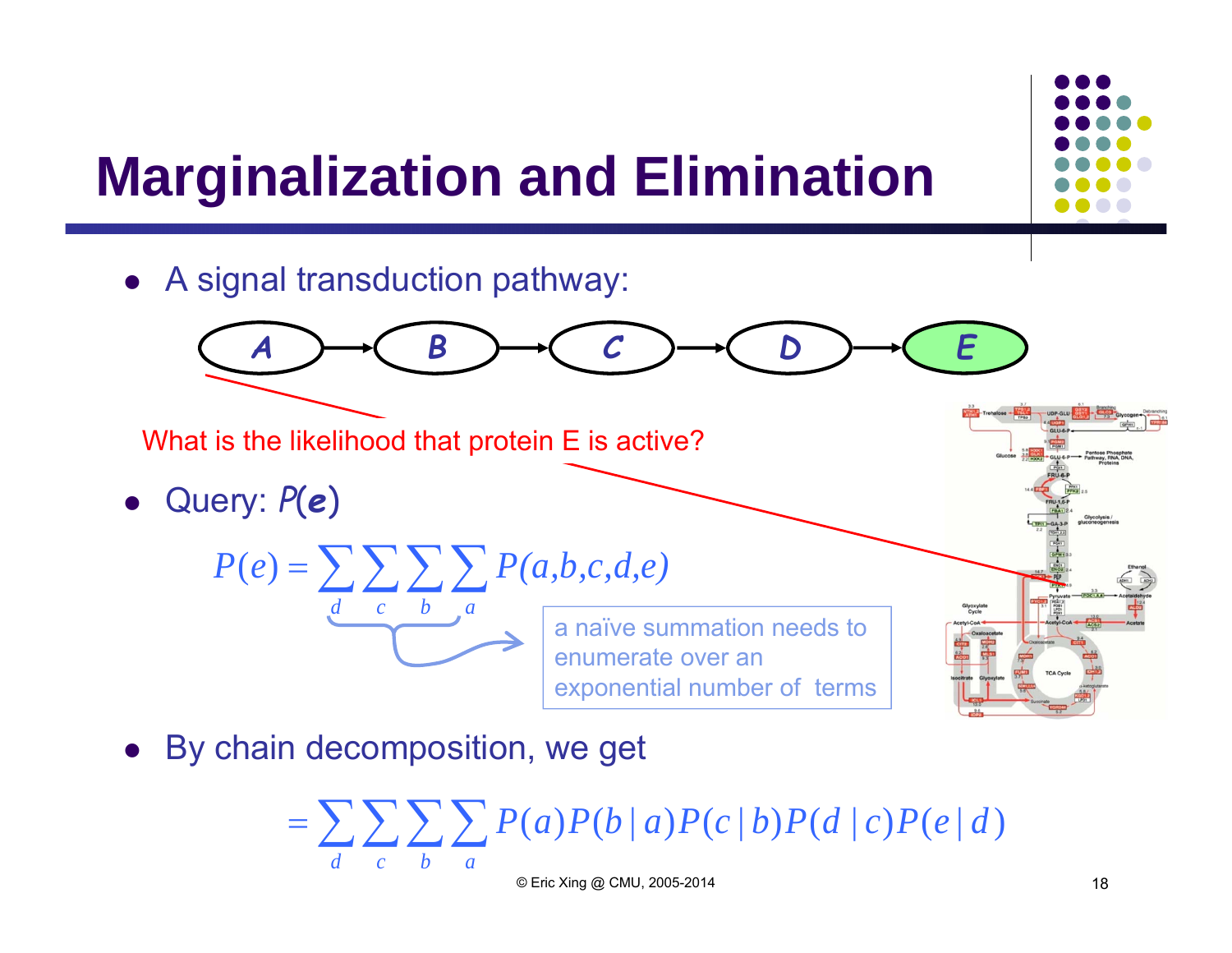### **Elimination on Chains**





• Rearranging terms ...

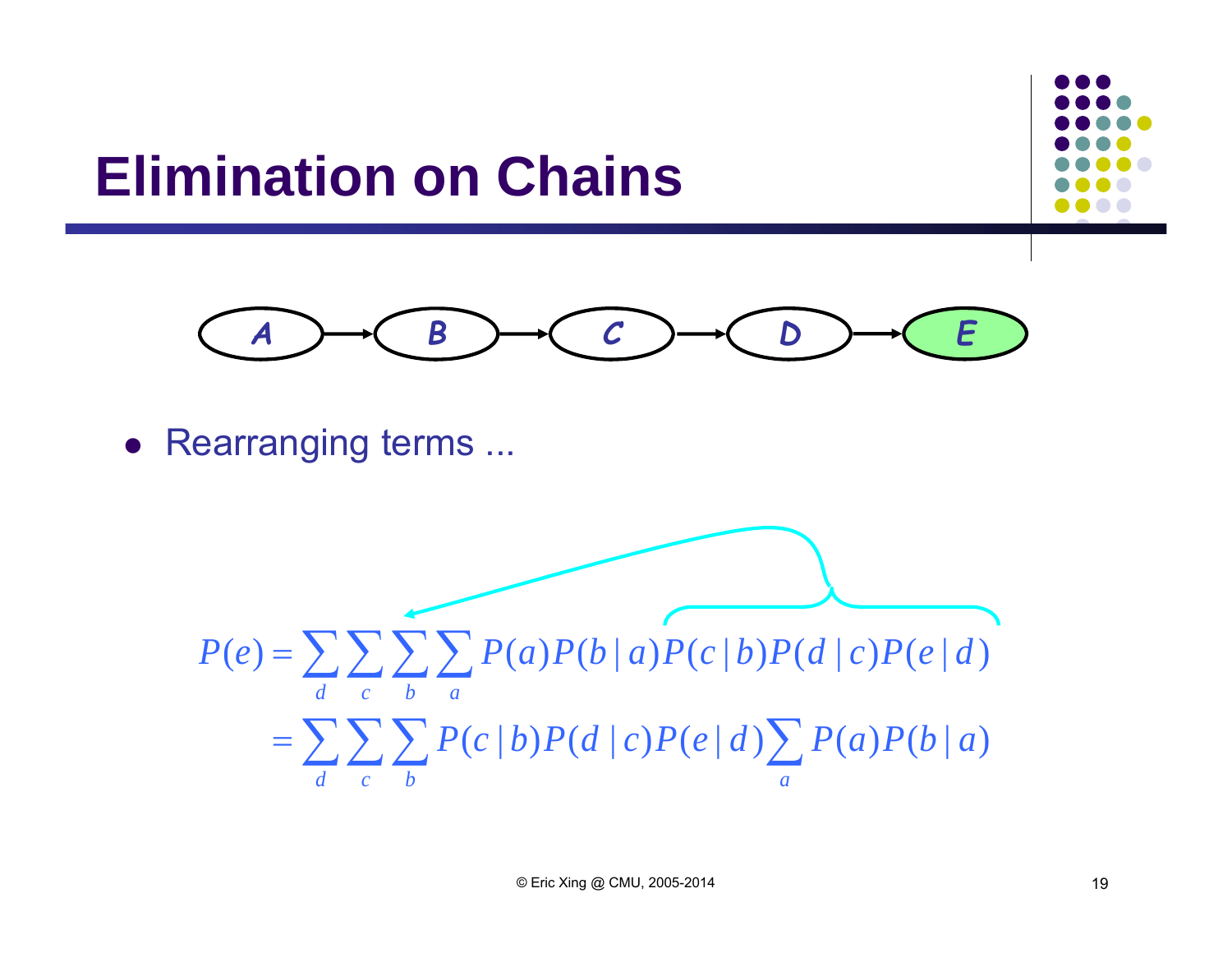

$$
P(e) = \sum_{d} \sum_{c} \sum_{b} P(c | b) P(d | c) P(e | d) \sum_{a} P(a) P(b | a)
$$
  
= 
$$
\sum_{d} \sum_{c} \sum_{b} P(c | b) P(d | c) P(e | d) p(b)
$$

 This summation "eliminates" one variable from our summation argument at a "local cost".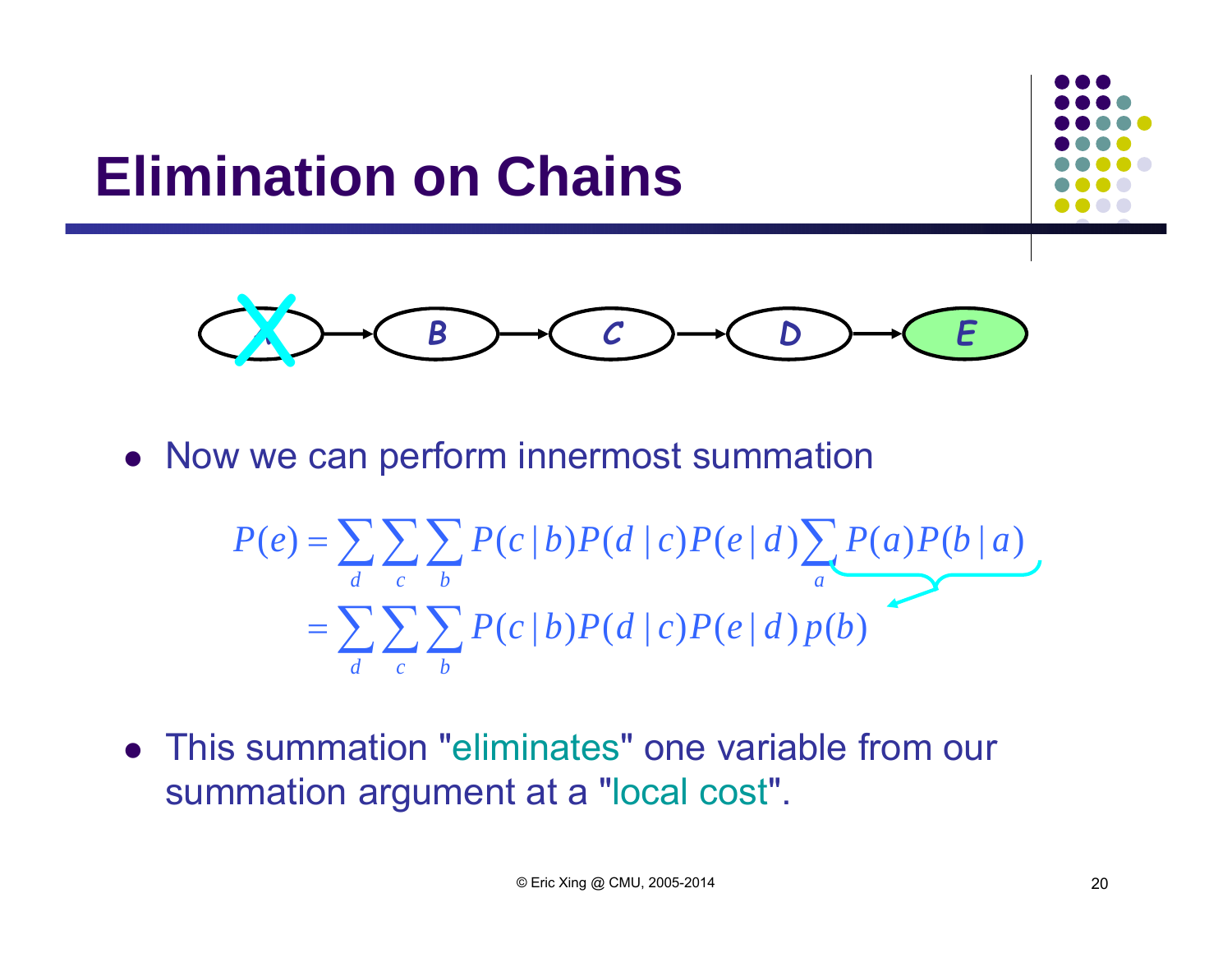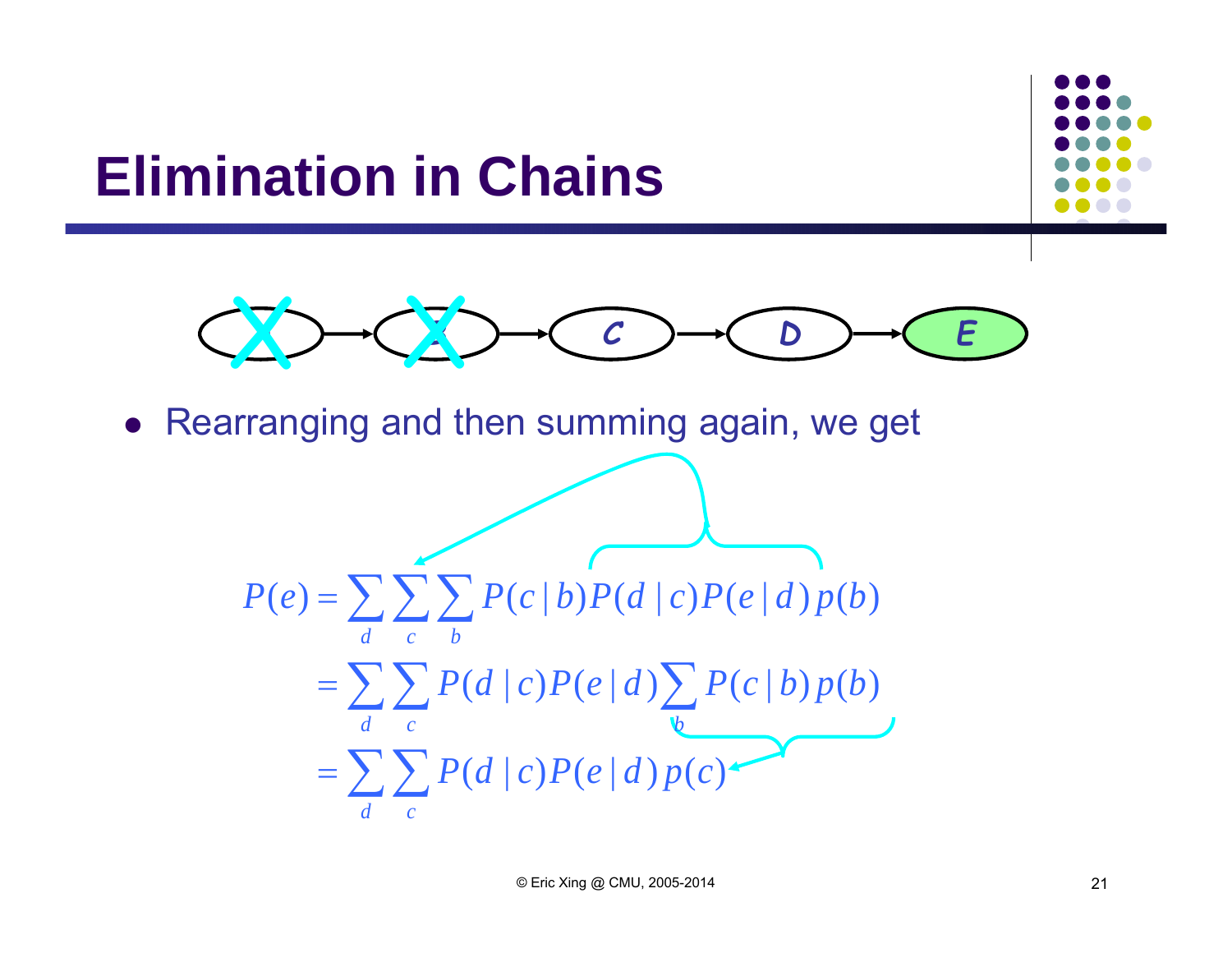

Eliminate nodes one by one all the way to the end, we get

$$
P(e) = \sum_{d} P(e | d) p(d)
$$

- $\bullet$  Complexity:
	- $\bullet$ Each step costs  $O(|Val(X_i)|^*|Val(X_{i+1})|)$  operations:  $O(kn^2)$
	- $\bullet$ Compare to naïve evaluation that sums over joint values of *n-1* variables *O(nk)*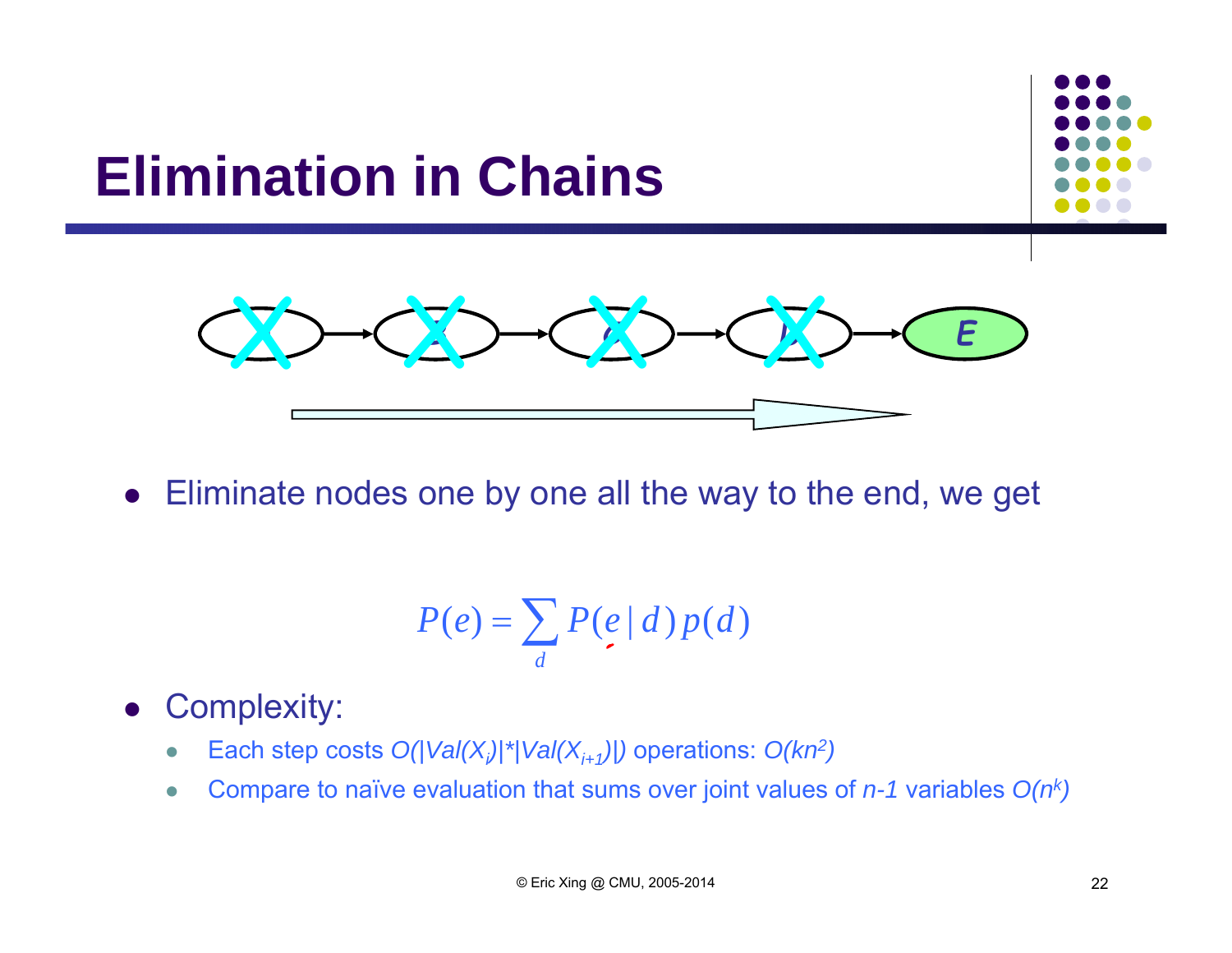### **Hidden Markov Model**

 $p(\mathbf{x}, \mathbf{y}) = p(x_1, \dots, x_T, y_1, \dots, y_T)$  $= p(y_1) p(x_1 | y_1) p(y_2 | y_1) p(x_2 | y_2) ... p(y_T | y_{T-1}) p(x_T | y_T)$ ( $x_2$ )

Conditional probability:

$$
p(y_i|x_1,\ldots,x_T) = \sum_{y_1} \ldots \sum_{y_{i-1}} \sum_{y_{i+1}} \ldots \sum_{y_T} p(y_i,\ldots,y_T,x_1,\ldots,x_T)
$$
  
= 
$$
\sum_{y_1} \ldots \sum_{y_{i-1}} \sum_{y_{i+1}} \ldots \sum_{y_T} p(y_1)p(x_1|y_1)\ldots p(y_T|y_{T-1})p(x_T|y_T)
$$

 $X_1$ 

*y1*

*y2*

*x***A***3*

*y3 ...* 

*...* 

*x***<sub>***T***</sub>** 

 ${\mathsf y}_{\mathsf T}$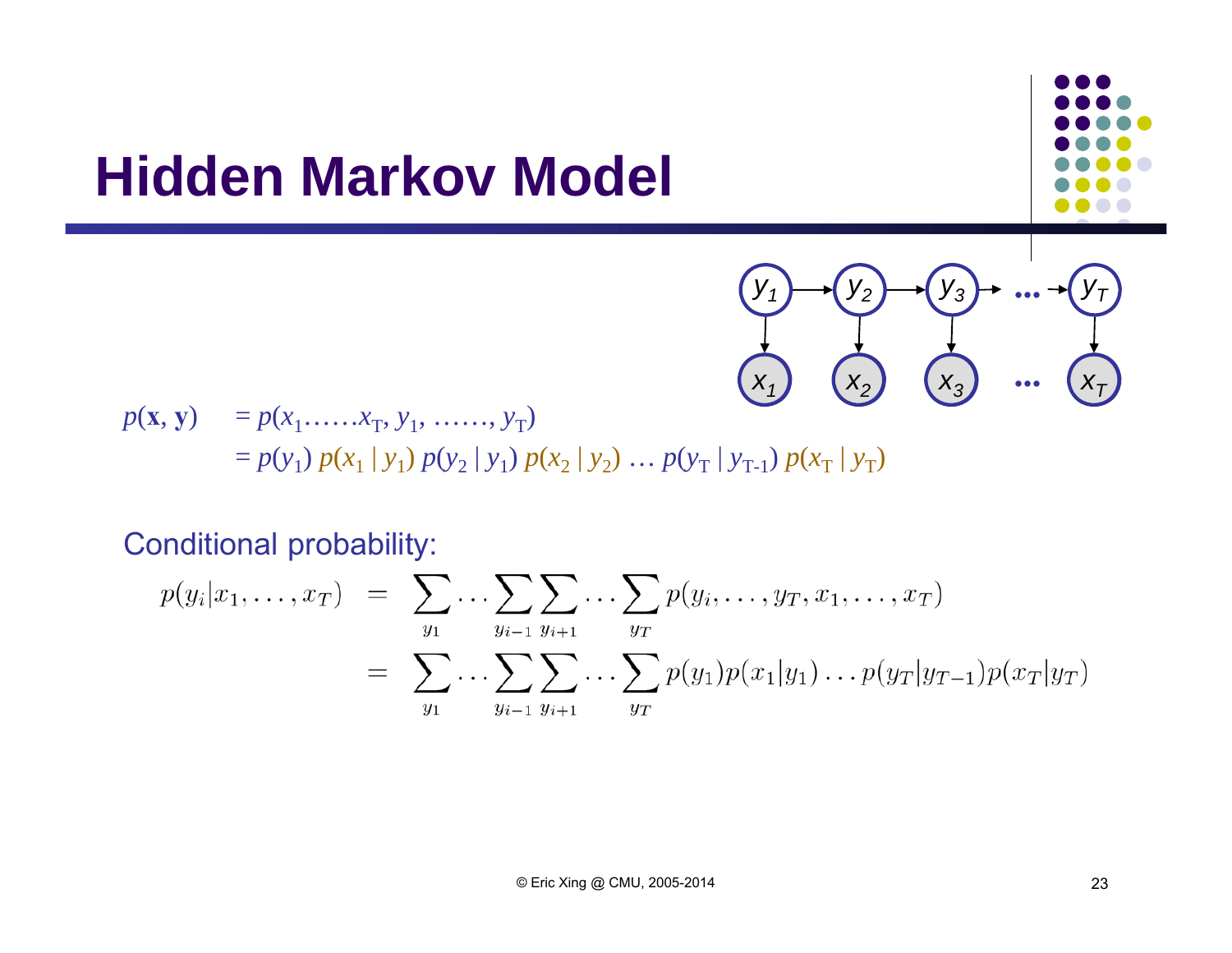### **Hidden Markov Model**

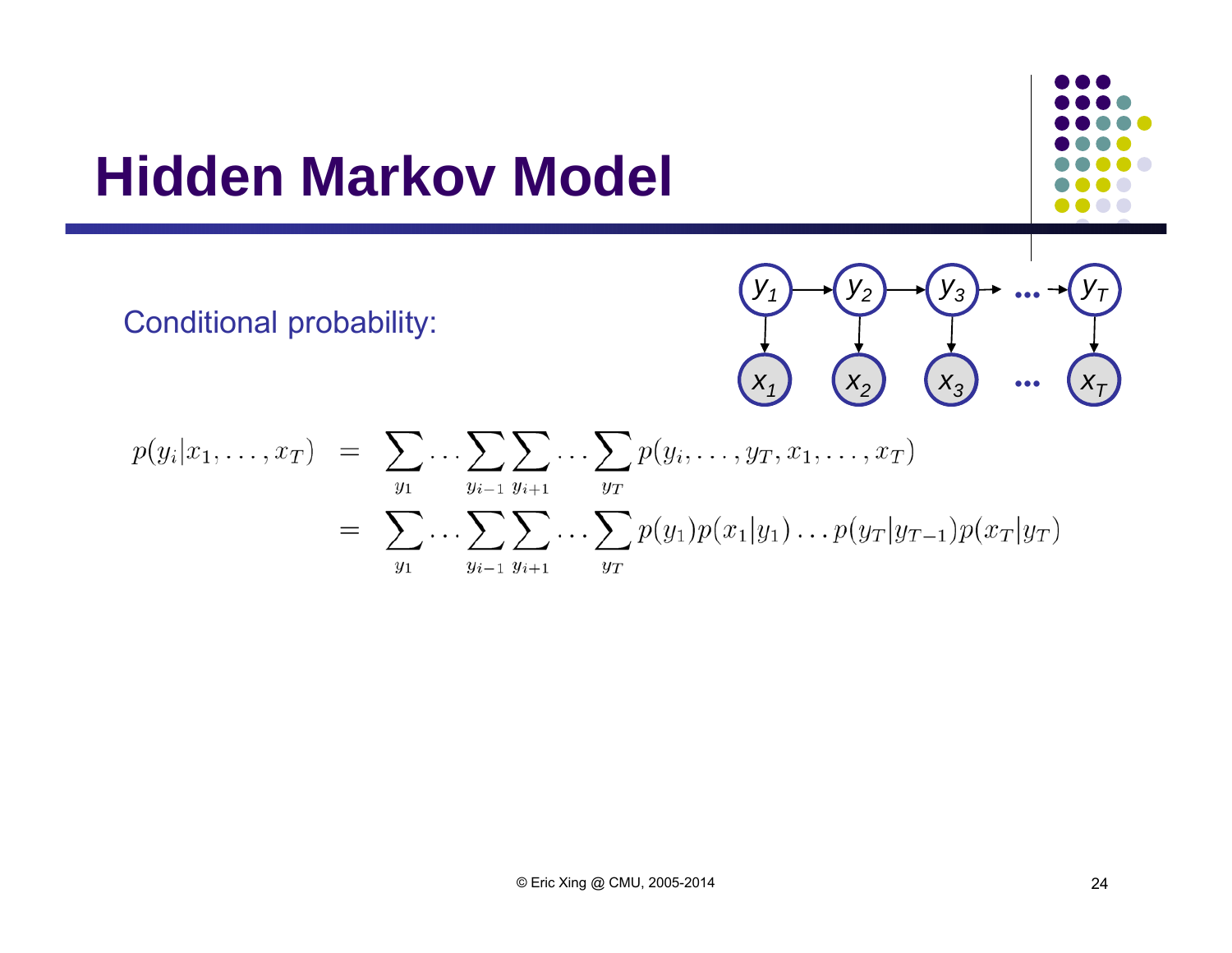

$$
P(e) = \sum_{d} \sum_{c} \sum_{b} \sum_{a} \frac{1}{Z} \phi(b, a) \phi(c, b) \phi(d, c) \phi(e, d)
$$
  
= 
$$
\frac{1}{Z} \sum_{d} \sum_{c} \sum_{b} \phi(c, b) \phi(d, c) \phi(e, d) \sum_{a} \phi(b, a)
$$

 $= \cdots$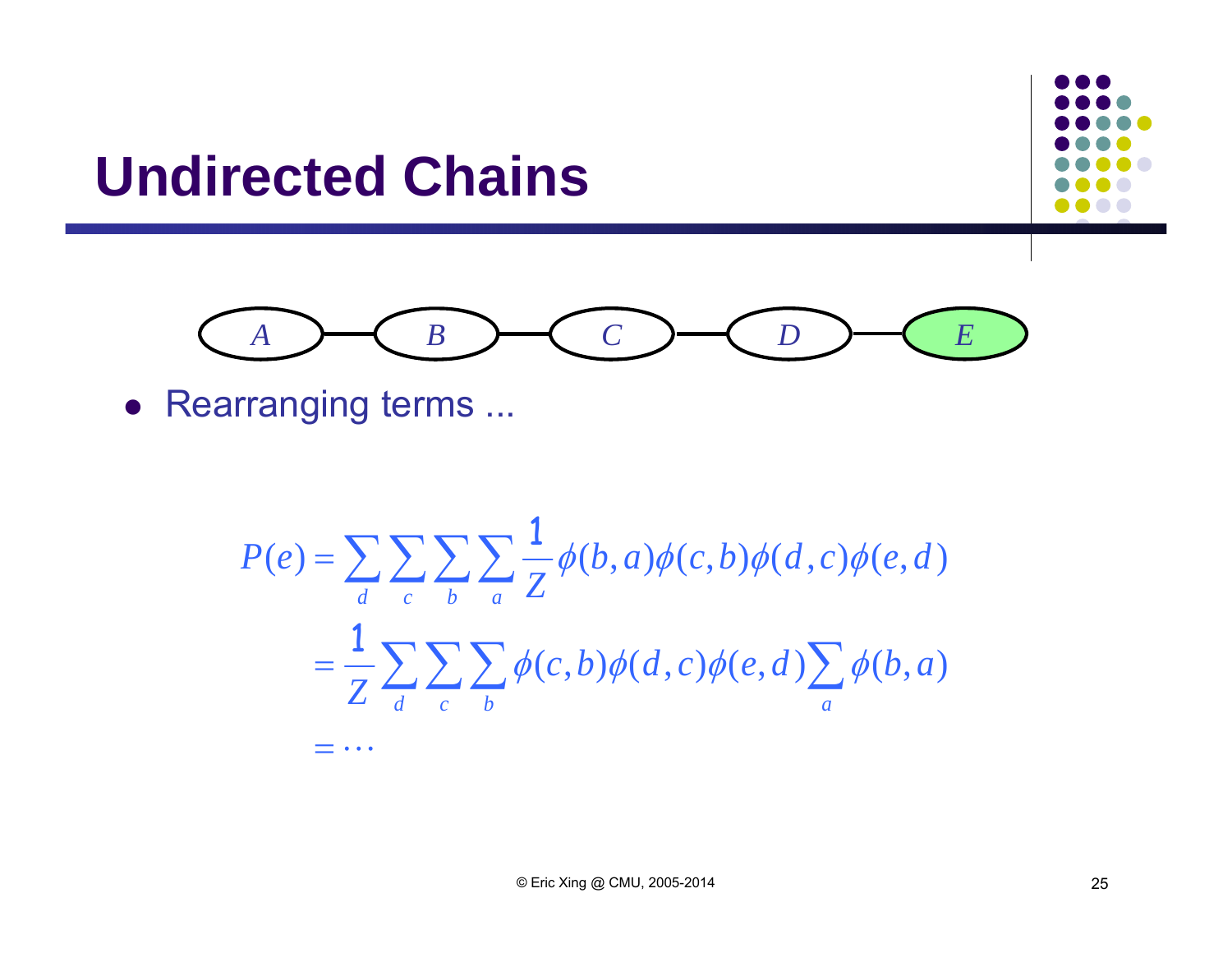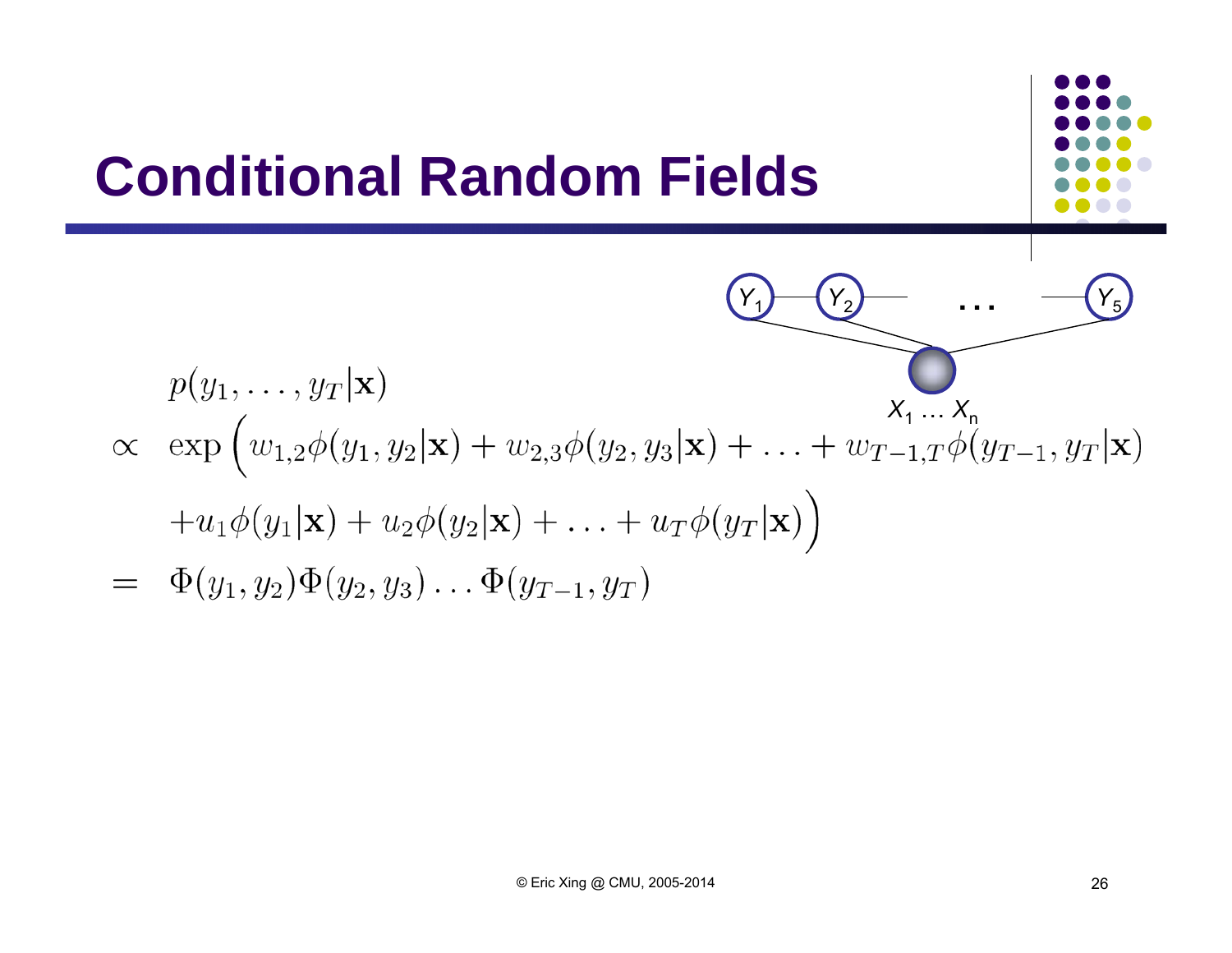

### **The Sum-Product Operation**

• In general, we can view the task at hand as that of computing the value of an expression of the form:



where  $\mathscr F$  is a set of factors

We call this task the *sum-product* inference task.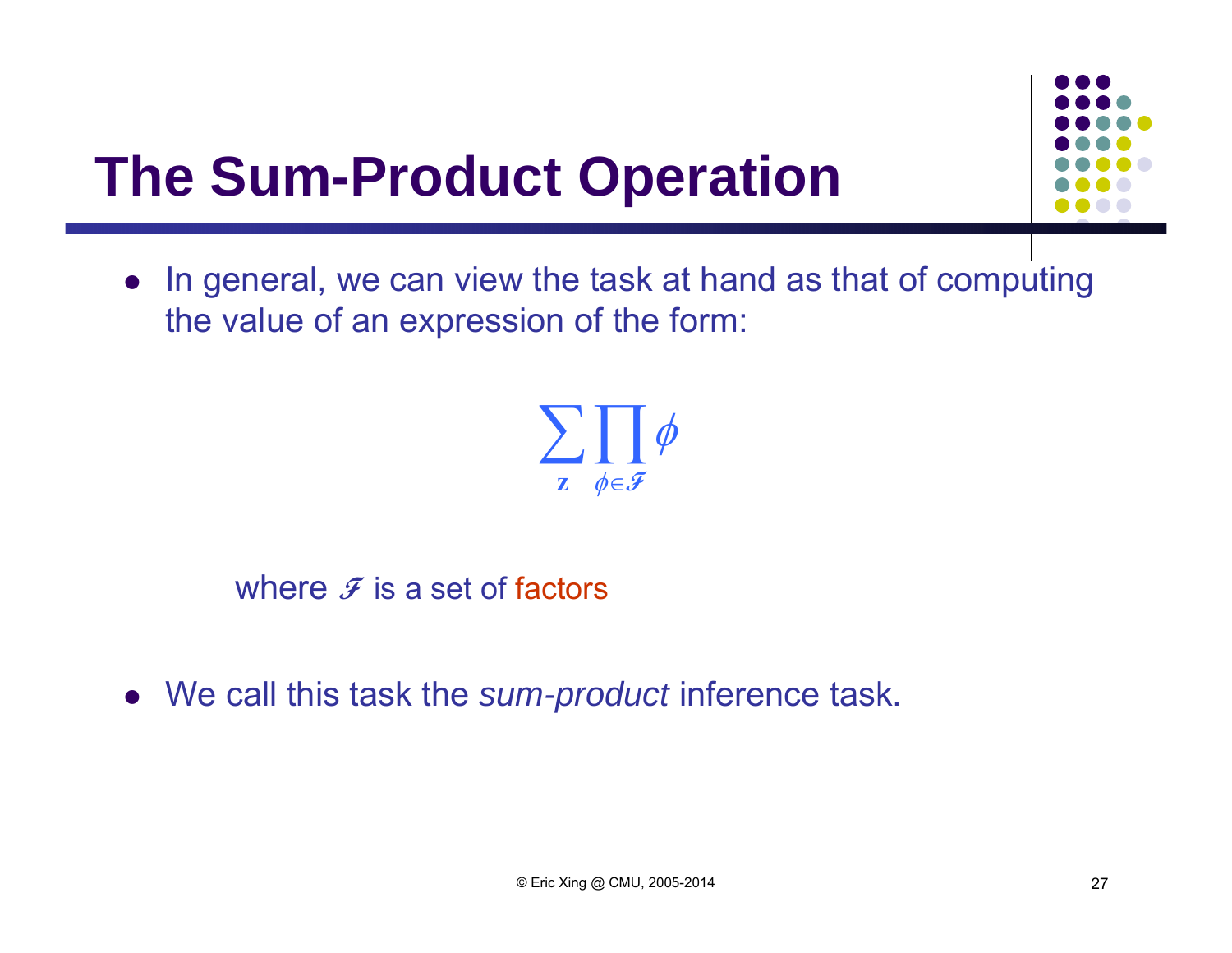### **Inference on General GM via Variable Elimination**

### **General idea:**

Write query in the form

$$
P(X_1, \mathbf{e}) = \sum_{x_n} \cdots \sum_{x_3} \sum_{x_2} \prod_i P(x_i \mid pa_i)
$$

- $\bullet$  this suggests an "elimination order" of latent variables to be marginalized
- $\bullet$ **Iteratively** 
	- Move all irrelevant terms outside of innermost sum
	- Perform innermost sum, getting a new term
	- Insert the new term into the product
- $\bullet$ wrap-up

$$
P(X_1 | \mathbf{e}) = \frac{\phi(X_1, \mathbf{e})}{\sum \phi(X_1, \mathbf{e})}
$$

 $\frac{x_1}{x_2}$  ◎ Eric Xing *@* CMU, 2005-2014 28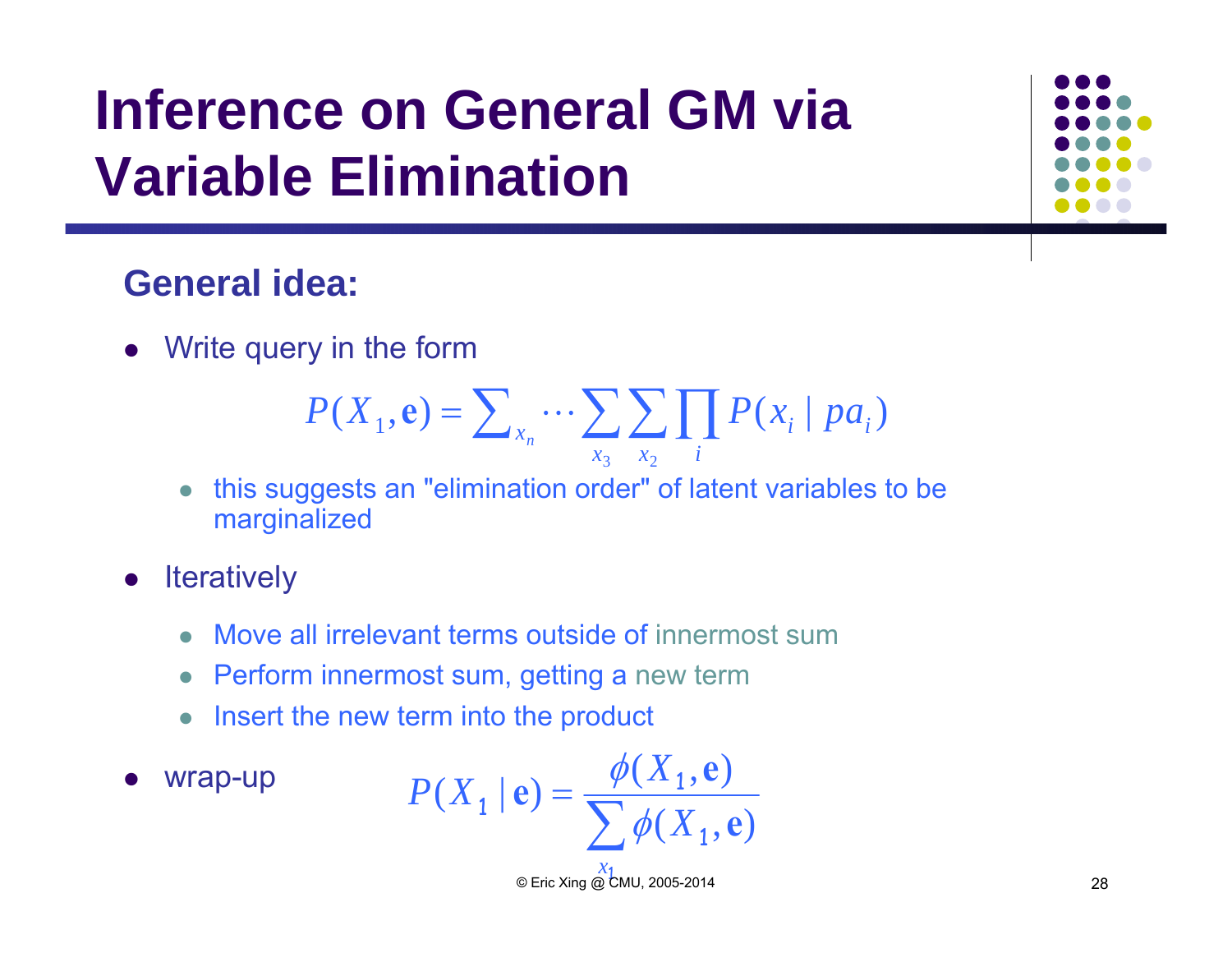

### **Outcome of elimination**

- Let X be some set of variables, let  $\mathcal F$  be a set of factors such that for each  $\phi \in \mathcal F,$  Scope[ $\phi$ ]  $\in$  X, I let  $\mathbf{Y} \subset \mathbf{X}$  be a set of query variables, and let *Z* **= X−Y** be the variable to be eliminated
- The result of eliminating the variable *Z* is a factor

$$
\tau(\mathbf{Y}) = \sum_{\mathbf{z}} \prod_{\phi \in \mathcal{F}} \phi
$$

 $\bullet$  This factor does not necessarily correspond to any probability or conditional probability in this network. (example forthcoming)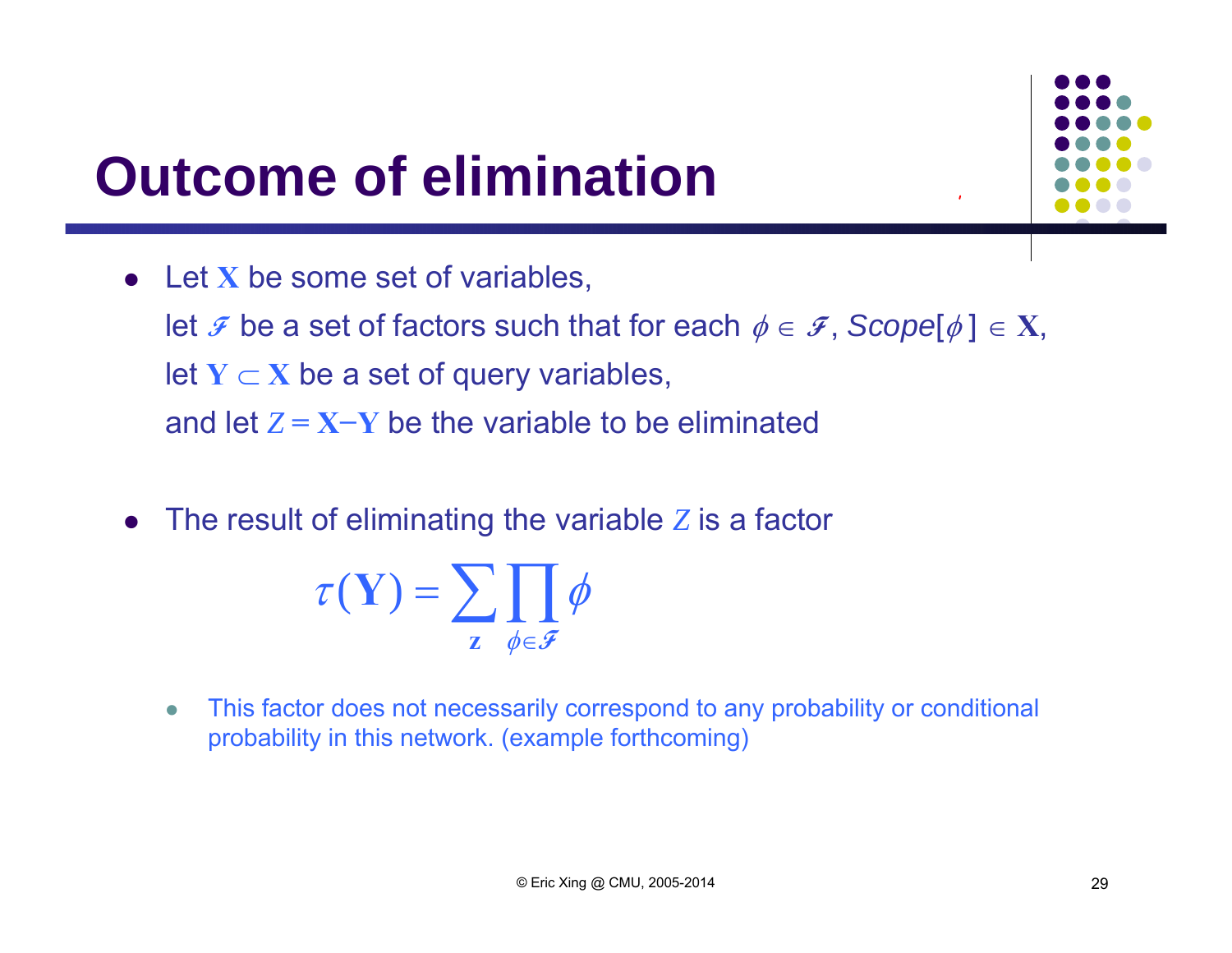### **Dealing with evidence**

 $\bullet$ 

- Conditioning as a Sum-Product Operation
	- The evidence potential:  $\overline{\mathcal{L}}$  $\big\{$  $\sqrt{ }$  $=\begin{cases} \textbf{1} & \text{if } E_i \equiv \end{cases}$ *i i*  $i - i$  $i^{(i)}$  <sup>*i*</sup>  $\neq$  *i E*<sub>*i*</sub>  $\neq$  *e*<sup>*i*</sup>  $E_i$ <sup>,  $\overline{e}_i$ ) =  $\begin{cases} 1 & \text{if } E_i \equiv \overline{e} \\ 0 & \text{if } E_i \neq \overline{e} \end{cases}$ </sup>  $(E_i, \overline{e}_i) = \begin{cases} 1 & \text{if} \\ 0 & \text{if} \end{cases}$  $\delta(E_i,\overline{e}_i) = \begin{cases} 1 \end{cases}$
	- $\bullet$  Total evidence potential:  $\prod_{i\in I_{\mathbf{r}}}$  $\delta(\mathbf{E}, \overline{\mathbf{e}}) = \mathbf{e} \cdot \delta(E_i, \overline{e}_i)$  $i \in I_{\mathbf{E}}$
	- $\bullet$ Introducing evidence --- restricted factors:

$$
\tau(\mathbf{Y}, \overline{\mathbf{e}}) = \sum_{\mathbf{z}, \mathbf{e}} \prod_{\phi \in \mathcal{F}} \phi \times \delta(\mathbf{E}, \overline{\mathbf{e}})
$$

 $\neq$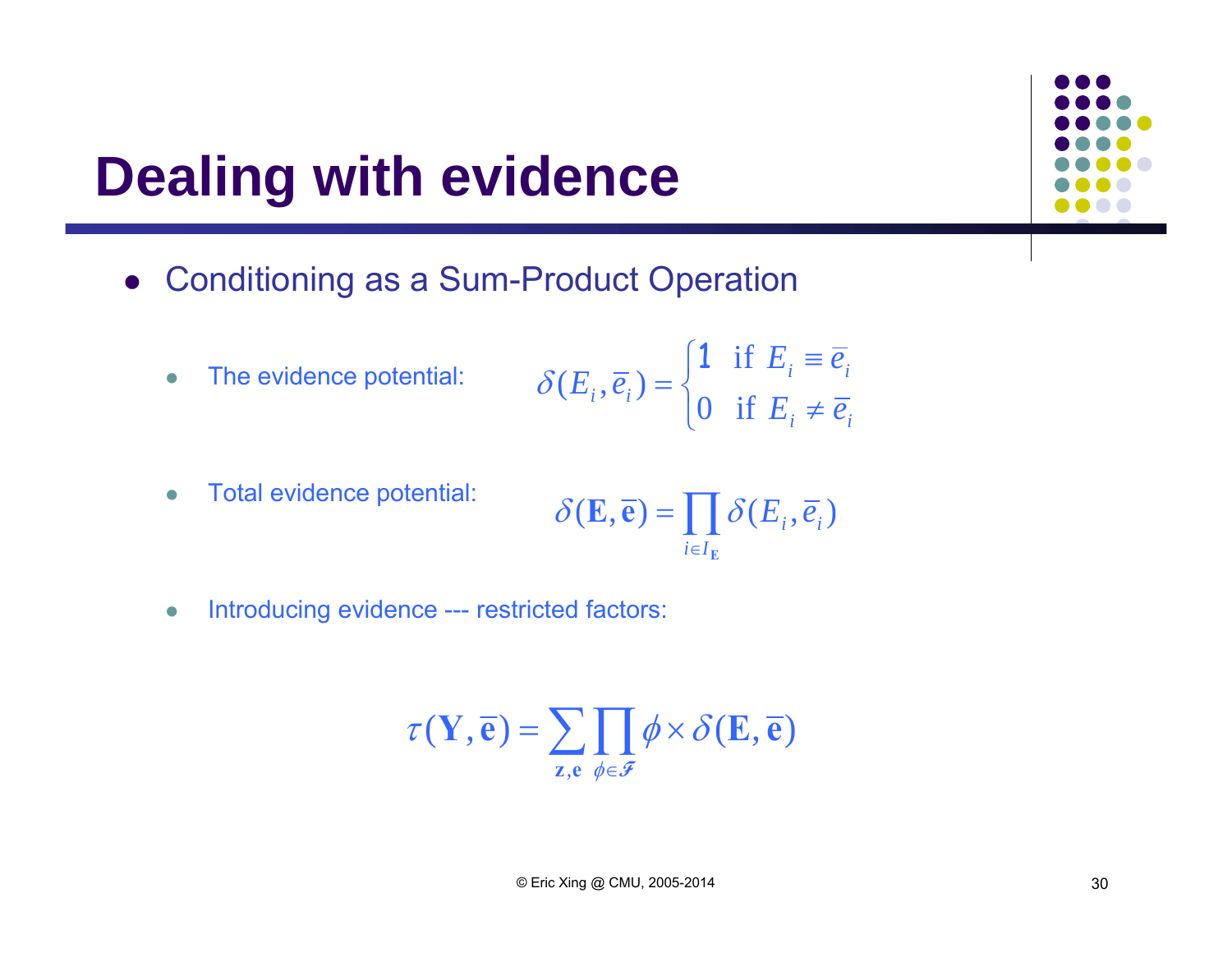## **The elimination algorithm**

#### **Procedure** Elimination (

- *G*, // the GM
- **E**, // evidence
- *Z*, // Set of variables to be eliminated
- *<sup>X</sup>*, // query variable(s)
- )
- 1.. Initialize (G)
- 2.Evidence ( **E** )
- 3.Sum-Product-Elimination ( **F**, *Z*, <sup>≺</sup> )
- 4.. Normalization (*5*)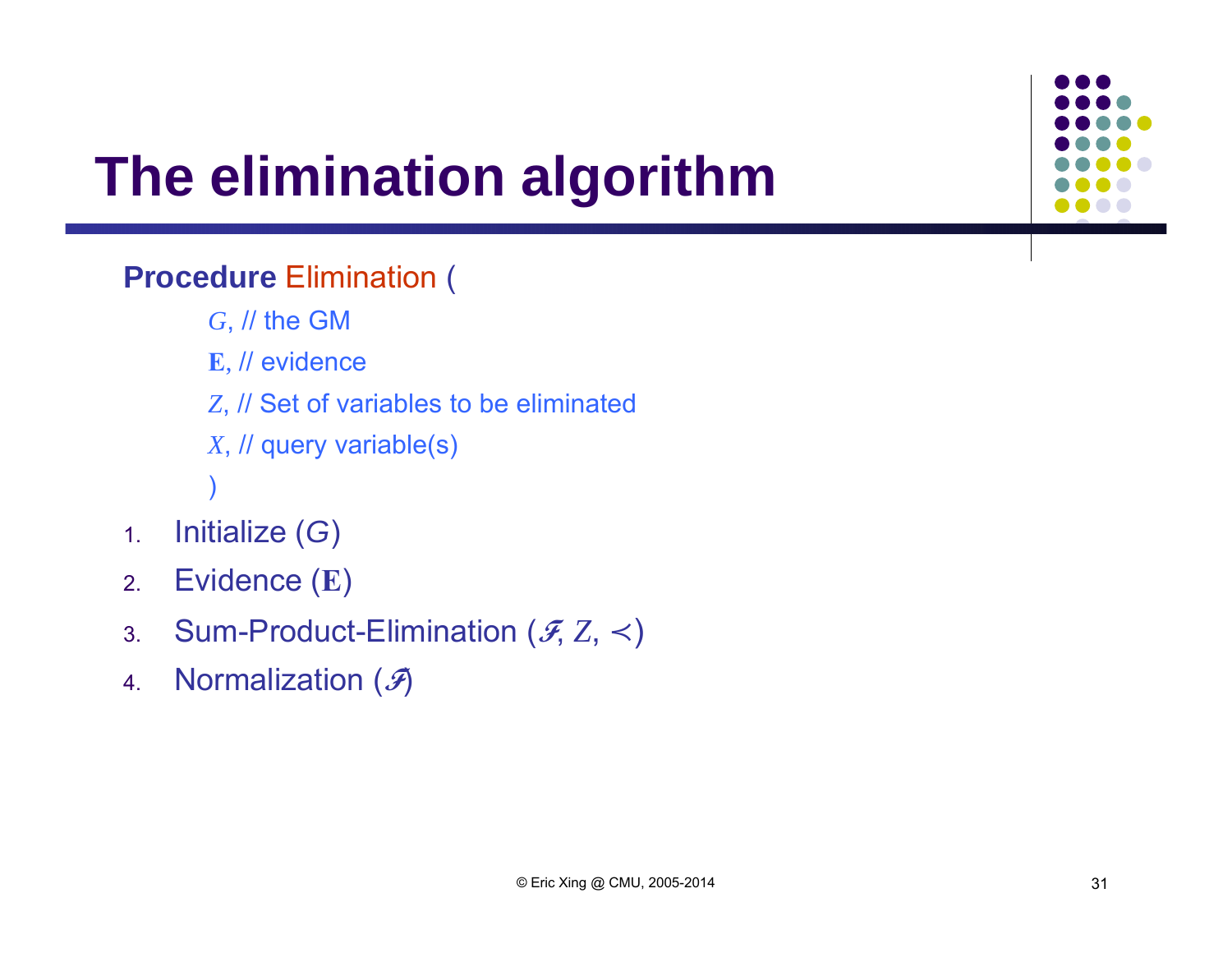## **The elimination algorithm**

#### **Procedure** Initialize (*G*, Z)

- 1.. Let  $Z_1, \ldots, Z_k$  be an ordering of  $Z$ such that  $Z_i$  <  $Z_j$  iff  $i$  <  $j$
- 2.Initialize  $\mathcal F$  with the full the set of factors

#### **Procedure** Evidence (**E**)

**1.for** each  $i \in I_E$ ,

 $\widetilde{\mathcal{F}}$  =  $\widetilde{\mathcal{F}}$   $\cup$   $\delta$   $(E_i, e_i)$ 

### **Procedure** Sum-Product-Variable-

Elimination  $(\mathscr{F}\!,Z,\prec)$ 

1.. **for**  $i = 1, \ldots, k$ 

**F** <sup>←</sup> Sum-Product-Eliminate-Var( **F**, *Zi*)

- 2. $\phi^*$  ←  $\prod_{\phi \in \mathcal{F}} \phi$
- 3.. **return** ∲\*
- 4.Normalization  $(\phi^*)$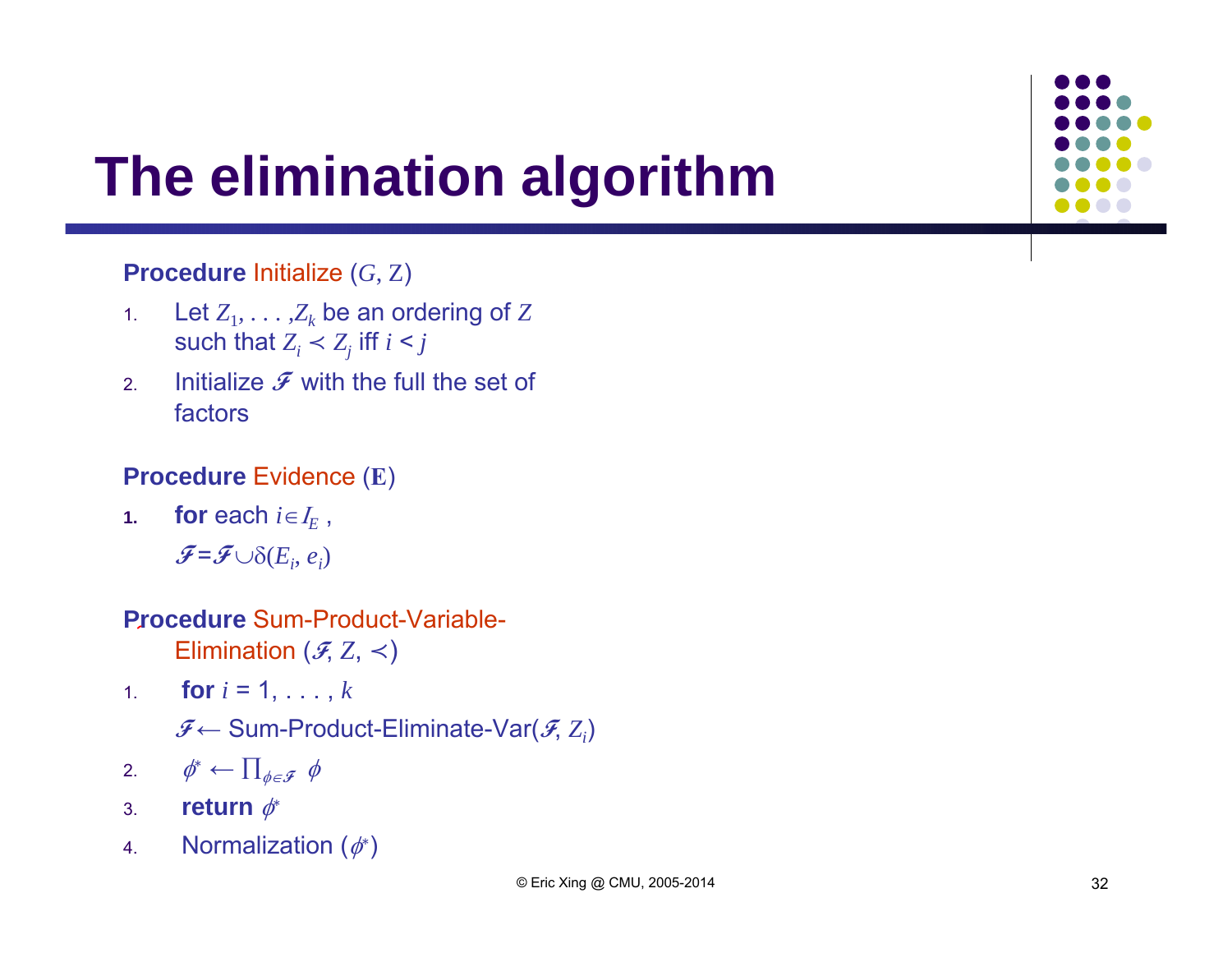## **The elimination algorithm**

#### **Procedure** Initialize (*G*, Z)

- 1.. Let  $Z_1, \ldots, Z_k$  be an ordering of  $Z$ such that  $Z_i$  <  $Z_j$  iff  $i$  <  $j$
- 2.Initialize  $\mathcal F$  with the full the set of factors

#### **Procedure** Evidence (**E**)

- **1.for** each  $i \in I_E$ ,
	- $\widetilde{\mathcal{F}}$  =  $\widetilde{\mathcal{F}}$   $\cup$   $\delta$   $(E_i, e_i)$

#### **Procedure** Sum-Product-Variable-Elimination  $(\mathscr{F}\!,Z,\prec)$

- 1.. **for**  $i = 1, \ldots, k$ 
	- **F** <sup>←</sup> Sum-Product-Eliminate-Var( **F**, *Zi*)
- 2. $\phi^*$  ←  $\prod_{\phi \in \mathcal{F}} \phi$
- 3.. **return** ∲\*
- 4.Normalization  $(\phi^*)$

#### **Procedure** Normalization ( $ϕ$ <sup>\*</sup>)

*1.*  $P(X|{\bf{E}})=\phi^*(X)/\sum_{x}\phi^*(X)$ 

#### **Procedure** Sum-Product-Eliminate-Var (

**F**, // Set of factors *Z* // Variable to be eliminated ) 1.  $\mathcal{F}' \leftarrow \{\phi \in \mathcal{F}: \mathsf{Z} \in \mathsf{Scope}[\phi]\}$  $2.$  **F**  $\mathcal{F}$   $\leftarrow$  **F**  $\mathcal{F}$ 3.  $\psi \leftarrow \prod_{\phi \in \mathcal{F}} \phi$ 4.  $\tau \leftarrow \sum_{Z} \psi$ 5. $\boldsymbol{\mathcal{F}}^{\boldsymbol{\prime\prime}}\cup\{\tau\}$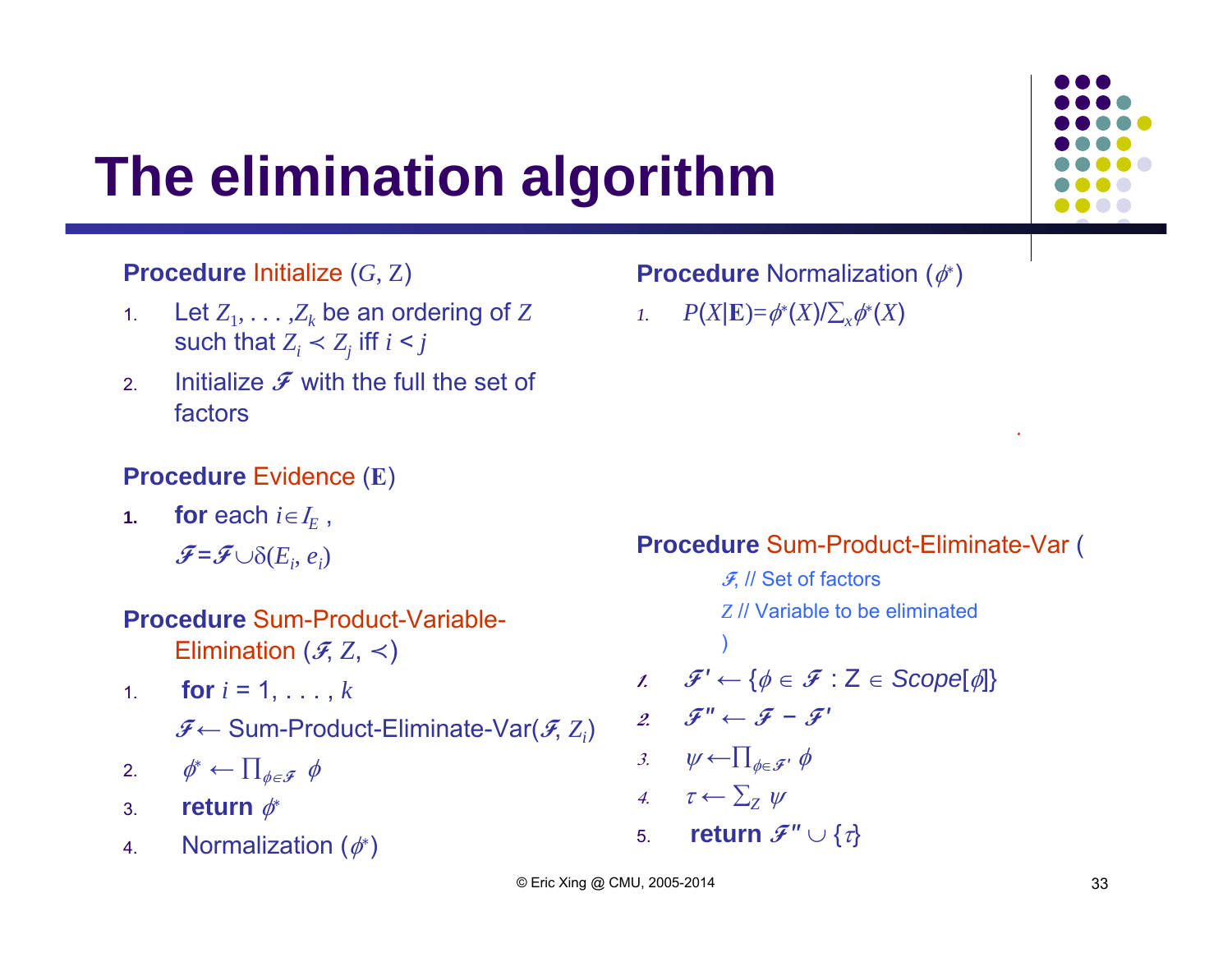### **A more complex network**

### **A food web**



What is the probability that hawks are leaving given that the grass condition is poor?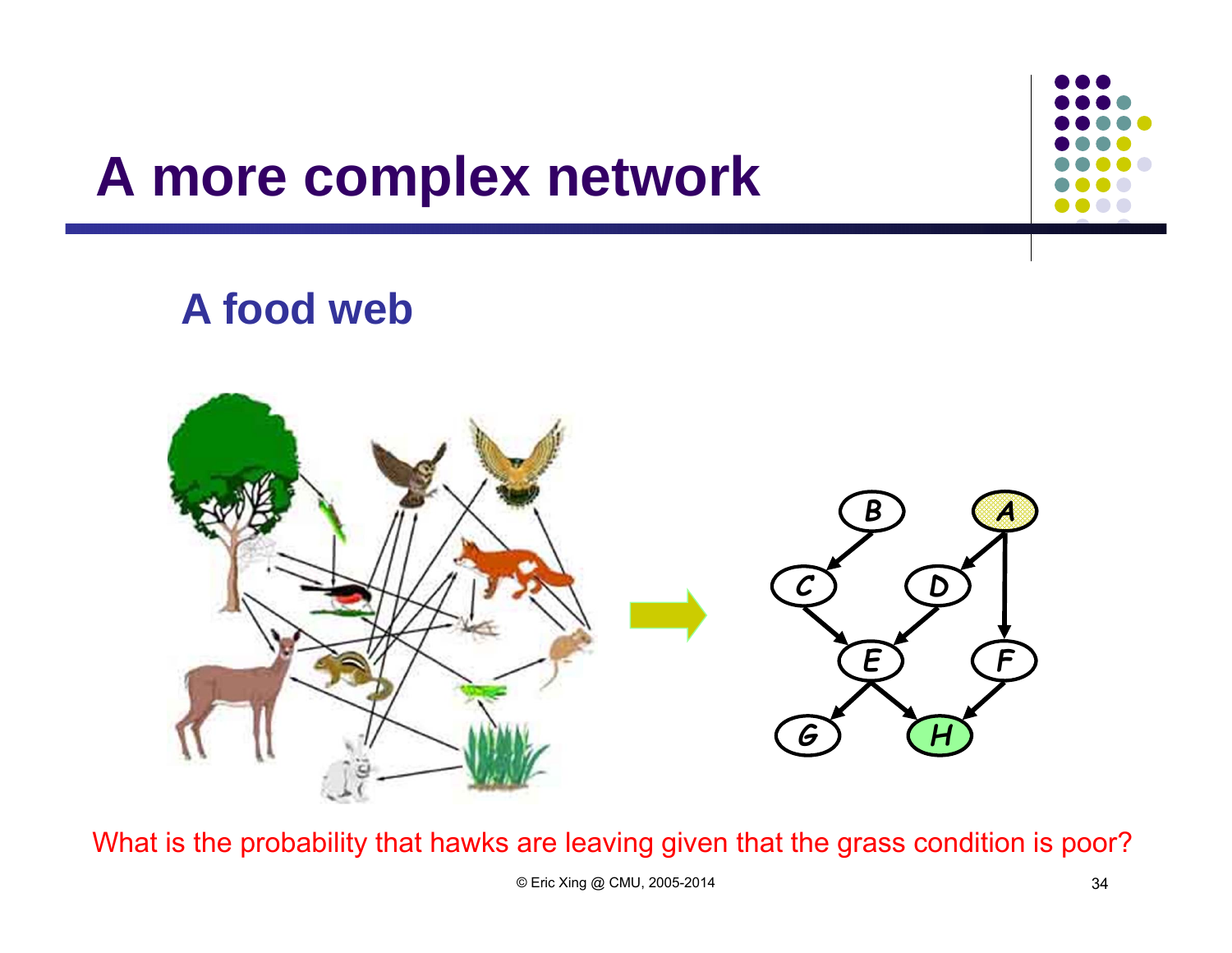- Query: *P(A* |*h)*
	- $\bullet$ Need to eliminate: *B,C,D,E,F,G,H*
- 0 Initial factors:

 $P(a)P(b)P(c|b)P(d|a)P(e|c,d)P(f|a)P(g|e)P(h|e,f)$ 

- 0 Choose an elimination order: *H,G,F,E,D,C,B*
- $\bullet$  Step 1:
	- $\bullet$ **Conditioning** (fix the evidence node (i.e.,  $h$ ) on its observed value (i.e.,  $h$ )):  $\widetilde{\phantom{a}}$

$$
m_h(e, f) = p(h = \widetilde{h} \mid e, f)
$$

 $\bullet$ This step is isomorphic to a marginalization step:

$$
m_h(e, f) = \sum_h p(h \mid e, f) \delta(h = \tilde{h})
$$





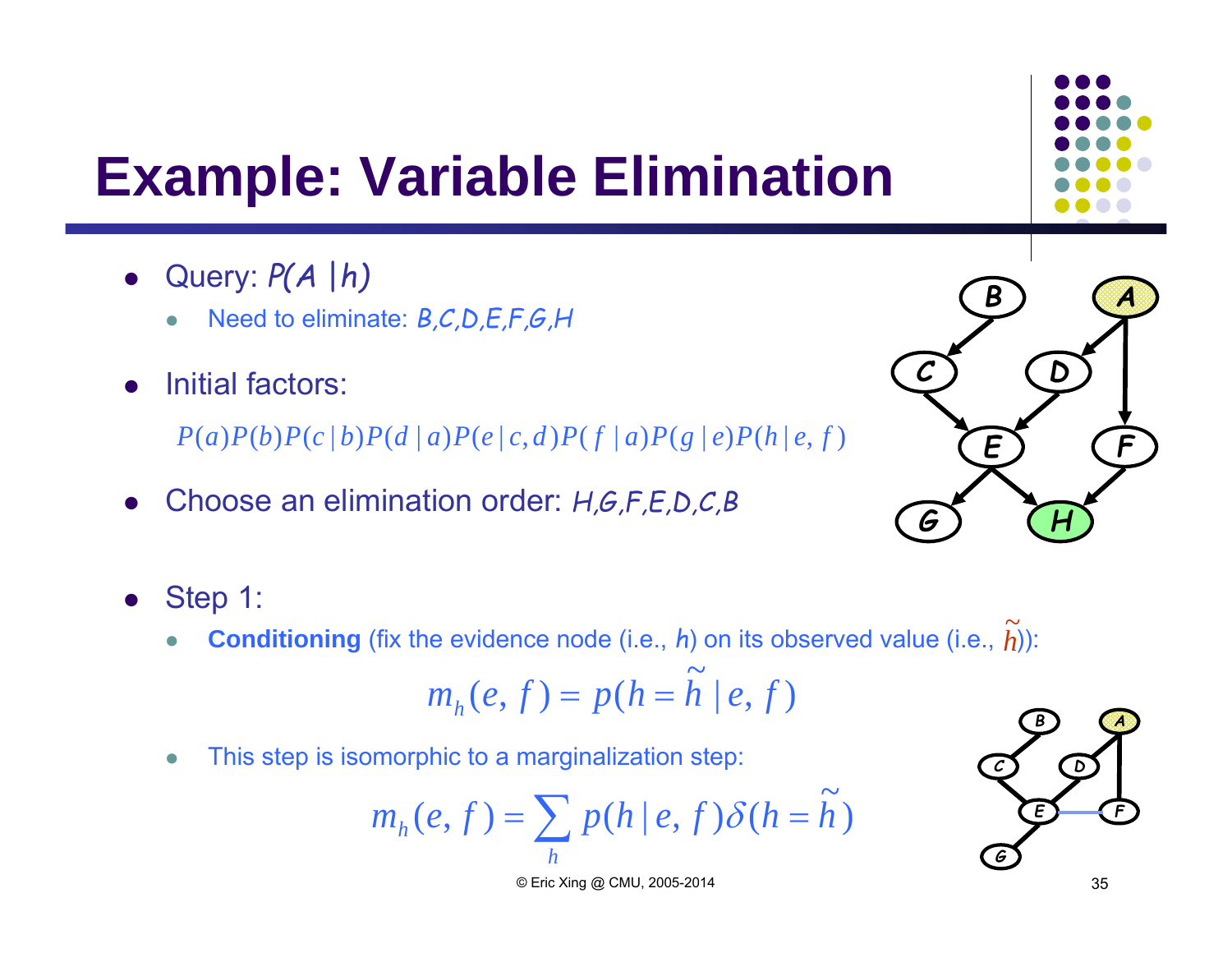- Query: *P(B* |*h)*
	- $\bullet$ Need to eliminate: *B,C,D,E,F,G*
- 0 Initial factors:

 $\Rightarrow P(a)P(b)P(c | b)P(d | a)P(e | c, d)P(f | a)P(g | e) m<sub>h</sub>(e, f)$  $P(a)P(b)P(c | b)P(d | a)P(e | c, d)P(f | a)P(g | e)P(h | e, f)$ 



- 0 Step 2: Eliminate *G*
	- $\bullet$ compute

$$
m_g(e) = \sum_g p(g \mid e) = 1
$$

 $= P(a)P(b)P(c | b)P(d | a)P(e | c, d)P(f | a)m<sub>h</sub>(e, f)$  $\Rightarrow P(a)P(b)P(c | b)P(d | a)P(e | c, d)P(f | a)m_{g}(e)m_{h}(e, f))$ 

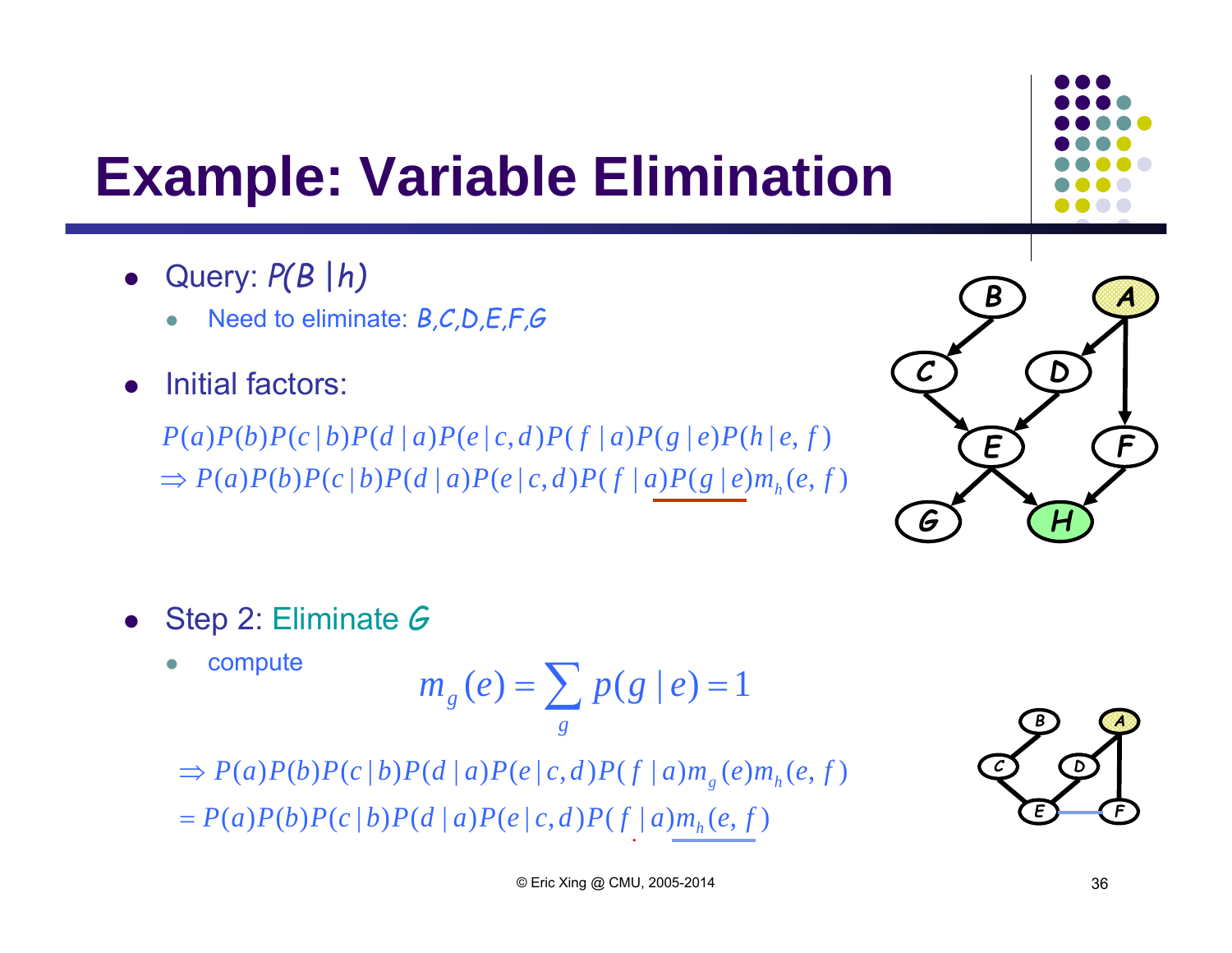- Query: *P(B* |*h)*
	- $\bullet$ Need to eliminate: *B,C,D,E,F*
- 0 Initial factors:

 $\Rightarrow P(a)P(b)P(c | b)P(d | a)P(e | c, d)P(f | a)m<sub>h</sub>(e, f)$  $\Rightarrow P(a)P(b)P(c | b)P(d | a)P(e | c, d)P(f | a)P(g | e) m<sub>h</sub>(e, f)$  $P(a)P(b)P(c | b)P(d | a)P(e | c, d)P(f | a)P(g | e)P(h | e, f)$ 



- 0 Step 3: Eliminate *F*
	- $\bullet$ compute

$$
m_f(e,a) = \sum_f p(f \mid a) m_h(e,f)
$$

 $\Rightarrow$   $P(a)P(b)P(c|b)P(d|a)P(e|c,d)m<sub>f</sub>(a,e)$ 

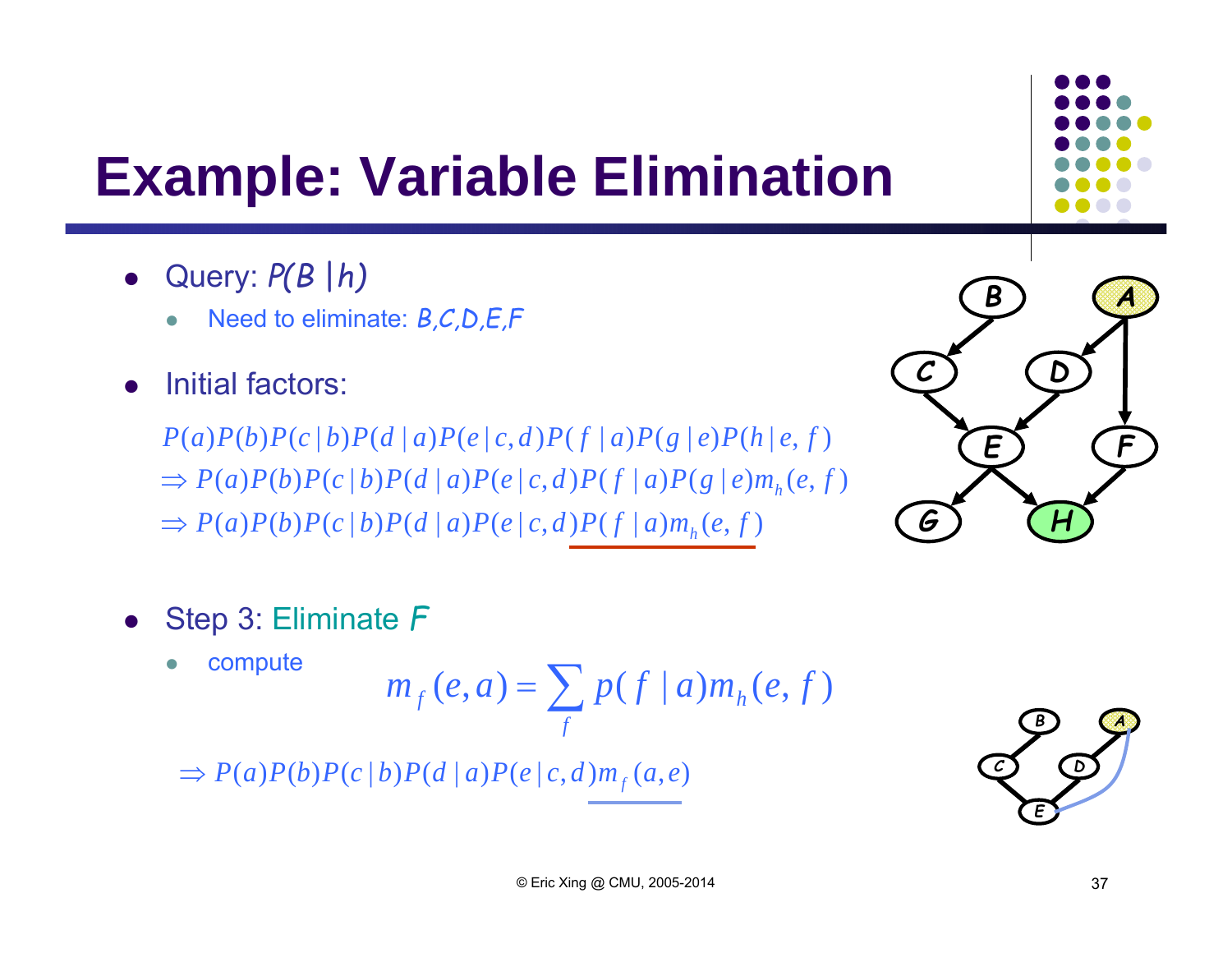- Query: *P(B* |*h)*
	- $\bullet$ Need to eliminate: *B,C,D,E*
- 0 Initial factors:

 $\Rightarrow$   $P(a)P(b)P(c | b)P(d | a)P(e | c, d)m<sub>f</sub>(a, e)$  $\Rightarrow P(a)P(b)P(c | b)P(d | a)P(e | c, d)P(f | a)m<sub>h</sub>(e, f)$  $\Rightarrow P(a)P(b)P(c | b)P(d | a)P(e | c, d)P(f | a)P(g | e) m<sub>h</sub>(e, f)$  $P(a)P(b)P(c | b)P(d | a)P(e | c, d)P(f | a)P(g | e)P(h | e, f)$ 

- 0 Step 4: Eliminate *E*
	- $\bullet$ compute

$$
m_e(a,c,d) = \sum_e p(e \mid c,d) m_f(a,e)
$$

 $\Rightarrow$   $P(a)P(b)P(c|b)P(d|a)m_{e}(a,c,d)$ 



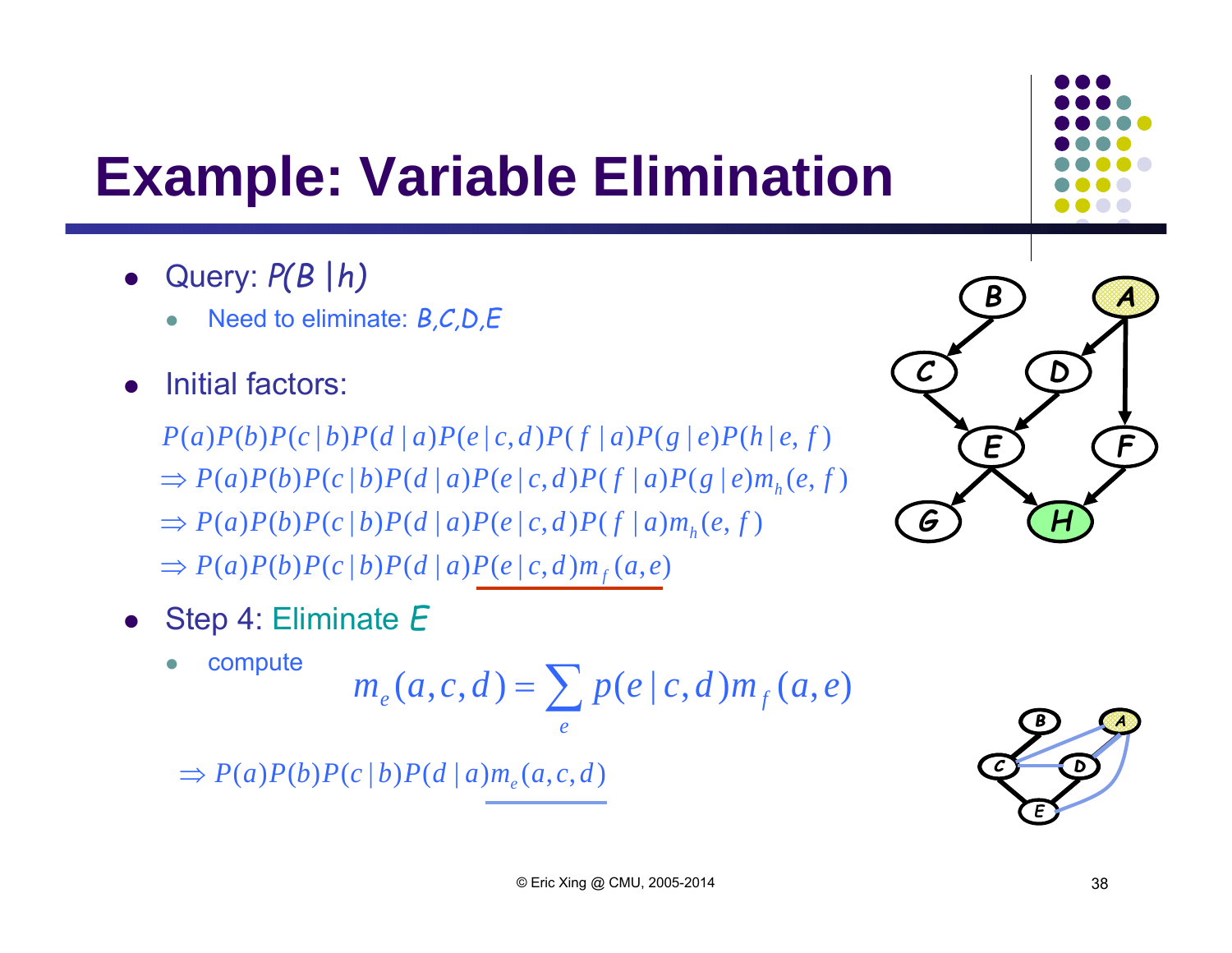- Query: *P(B* |*h)*
	- $\bullet$ Need to eliminate: *B,C,D*
- 0 Initial factors:
	- $P(a)P(b)P(c | b)P(d | a)P(e | c, d)P(f | a)P(g | e)P(h | e, f)$
	- $\Rightarrow P(a)P(b)P(c | b)P(d | a)P(e | c, d)P(f | a)P(g | e) m<sub>h</sub>(e, f)$
	- $\Rightarrow P(a)P(b)P(c | b)P(d | a)P(e | c, d)P(f | a)m<sub>h</sub>(e, f)$
	- $\Rightarrow$   $P(a)P(b)P(c | b)P(d | a)P(e | c, d)m<sub>f</sub>(a, e)$

 $\Rightarrow$   $P(a)P(b)P(c | b)P(d | a)m_e(a, c, d)$ 





- 0 Step 5: Eliminate *D*
	- $\bullet$ compute

$$
m_d(a,c) = \sum_d p(d \mid a) m_e(a,c,d)
$$



 $\Rightarrow$   $P(a)P(b)P(c|d) m_d(a,c)$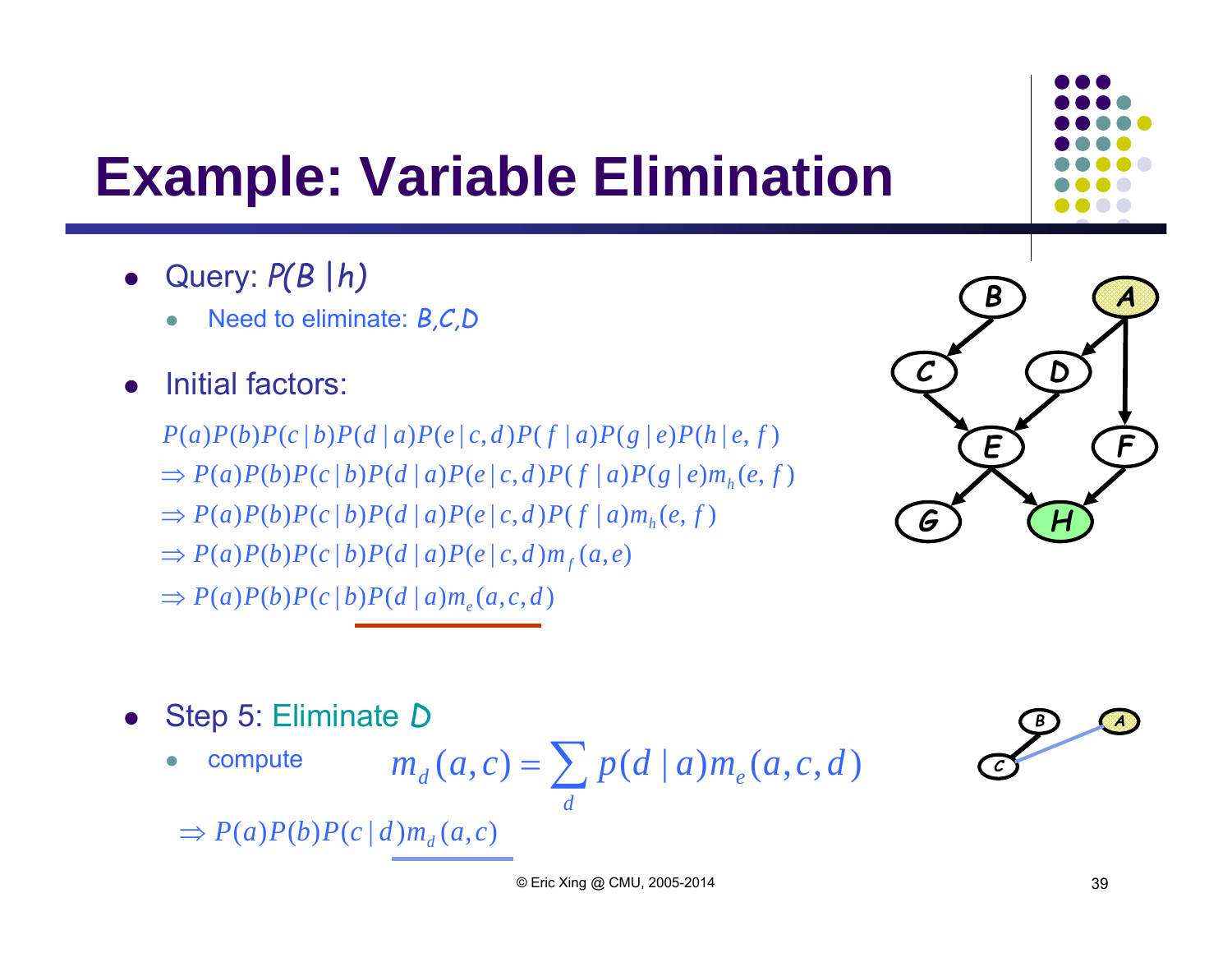- Query: *P(B* |*h)*
	- $\bullet$ Need to eliminate: *B,C*
- 0 Initial factors:
	- $P(a)P(b)P(c|d)P(d|a)P(e|c,d)P(f|a)P(g|e)P(h|e,f)$
	- $\Rightarrow P(a)P(b)P(c|d)P(d|a)P(e|c,d)P(f|a)P(g|e)m<sub>h</sub>(e,f)$
	- $\Rightarrow P(a)P(b)P(c|d)P(d|a)P(e|c,d)P(f|a)m_{h}(e,f)$
	- $\Rightarrow$   $P(a)P(b)P(c|d)P(d|a)P(e|c,d)m_f(a,e)$
	- $\Rightarrow$   $P(a)P(b)P(c | d)P(d | a)m_e(a, c, d)$
	- $\Rightarrow$   $P(a)P(b)P(c | d) m_d(a, c)$
- $\bullet$  Step 6: Eliminate *C*
	- $\bullet$ compute

$$
m_c(a,b) = \sum p(c \mid b) m_d(a,c)
$$

 $\Rightarrow$   $P(a)P(b)P(c|d) m_d(a,c)$ 

*c*



*BA*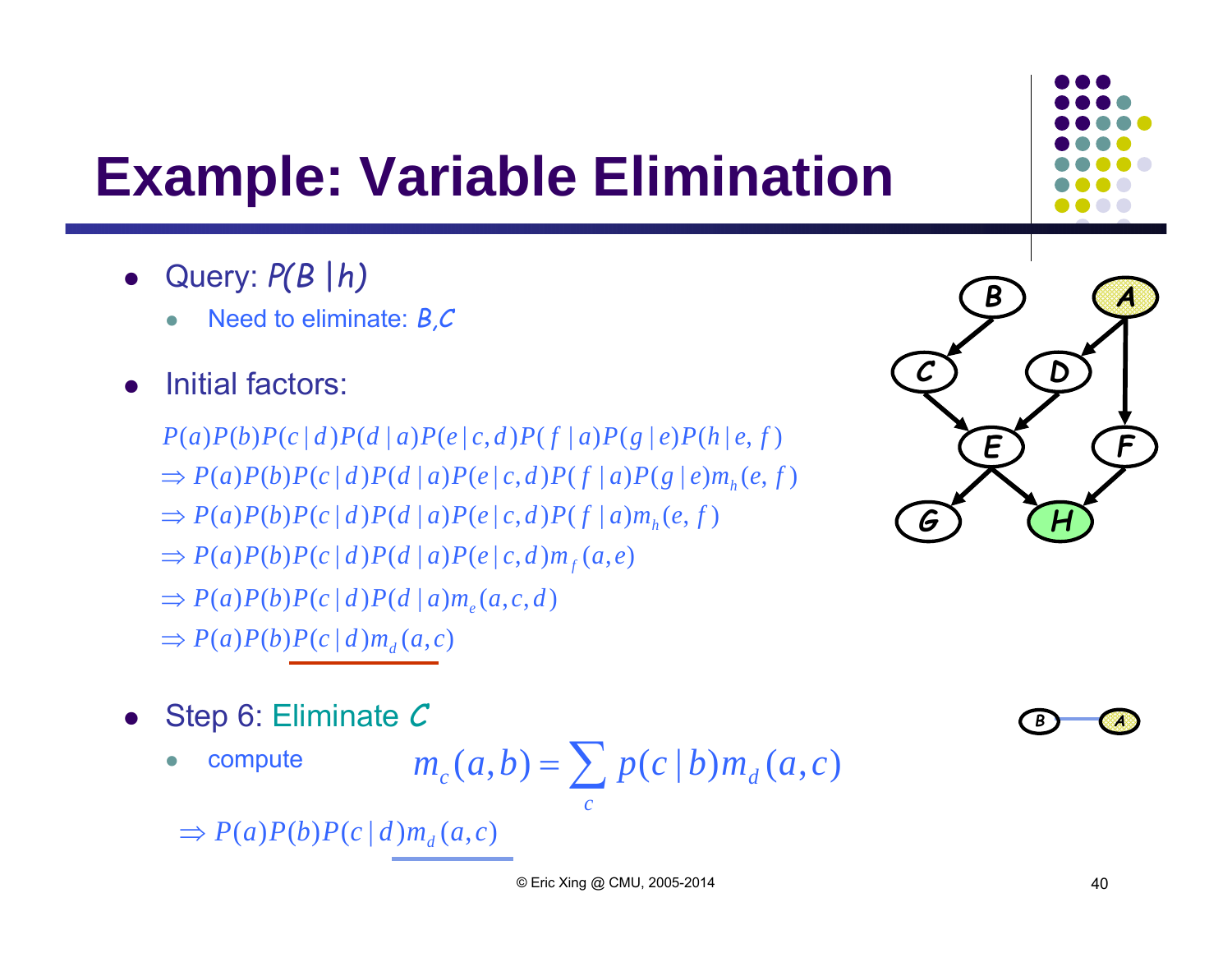- Query: *P(B* |*h)*
	- $\bullet$ Need to eliminate: *B*
- 0 Initial factors:
	- $P(a)P(b)P(c|d)P(d|a)P(e|c,d)P(f|a)P(g|e)P(h|e,f)$
	- $\Rightarrow P(a)P(b)P(c|d)P(d|a)P(e|c,d)P(f|a)P(g|e)m<sub>h</sub>(e,f)$
	- $\Rightarrow P(a)P(b)P(c|d)P(d|a)P(e|c,d)P(f|a)m_{h}(e,f)$
	- $\Rightarrow$   $P(a)P(b)P(c|d)P(d|a)P(e|c,d)m_f(a,e)$
	- $\Rightarrow$   $P(a)P(b)P(c|d)P(d|a)m_e(a,c,d)$
	- $\Rightarrow$   $P(a)P(b)P(c | d) m_d(a, c)$
	- $\Rightarrow P(a)P(b)m_c(a,b)$
- Step 7: Eliminate *B*
	- $\bullet$ compute

$$
m_b(a) = \sum_b p(b) m_c(a, b)
$$

 $\Rightarrow$  *P*(*a*)*m*<sub>*b*</sub>(*a*)



*A*

<sup>©</sup> Eric Xing @ CMU, 2005-2014 41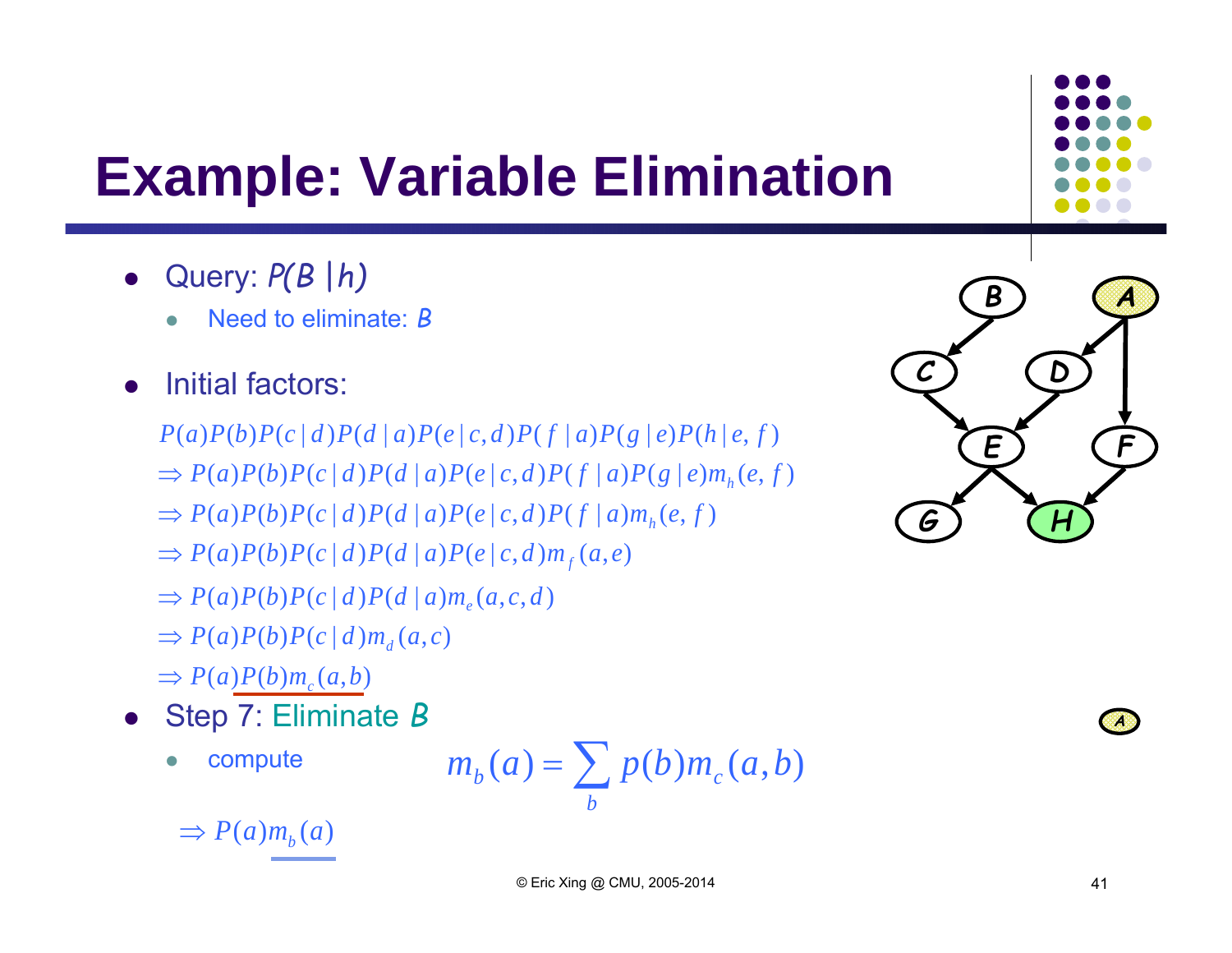- Query: *P(B* |*h)*
	- $\bullet$ Need to eliminate: *B*
- 0 Initial factors:

 $P(a)P(b)P(c|d)P(d|a)P(e|c,d)P(f|a)P(g|e)P(h|e,f)$ 

- $\Rightarrow P(a)P(b)P(c|d)P(d|a)P(e|c,d)P(f|a)P(g|e)m<sub>h</sub>(e,f)$
- $\Rightarrow P(a)P(b)P(c|d)P(d|a)P(e|c,d)P(f|a)m<sub>h</sub>(e,f)$
- $\Rightarrow$   $P(a)P(b)P(c|d)P(d|a)P(e|c,d)m_{f}(a,e)$
- $\Rightarrow$   $P(a)P(b)P(c | d)P(d | a)m_e(a, c, d)$
- $\Rightarrow$   $P(a)P(b)P(c | d) m_d(a, c)$
- $\Rightarrow P(a)P(b)m_c(a,b)$
- $\Rightarrow$   $P(a)m_b(a)$
- $\bullet$ Step 8: Wrap-up

 $p(a,\tilde{h}) = p(a)m_b(a)$ ,  $p(\tilde{h}) =$  $p(\widetilde{h}) = \sum p(a)m_b(a)$ *a*





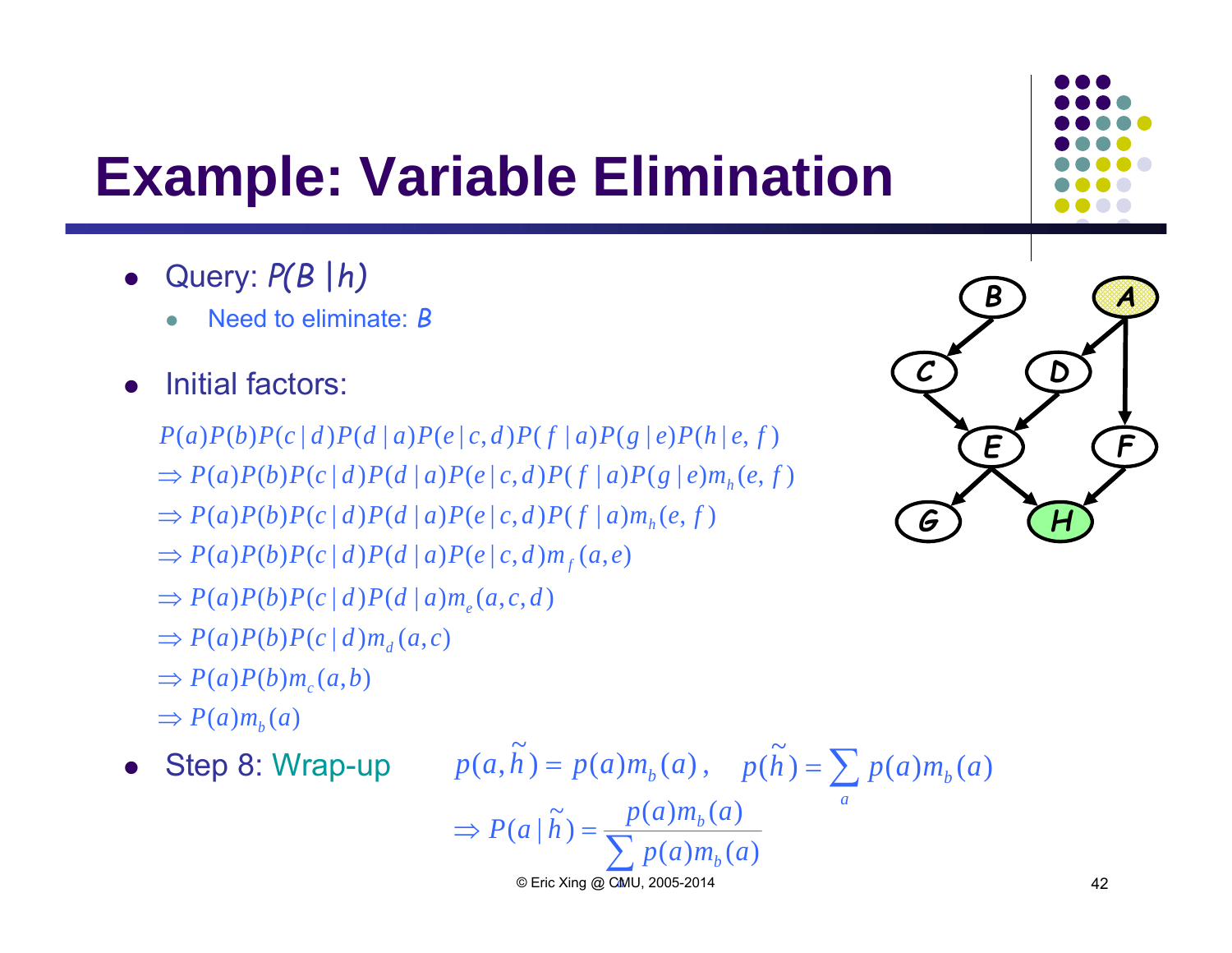## **Complexity of variable elimination**



Suppose in one elimination step we compute

$$
m_x(y_1, ..., y_k) = \sum_{x} m'_x(x, y_1, ..., y_k)
$$

$$
m'_x(x, y_1, ..., y_k) = \prod_{i=1}^k m_i(x, \mathbf{y}_{c_i})
$$

This requires

- $k \cdot |\mathrm{Val}(X)| \cdot \prod |\mathrm{Val}(\mathbf{Y}_{C_i})|$  multiplications *i* $k \bullet |\mathrm{Val}(X)| \bullet \prod |\mathrm{Val}(\mathbf{Y}_{C_i})|$ 
	- $\bullet$ For each value for  $x, y_1, ..., y_k$ , we do  $k$  multiplications
- $\bullet$   $|Val(X)| \bullet \prod |Val(\mathbf{Y}_{C_i})|$  additions

*i*

 $\bullet$ • For each value of  $y_1, ..., y_k$ , we do  $|Val(X)|$  additions

Complexity is exponential in number of variables in the intermediate factor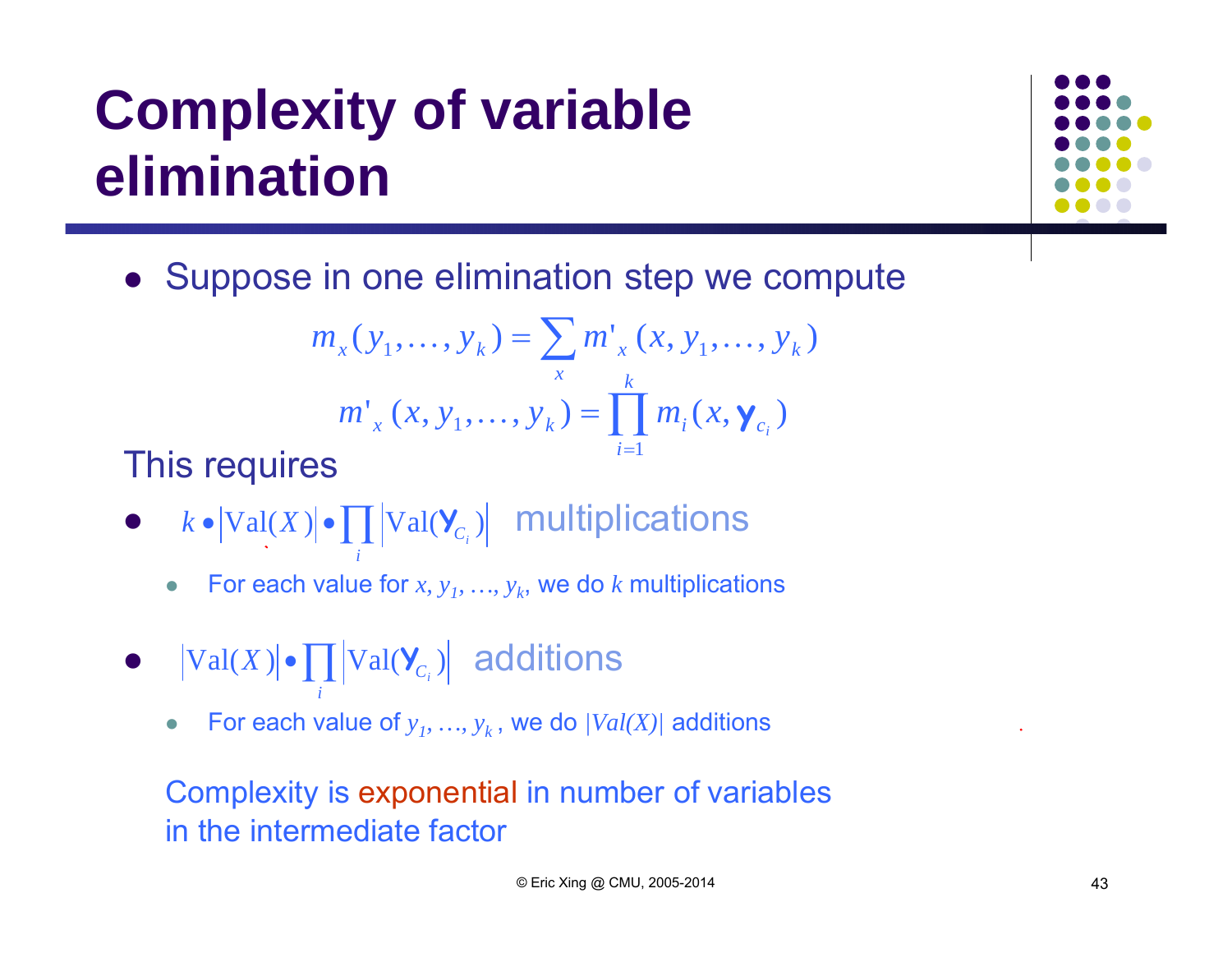### **Understanding Variable Elimination**



A graph elimination algorithm



**moralization**

**graph elimination**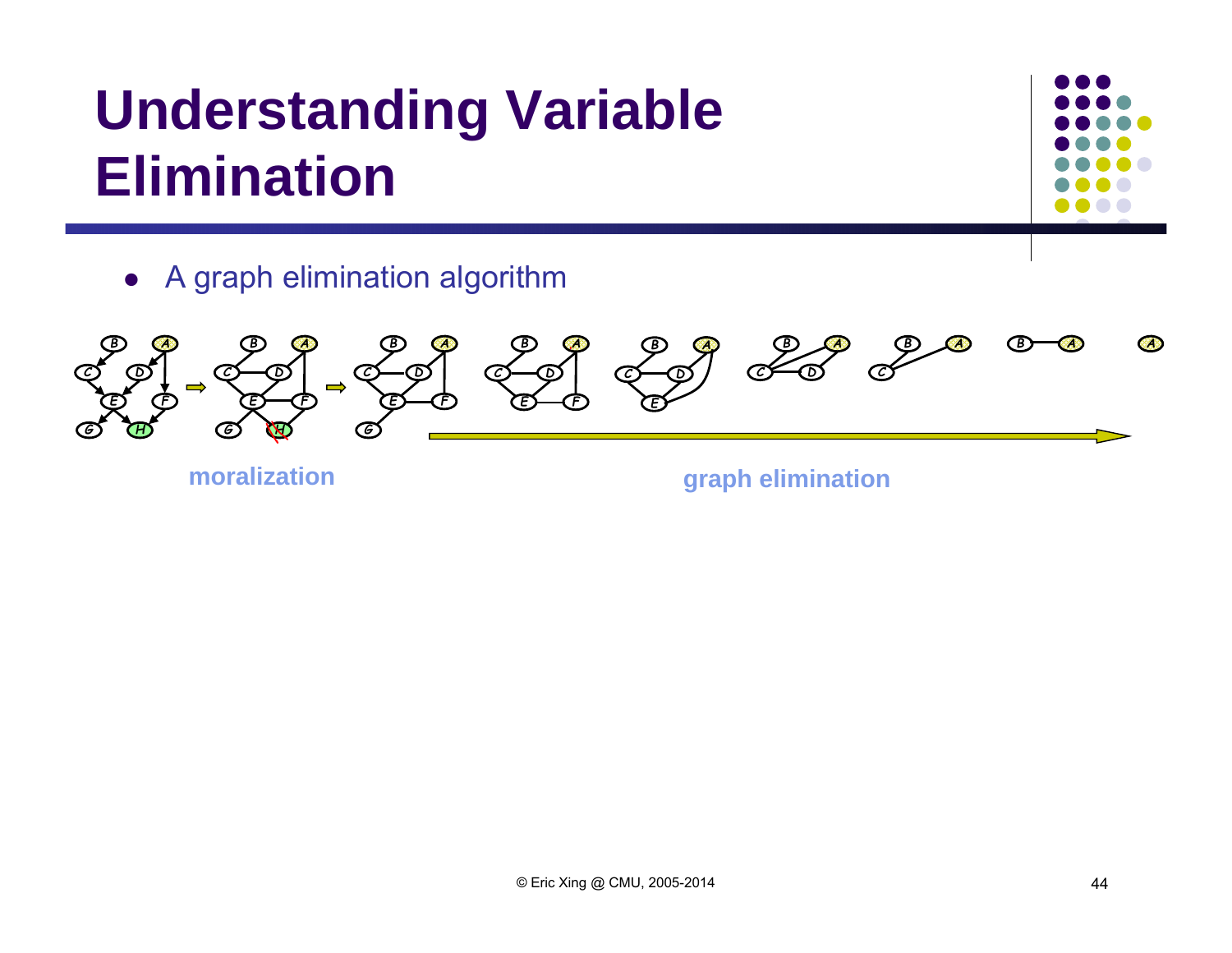### **Graph elimination**



- $\bullet$ Begin with the undirected GM or moralized BN
- Graph *G* ( *V*, *<sup>E</sup>*) and elimination ordering *I*
- $\bullet$  Eliminate next node in the ordering *I*
	- $\bullet$ Removing the node from the graph
	- $\bullet$ Connecting the remaining neighbors of the nodes
- The reconstituted graph *G'* ( *V*, *E'* )
	- $\bullet$ Retain the edges that were created during the elimination procedure
	- $\bullet$  The graph-theoretic property: the factors resulted during variable elimination are captured by recording the elimination clique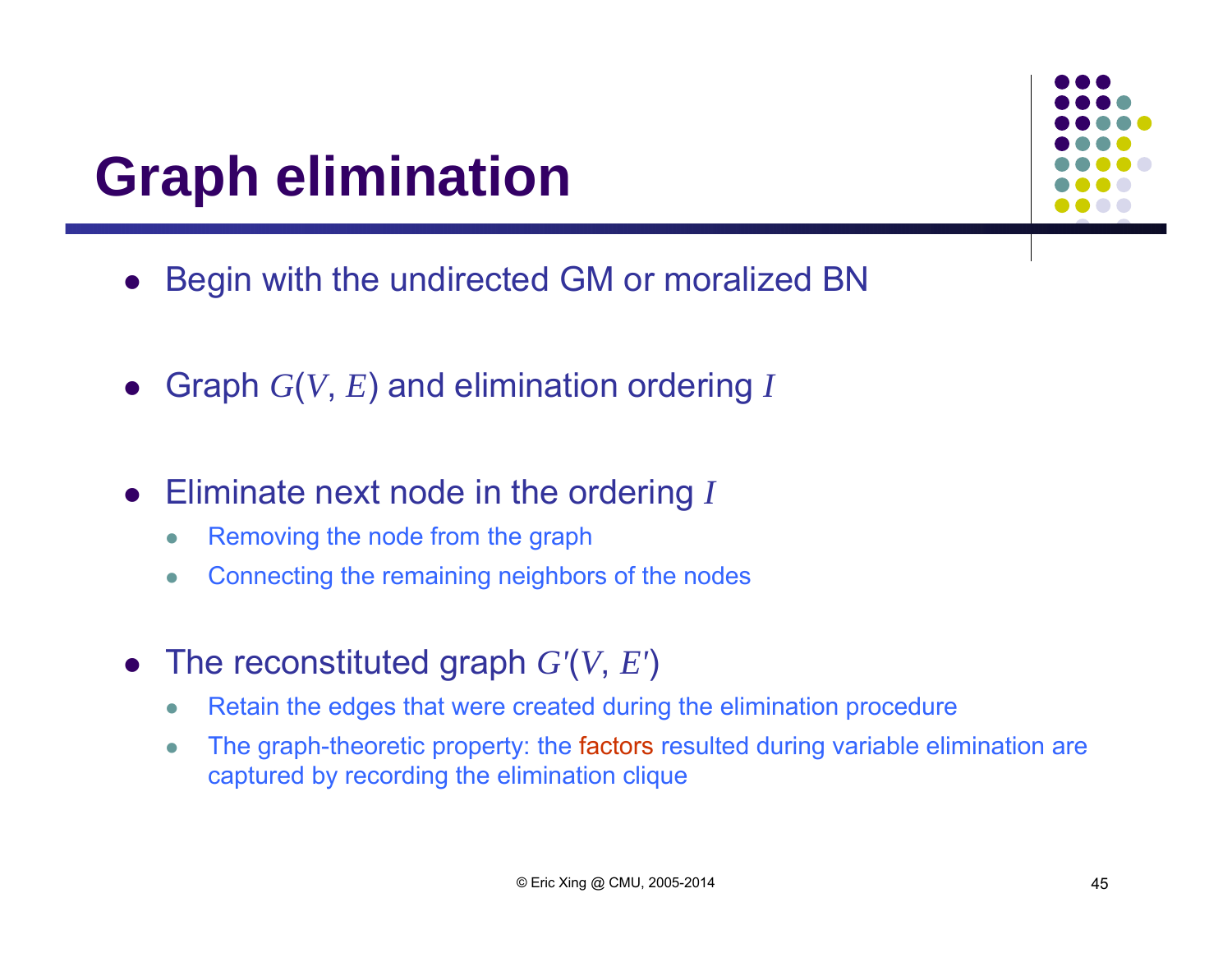### **Understanding Variable Elimination**



A graph elimination algorithm



**moralization**

**graph elimination**

- $\bullet$  Intermediate terms correspond to the cliques resulted from elimination
	- *E F HAE F B ACEGAC DEAC DB A A*© Eric Xing @ CMU, 2005-2014 46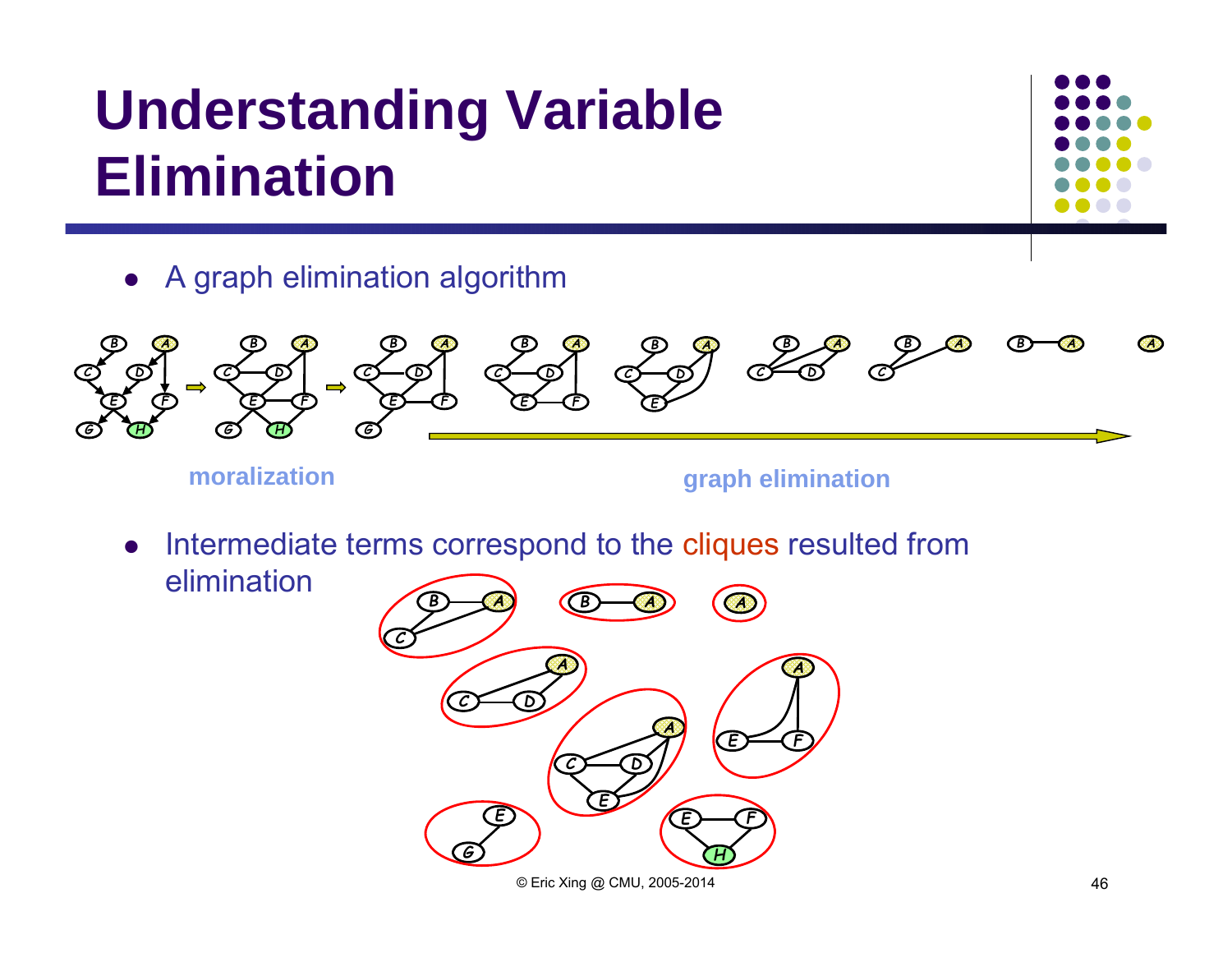### **Elimination Cliques**

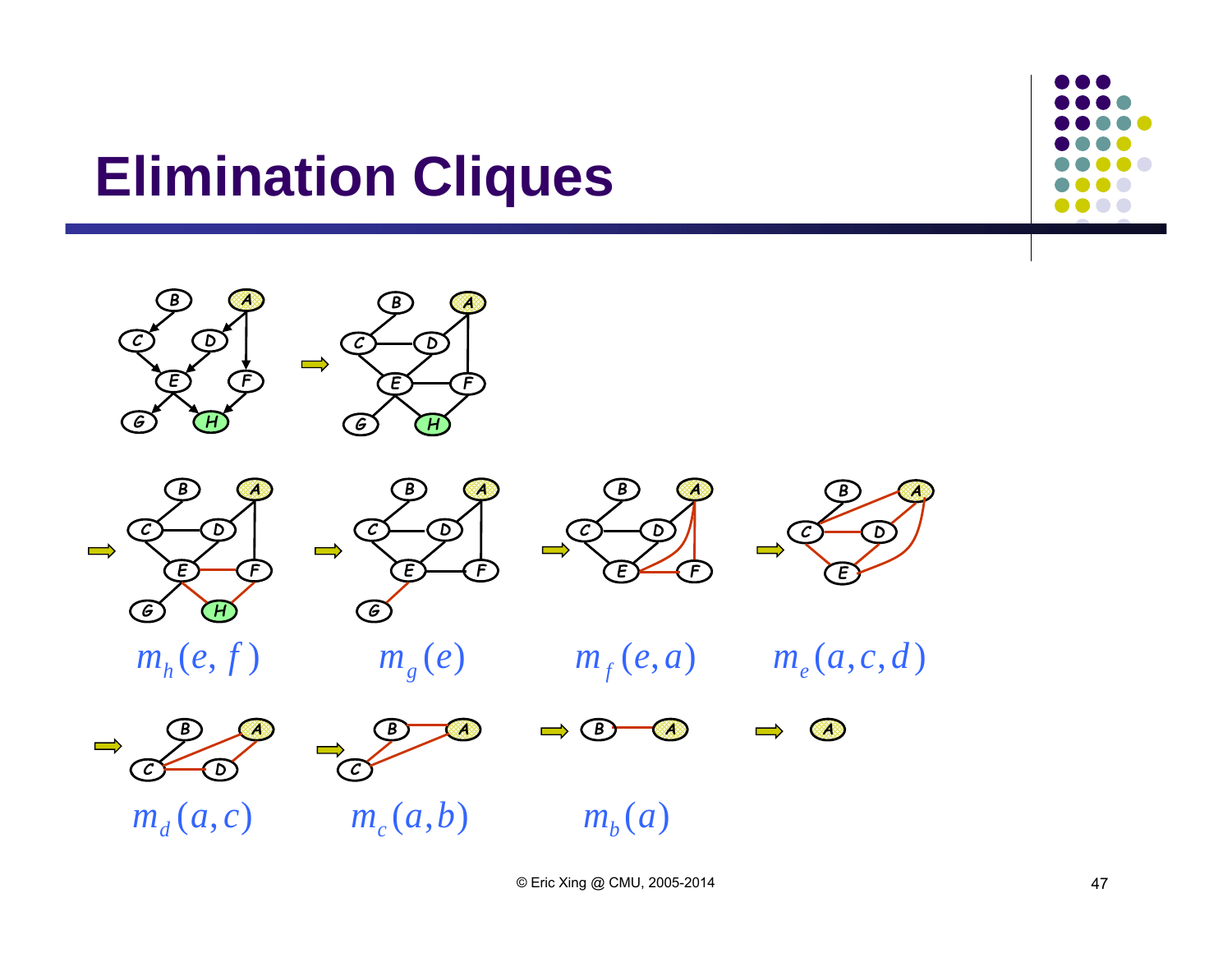## **Graph elimination and marginalization**



- $\bullet$  Induced dependency during marginalization vs. elimination clique
	- $\bullet$ Summation <-> elimination
	- $\bullet$ Intermediate term <-> elimination clique

#### $P(a)P(b)P(c|d)P(d|a)P(e|c,d)P(f|a)P(g|e)P(h|e,f)$

- $\Rightarrow P(a)P(b)P(c|d)P(d|a)P(e|c,d)P(f|a)P(g|e)m<sub>h</sub>(e,f)$
- $\Rightarrow P(a)P(b)P(c|d)P(d|a)P(e|c,d)P(f|a)m<sub>h</sub>(e,f)$
- $\Rightarrow P(a)P(b)P(c|d)P(d|a)P(e|c,d)m_{f}(a,e)$
- $\Rightarrow P(a)P(b)P(c | d)P(d | a)m_e(a, c, d)$
- $\Rightarrow P(a)P(b)P(c | d) m_d(a, c)$
- $\Rightarrow P(a)P(b)m_c(a,b)$
- $\Rightarrow P(a)m_b(a)$

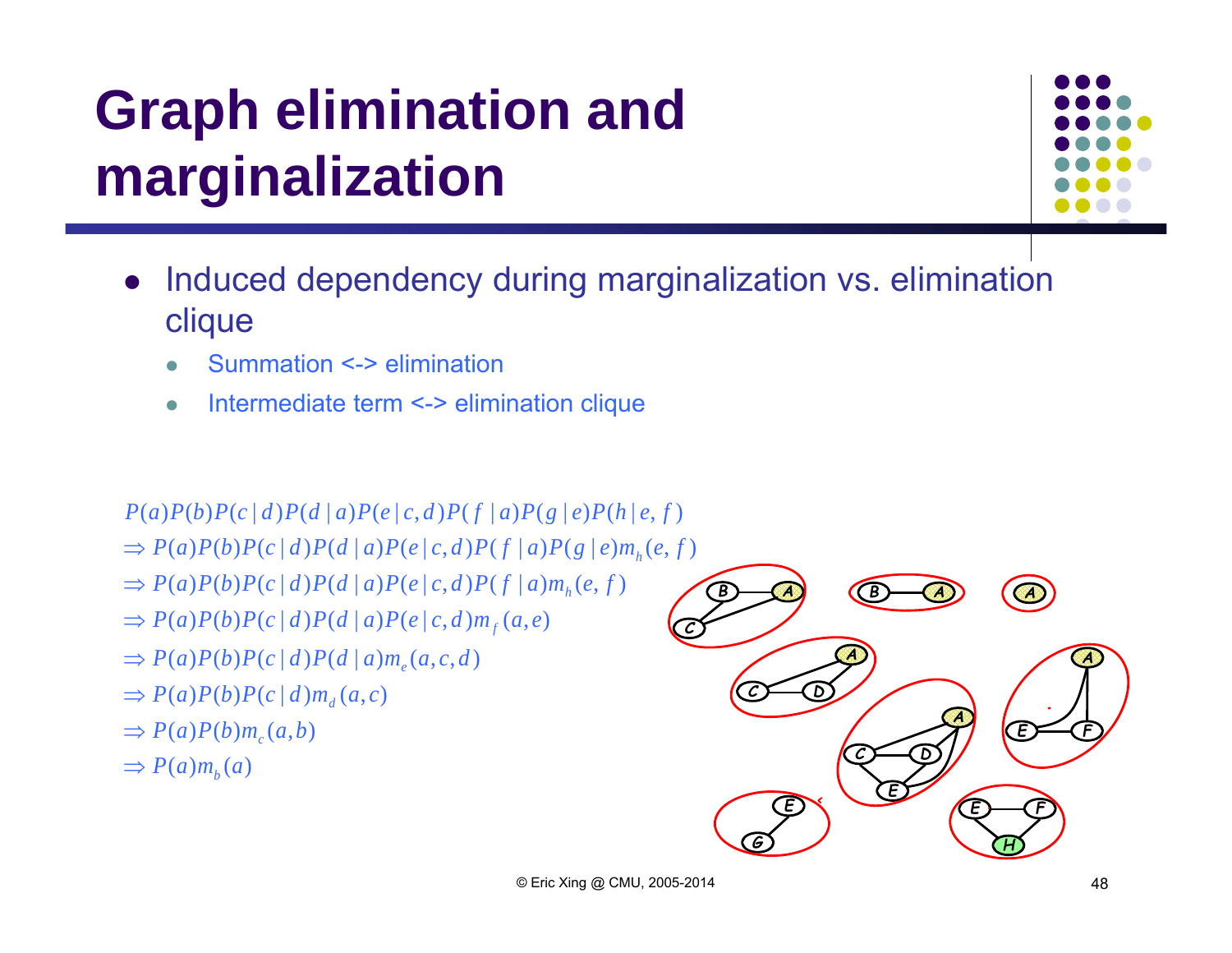### **A clique tree**





 $m_e(a,c,d)$ 

 $=\sum p(e|c,d)m_{g}(e)m_{f}(a,e)$ *e*

© Eric Xing @ CMU, 2005-2014 49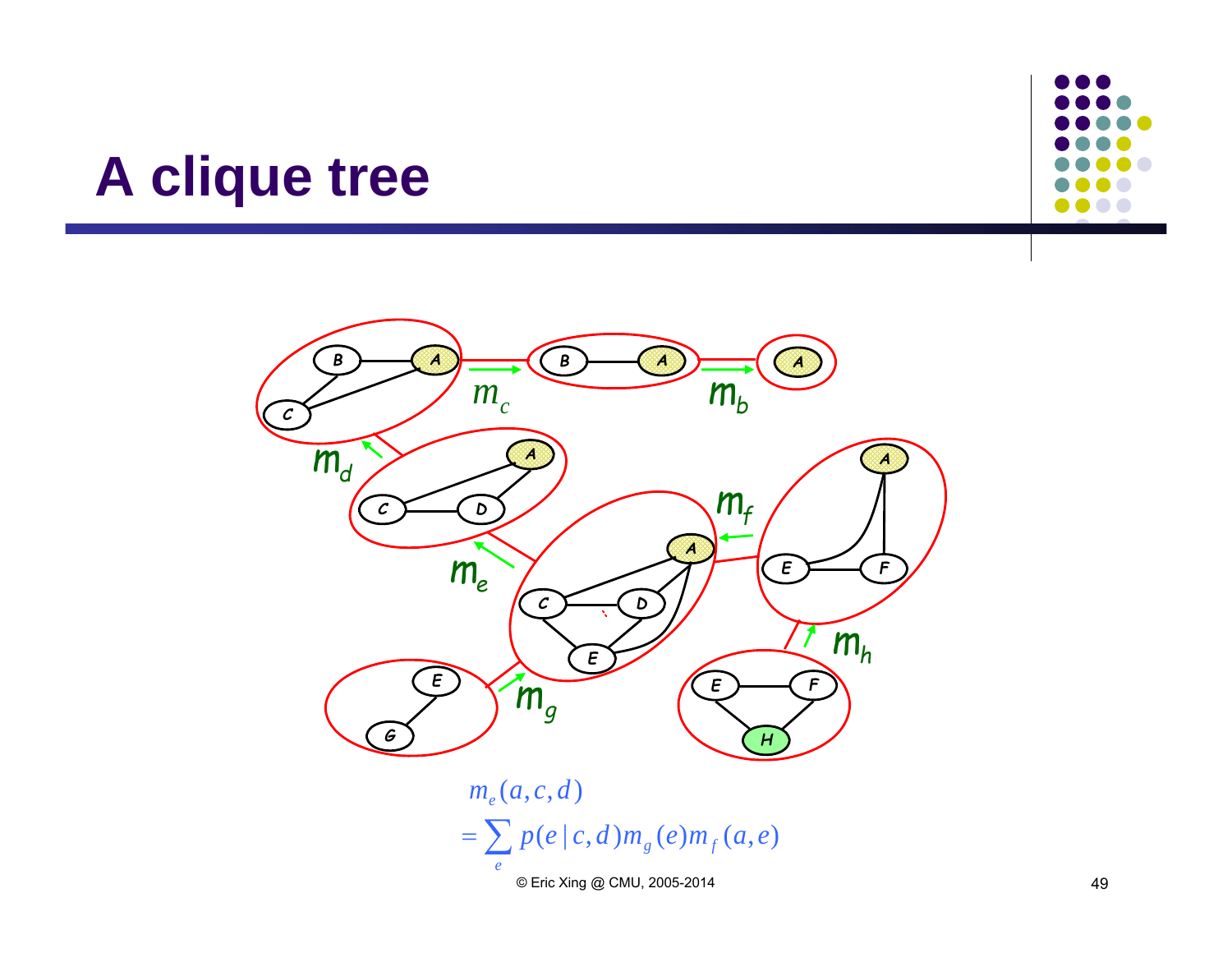

### **Complexity**

- $\bullet$  The overall complexity is determined by the number of the largest elimination clique
	- $\bullet$ What is the largest elimination clique? – a pure graph theoretic question
	- $\bullet$  **Tree-width** *k*: one less than the smallest achievable value of the cardinality of the largest elimination clique, ranging over all possible elimination ordering
	- $\bullet$  "good" elimination orderings lead to **small cliques** and hence reduce complexity (what will happen if we eliminate "e" first in the above graph?)
	- $\bullet$ Find the best elimination ordering of a graph --- NP-hard
	- $\rightarrow$ Inference is NP-hard
	- $\bullet$ But there often exist "obvious" optimal or near-opt elimination ordering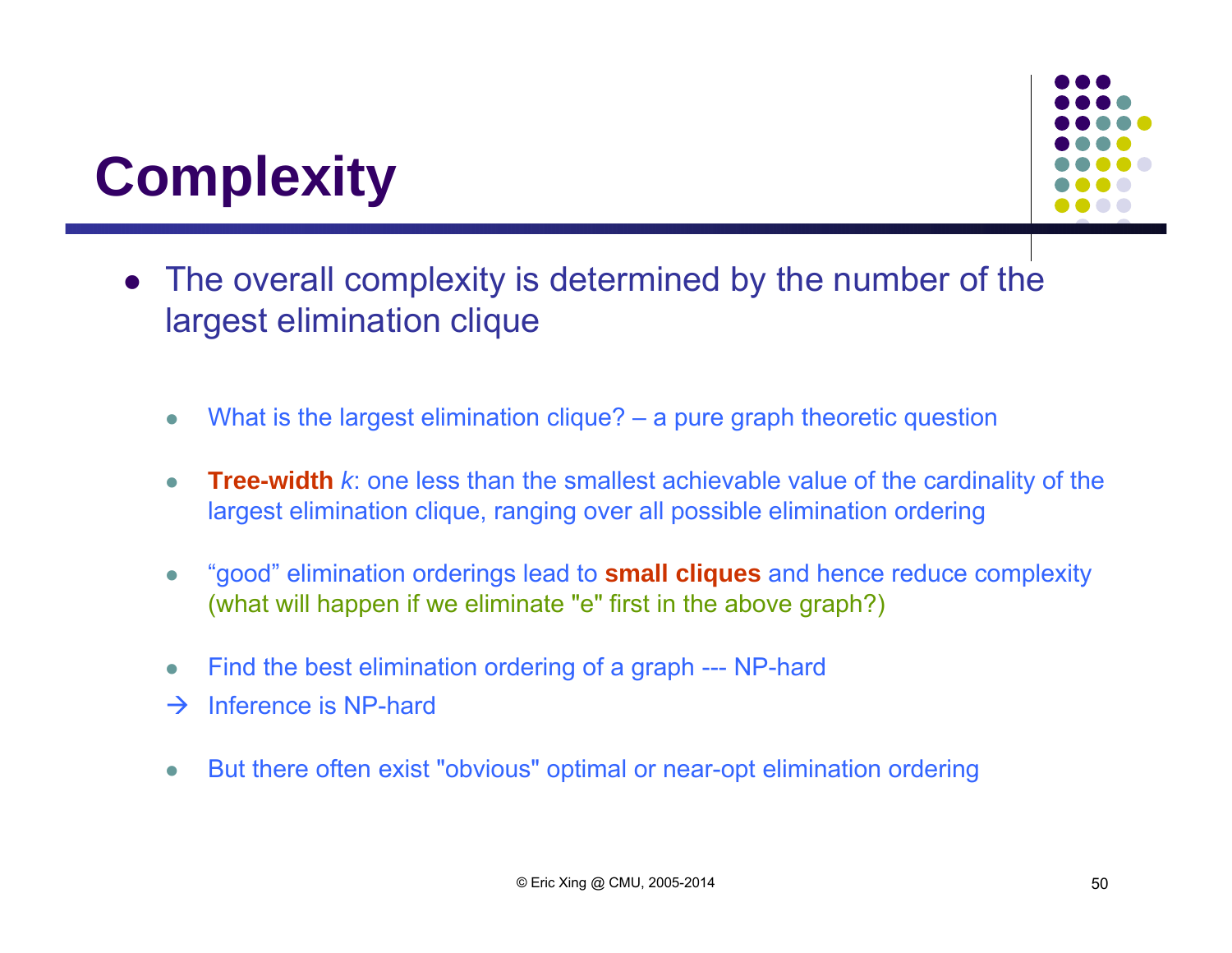### **Examples**





 $\bullet$   $\bullet$ 

 $\bullet\bullet\bullet$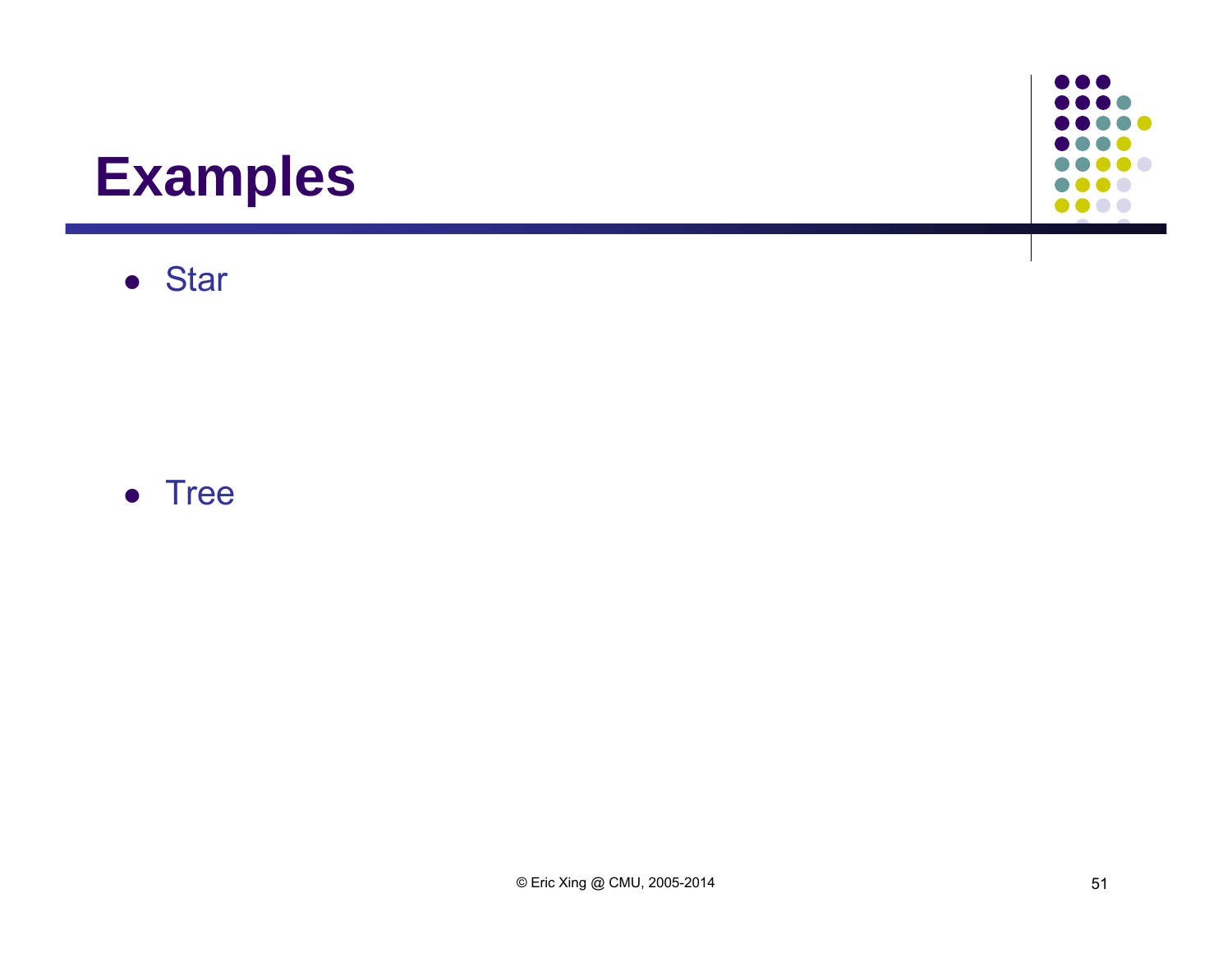### **More example: Ising model**

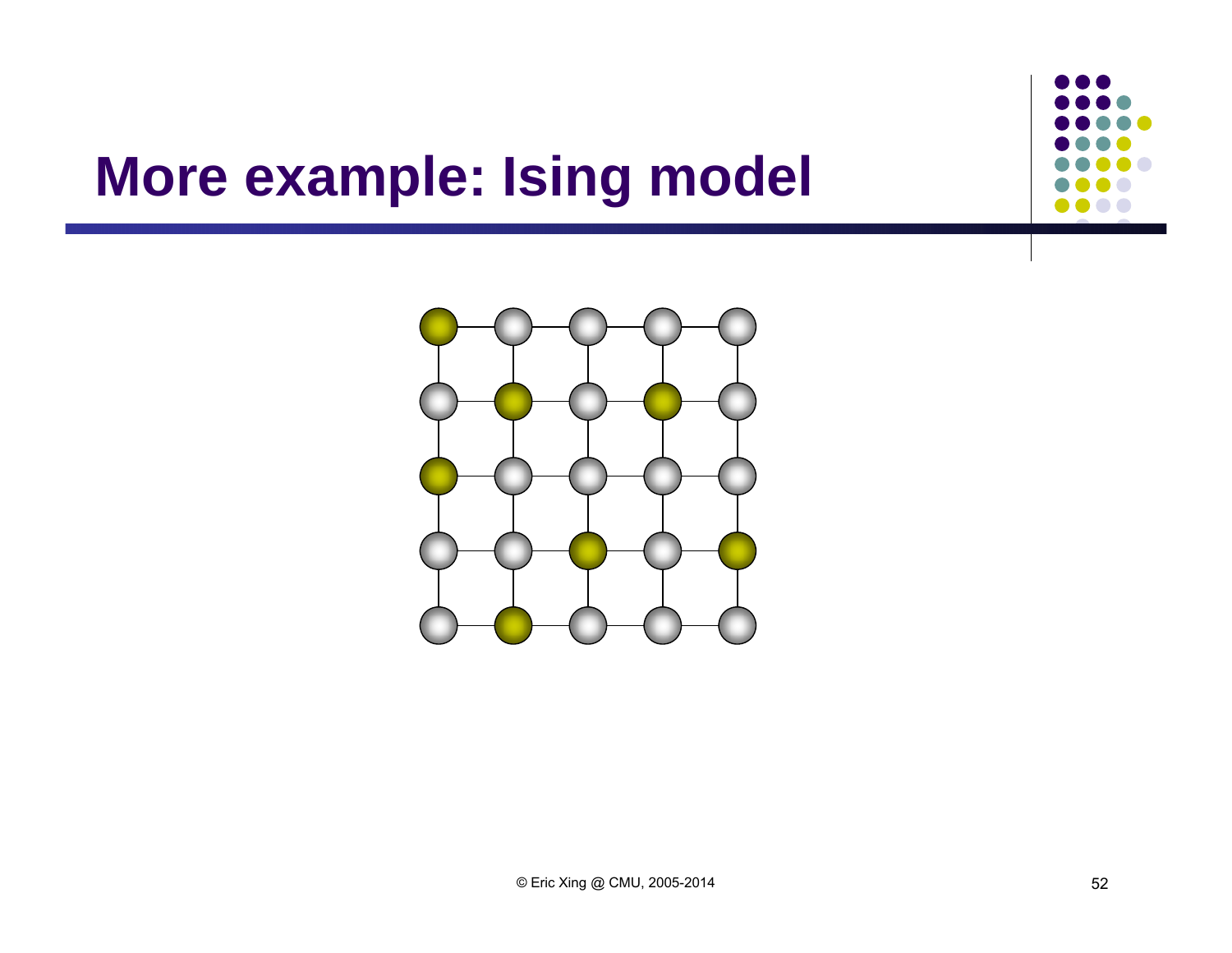### **Limitation of** Procedure **Elimination**

**•** Limitation

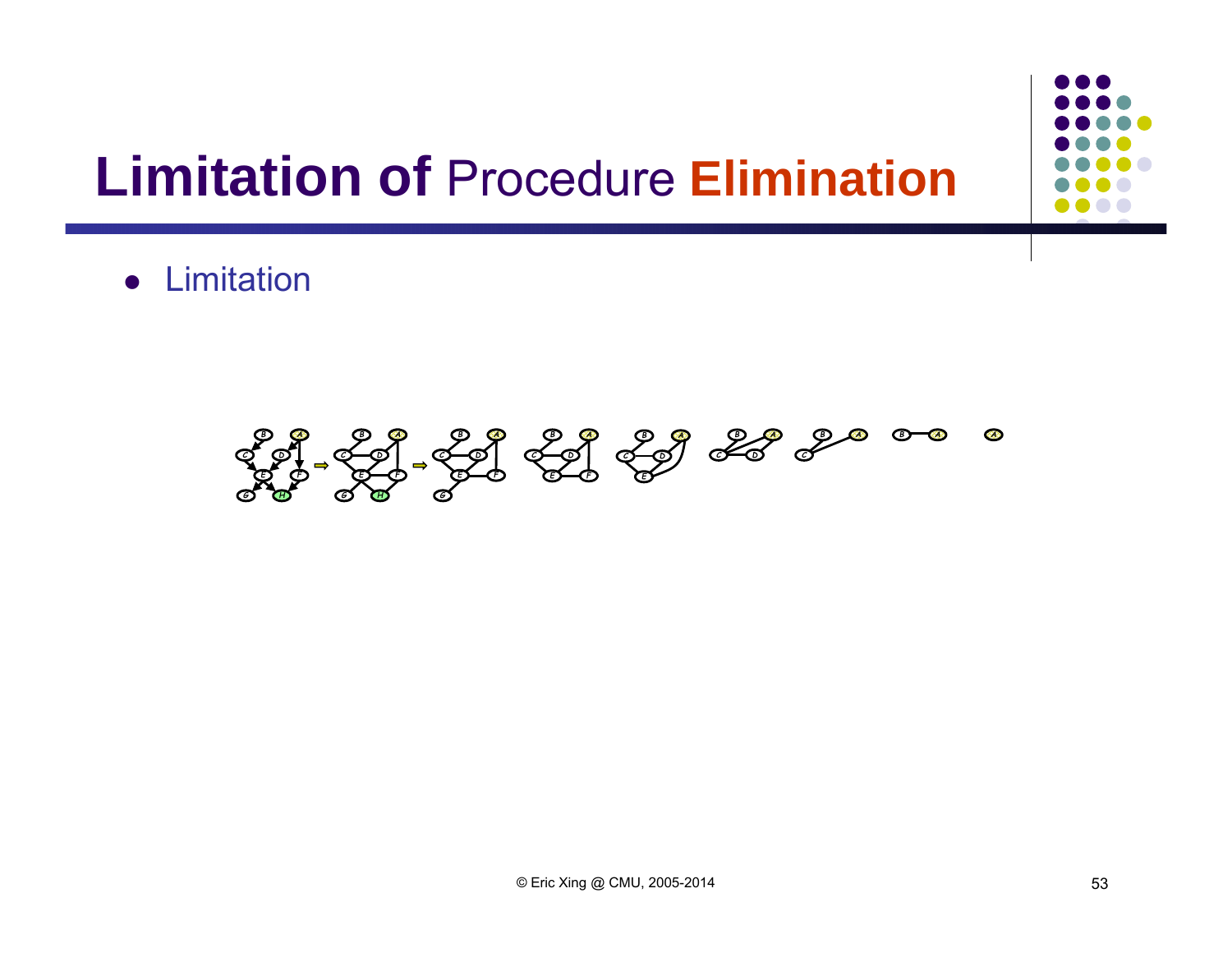### **From Elimination to Message Passing**



- $\bullet$  Our algorithm so far answers only one query (e.g., on one node), do we need to do a complete elimination for every such query?
- $\bullet$ Elimination  $\equiv$  message passing on a **clique tree**



0 Messages can be reused

 $© Eric Xing @ CMU, 2005-2014$  54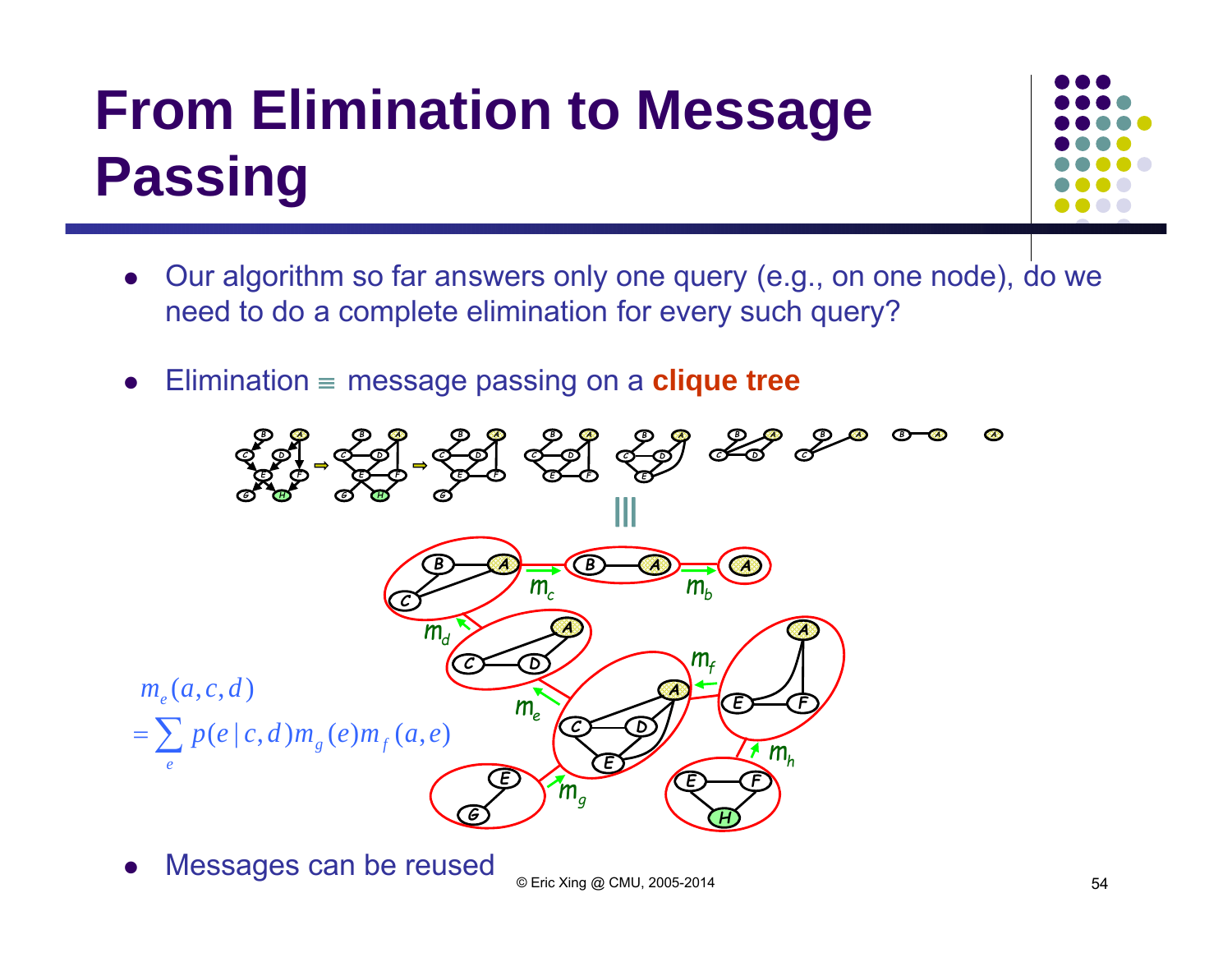### **From Elimination to Message Passing**



- $\bullet$  Our algorithm so far answers only one query (e.g., on one node), do we need to do a complete elimination for every such query?
- $\bullet$ Elimination  $\equiv$  message passing on a **clique tree** 
	- $\bullet$ **Another query ...**



0 Messages  $m_f$  and  $m_h$  are reused, others need to be recomputed © Eric Xing @ CMU, 2005-2014 55